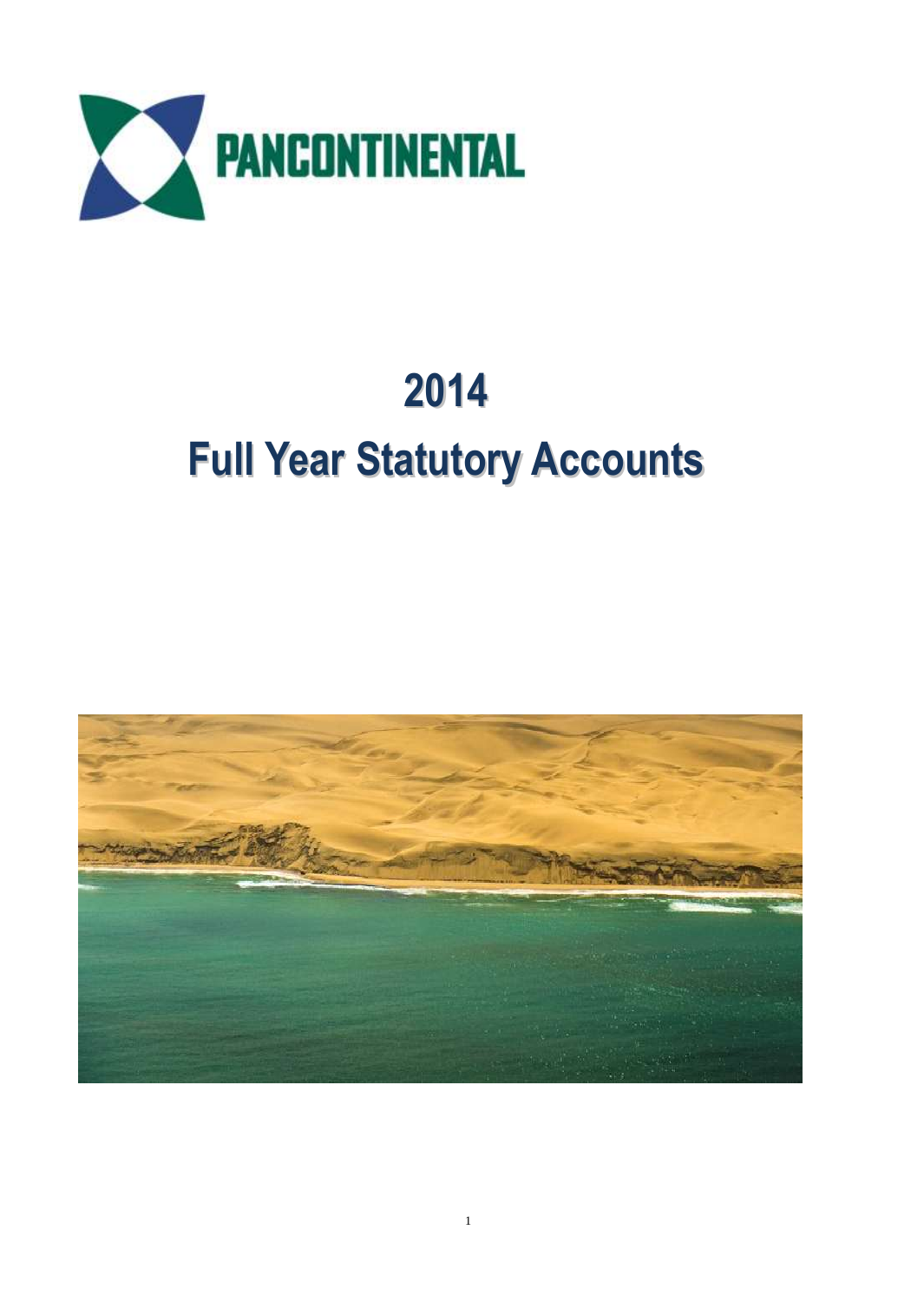# **Corporate Information**

# **ABN 95 003 029 543**

# **Directors**

Henry David Kennedy (Non-Executive Chairman) Roy Barry Rushworth (Executive Director & Chief Executive Officer) Ernest Anthony Myers (Executive Finance Director) Anthony Robert Frederick Maslin (Non-Executive Director)

# **Company Secretary**

Vesna Petrovic

# **Registered Office**

288 Stirling Street Perth WA 6000 Telephone: +61 8 9227 3220 Fax: +61 8 9227 3211

# **Share Register**

Advanced Share Registry Services PO Box 1156 Nedlands WA 6909 Telephone: +61 8 9389 8033

# **Auditors**

Rothsay Chartered Accountants Level 1, Lincoln House 4 Ventnor Avenue West Perth WA 6005

# **Internet Address & Contact**

[www.pancon.com.au](http://www.pancon.com.au/) info@pancon.com.au

# **ASX Code**

PCL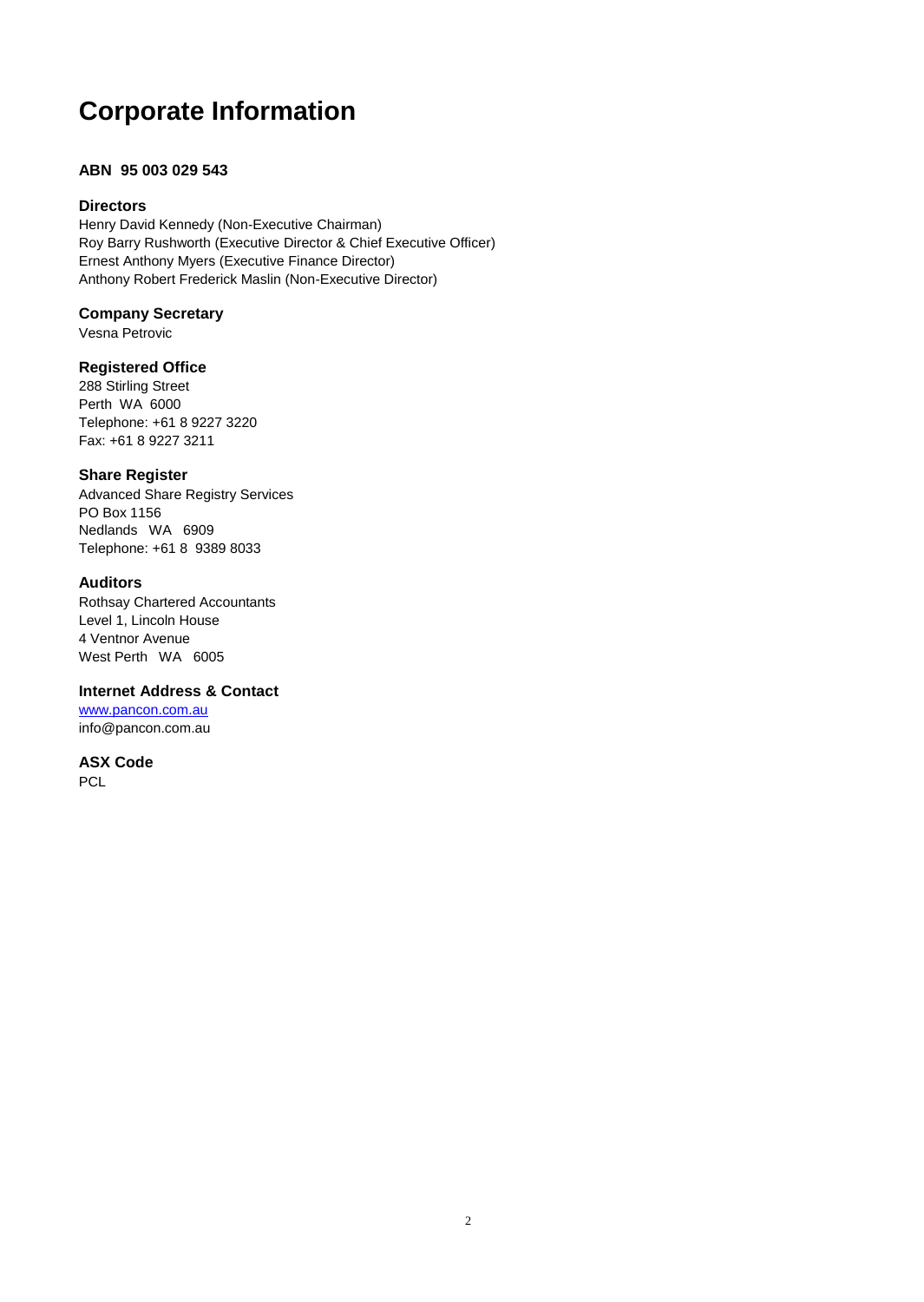# **Contents**

| Directors' Report                      | 1  |
|----------------------------------------|----|
| <b>Corporate Governance Statement</b>  | 11 |
| Statement of Comprehensive Income      | 15 |
| <b>Statement of Financial Position</b> | 16 |
| Statement of Changes in Equity         | 17 |
| <b>Statement of Cash Flows</b>         | 18 |
| Notes to the Financial Statements      | 19 |
| Directors' Declaration                 | 36 |
| Independent Audit Report               | 37 |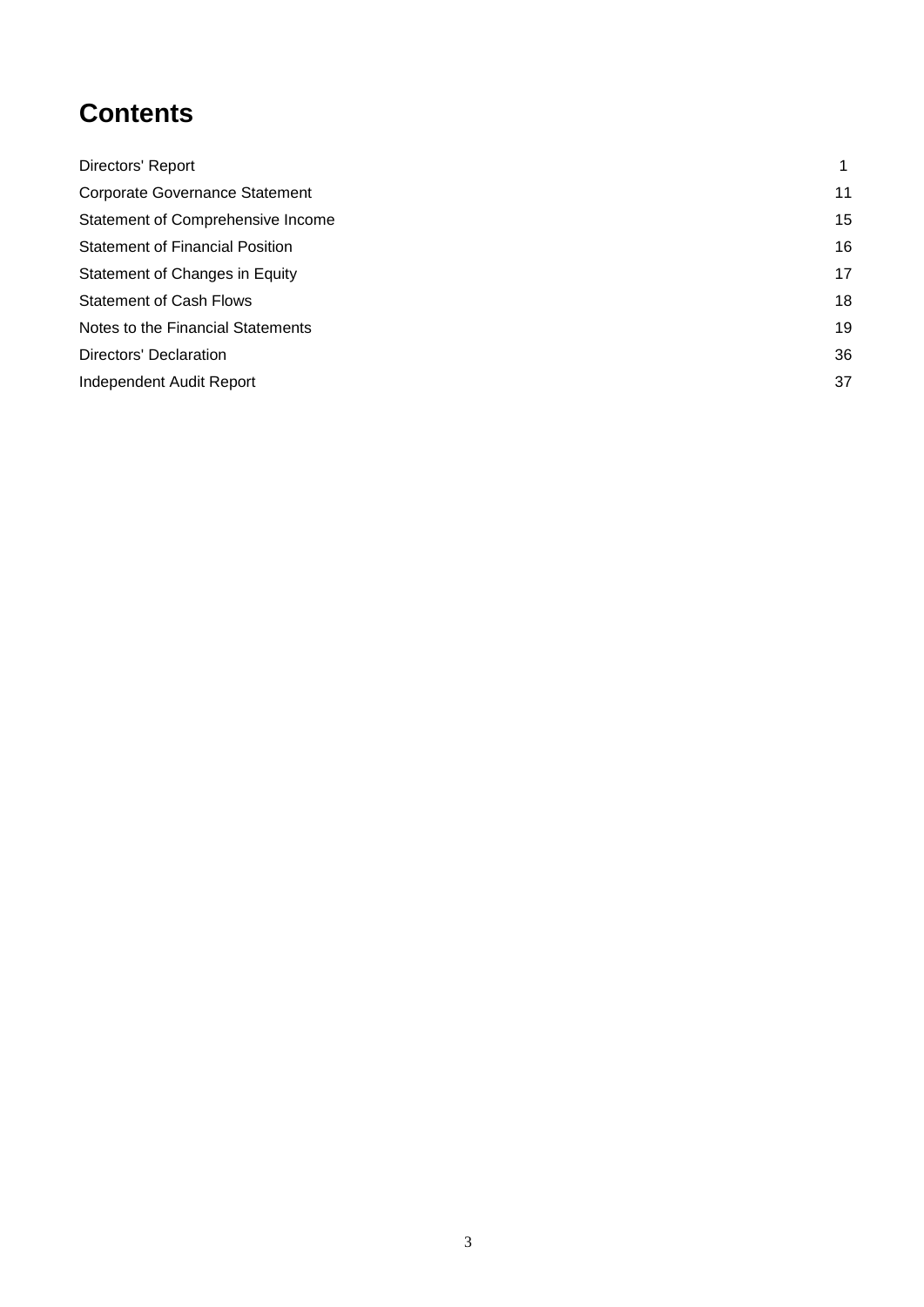# **Directors' Report**

# **30 June 2014**

Your directors submit their report for the year ended 30 June 2014.

#### **DIRECTORS**

The names and details of the company's directors in office during the financial year and until the date of this report are as follows. Directors were in office for this entire period unless otherwise stated.

#### **Names, qualifications, experience and special responsibilities**

**Henry David Kennedy** MA (Geology), SEG (Non-Executive Chairman)

Mr Kennedy is a Geologist with a long history in Australian and New Zealand oil and gas companies. During his time as a technical director he was instrumental in the formation and development of a number of successful listed companies. These companies were involved in numerous discoveries in Western Australia and New Zealand.

Mr Kennedy has been a director of Pancontinental since August 1999. At Pancontinental, Mr Kennedy has used his wide knowledge base to assist with the strategic direction of the company.

Mr Kennedy is currently a non-executive director of Norwest Energy NL (since April 1997) and East Africa Resources Limited (since March 2013).

#### **Roy Barry Rushworth**, BSc (Executive Director, Chief Executive Officer)

Mr Rushworth is a Geologist who brings extensive experience in petroleum exploration to the Company.

Commencing with positions in exploration operations, his career then extended to the role of Chief Geologist and Exploration Manager for an Australian listed company. A number of oil and gas discoveries were made by the company during that time.

More recently for Pancontinental, Mr Rushworth has been responsible for identifying, negotiating and acquiring international new venture opportunities in Kenya, Namibia, Morocco and Malta. In addition, he has a track record of working closely with international government bodies and attracting blue chip joint venture partners to Pancontinental"s projects. Mr Rushworth has been a director of Pancontinental since August 2005.

#### **Ernest Anthony Myers** CPA (Executive Finance Director)

Mr Myers, an Accountant by profession, has held senior management and executive roles within a number of ASX listed companies. During his career he has been instrumental in the capital raisings and financial management of these companies.

With skills and knowledge gained from vast experiences in corporate, exploration and operational areas, Mr Myers has played a key role in maintaining the Company"s financial stability. Mr Myers joined Pancontinental in March 2004 as Company Secretary and was appointed Finance Director in January 2009.

Mr Myers has been an alternate director of East Africa Resources Limited since June 2010.

#### **Anthony Robert Frederick Maslin** BBus (Independent Non-Executive Director)

Mr Maslin is an ex-Stockbroker with a broad understanding of financial markets. His past experience includes capital raising and promotion of several development companies as well as consulting to a number of ASX listed companies on corporate matters. The responsibility of managing people as well as projects has provided Mr Maslin with an understanding of the exploration industry in addition to his corporate background. Mr Maslin has been a director of Pancontinental since December 2010.

Mr Maslin is also a director of Buxton Resources Ltd (since November 2010).

#### **COMPANY SECRETARY**

#### **Vesna Petrovic**, BComm, CPA

Mrs Petrovic is an Accountant who holds a Bachelor of Commerce, Major in Accounting and Business Law and has completed the Graduate Diploma in Applied Corporate Governance from the Governance Institute of Australia. Roles in accounting and finance of numerous publicly listed entities, particularly those involved in Africa have provided Mrs Petrovic a base from which to contribute to the international and domestic projects of Pancontinental. Mrs Petrovic was appointed Company Secretary in April 2010.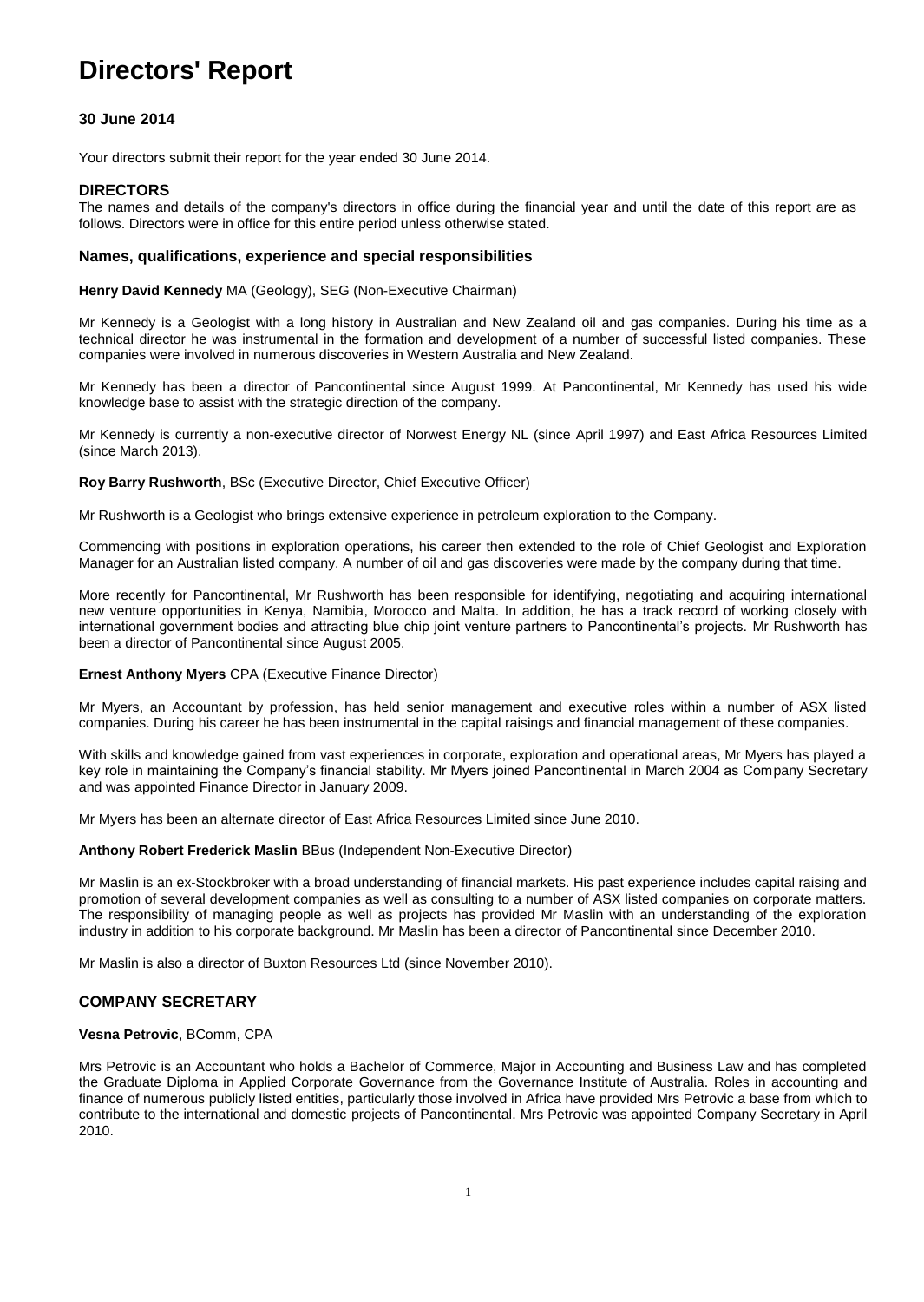# **30 June 2014**

# **DIRECTORS' INTERESTS**

The relevant interest of each director in the shares and options of the company as at 30 June 2014 is as follows:

|                                 | <b>Ordinary Shares</b> | <b>Options over</b><br><b>Ordinary Shares</b> |  |
|---------------------------------|------------------------|-----------------------------------------------|--|
| Henry David Kennedy             | 141.351.602            | 1.250.000                                     |  |
| Roy Barry Rushworth             | 36,835,610             | 2,500,000                                     |  |
| <b>Ernest Anthony Myers</b>     | 400.715                | 750,000                                       |  |
| Anthony Robert Frederick Maslin | 14.583                 | 500,000                                       |  |

# **DIRECTORS' MEETINGS**

The numbers of meetings of directors (including meetings of committees of directors) held during the year and the number of meetings attended by each director were as follows:

|                                 | Directors'<br><b>Meetings</b> |
|---------------------------------|-------------------------------|
| Number of meetings held:        |                               |
| Number of meetings attended:    |                               |
| Henry David Kennedy             |                               |
| Roy Barry Rushworth             | 5                             |
| <b>Ernest Anthony Myers</b>     | b                             |
| Anthony Robert Frederick Maslin | 3                             |

#### **Notes**

The directors are of the opinion that it is often more efficient to deal with matters by circular resolutions than by board meetings, and 16 matters were dealt with in such a manner during the year.

# **CORPORATE INFORMATION**

### **Corporate structure**

Pancontinental Oil & Gas NL is a no liability company incorporated and domiciled in Australia.

### **Nature of operations and principal activities**

The principal activity during the year of entities within the consolidated entity was exploration for oil and gas.

There have been no significant changes in the nature of those activities during the year.

### **Objectives**

Objectives of the group include:

- Continued exploration on the company"s current permits;
- Seek new ventures suitable for inclusion in the group's assets;
- Manage risks involved in the exploration industry; and
- Maintain liquidity.

The group's targets and strategies for meeting the above objectives include:

- Approve work programmes best suited for exploration success;
- Consider strategic alliances through joint ventures to minimise risks to the group;
- Focus on cost cutting in all non-essential areas; and
- Review appropriate fundraising proposals.

|                                                                                                                                    | Cents  |
|------------------------------------------------------------------------------------------------------------------------------------|--------|
| Earnings (loss) per share                                                                                                          |        |
| Basic earnings (loss) per share                                                                                                    | (1.66) |
| Diluted earnings (loss) per share                                                                                                  | (1.66) |
| The main contributing factor to the Earnings nor Chara requit this financial vear was the write off of evaleration license Kenya L |        |

The main contributing factor to the Earnings per Share result this financial year was the write off of exploration licence Kenya L8 due to the expiration of the licence in early 2014. The company is in continued discussions with the Kenyan Ministry for the issue of a new licence.

#### **Employees**

The consolidated entity had no employees as at 30 June 2014, (2013: no employees). The consolidated entity employs the services of specialised consultants where and when needed.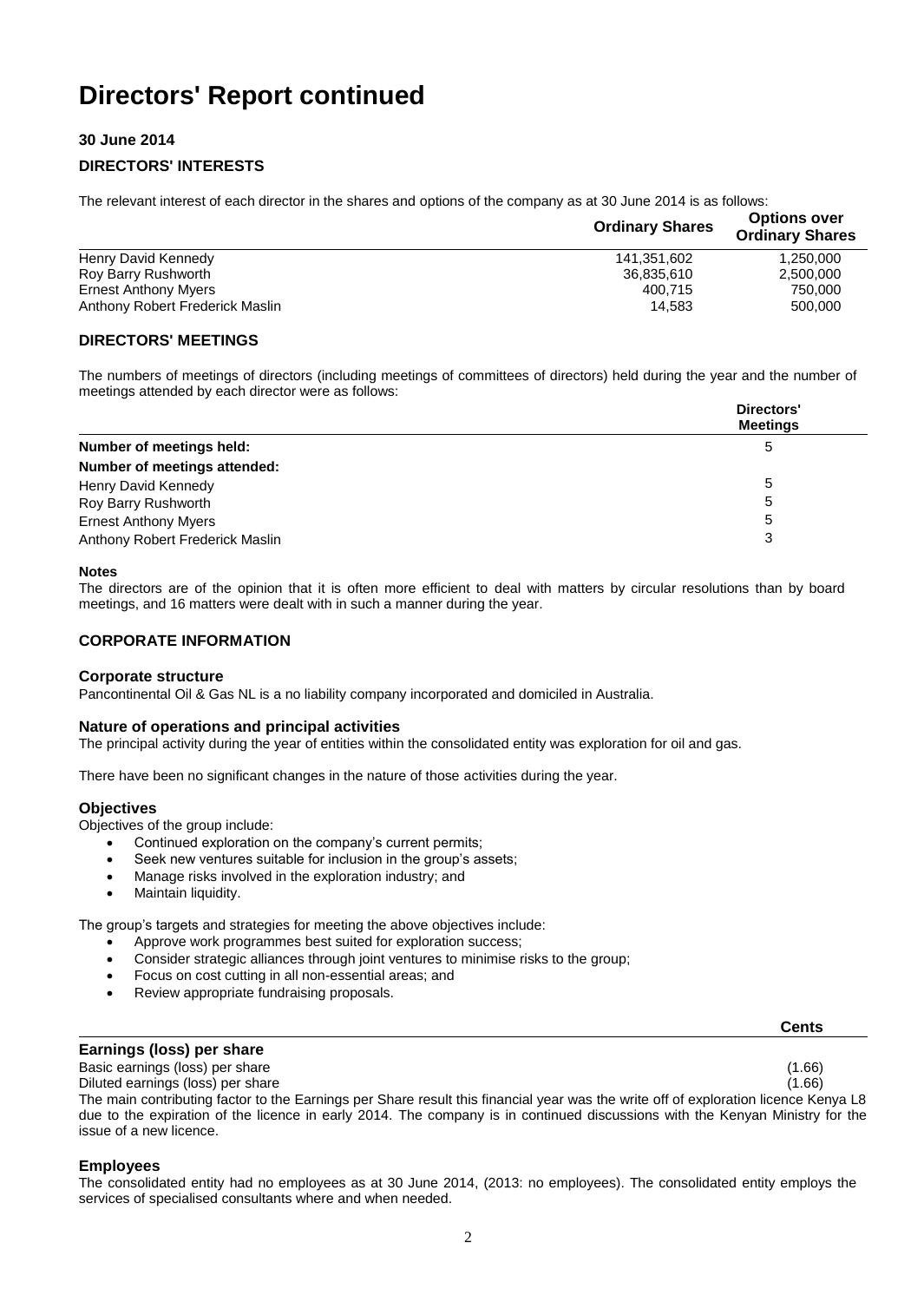## **30 June 2014**

### **OPERATING AND FINANCIAL REVIEW**

#### **Review of Operations**

#### *Kenya L6 [40% offshore, 16% onshore]*

During the year, a farmout with Milio International for the onshore portion of L6 was secured. Pancontinental will be free carried for the drilling of an onshore exploration well. The offshore portion of L6 remains open for drilling under farmin.

#### *Kenya L10A [18.75%]*

The Sunbird-1 well was drilled during the year and encountered a historic first-ever oil column offshore East Africa. A significant opportunity now opens for Pancontinental to find commercial oil in its areas offshore Kenya using commercially confidential Sunbird-1 oil data.

#### *Kenya L10B [25%]*

Pancontinental increased its stake in this highly prospective licence to 25% during the 2014 financial year. The Kenyan Ministry granted a 12 month extension of the licence to enable further exploration work and assessment of the adjacent Sunbird results.

#### *Namibia EL 0037 [30%]*

The joint venture secured Tullow Oil as a farminee and new operator of the permit. Pancontinental estimates the full farmin expenditure to be up to US\$130 million. The first phase of Tullow"s farmin programme commenced with extensive 3D and 2D acquisitions completed at no cost to Pancontinental. Large prospects from early mapping will be confirmed by the 3D and 2D seismic.

#### *Kenya L8*

The L8 licence expired during the year; however Pancontinental continued discussions with the Kenyan Ministry with regard to a new licence for L8 offshore Kenya.

#### **Group Overview**

Pancontinental Oil and Gas NL was incorporated in 1985 and listed on the Australian Securities Exchange in 1986.

#### **Dynamics of the Business**

The company continues to look for new opportunities, particularly in Africa. Whilst the company is committed to further developing existing projects, emerging opportunities are reviewed on a timely basis.

#### **Performance Indicators**

The board closely monitors the group"s operating plans, financial budget and overall performance as well as the company"s share price.

The underlying drivers which contribute to the company"s performance and can be managed internally include a disciplined approach to reducing the group"s non-essential costs and allocating funds to those areas which will add shareholder value. The company"s share price is often influenced by factors outside the control of management and the board, such as market conditions; however through effective communication between the company and all of its stakeholders the company can provide assurance that there are regular reviews in place to determine actions which should be implemented to increase performance.

#### **Operating Results for the Year**

Summarised operating results are as follows:

|                                                                                     |                 | 2014           |  |  |
|-------------------------------------------------------------------------------------|-----------------|----------------|--|--|
|                                                                                     | <b>Revenues</b> | <b>Results</b> |  |  |
|                                                                                     |                 |                |  |  |
| Non-segment and unallocated revenues and results                                    | 1.090.608       | (19.068.997)   |  |  |
| Consolidated entity revenues and results from ordinary activities before income tax |                 |                |  |  |
| expense                                                                             | 1.090.608       | (19,068,997)   |  |  |
|                                                                                     |                 |                |  |  |

The main contributing factor to the current year results is the write off of Kenya L8 exploration licence which expired earlier in 2014. The company continues to discuss the possibility of a new licence with the Kenyan Ministry.

### **Shareholder Returns**

The group is in the exploration phase and so returns to shareholders are primarily measured through capital growth.

|                                  | 2014   | 2013   | 2012   | 2011   | 2010   | 2009  |
|----------------------------------|--------|--------|--------|--------|--------|-------|
| Basic earnings per share (cents) | (1.66) | (0.06) | (0.23) | (0.16) | (0.32) | 1.26) |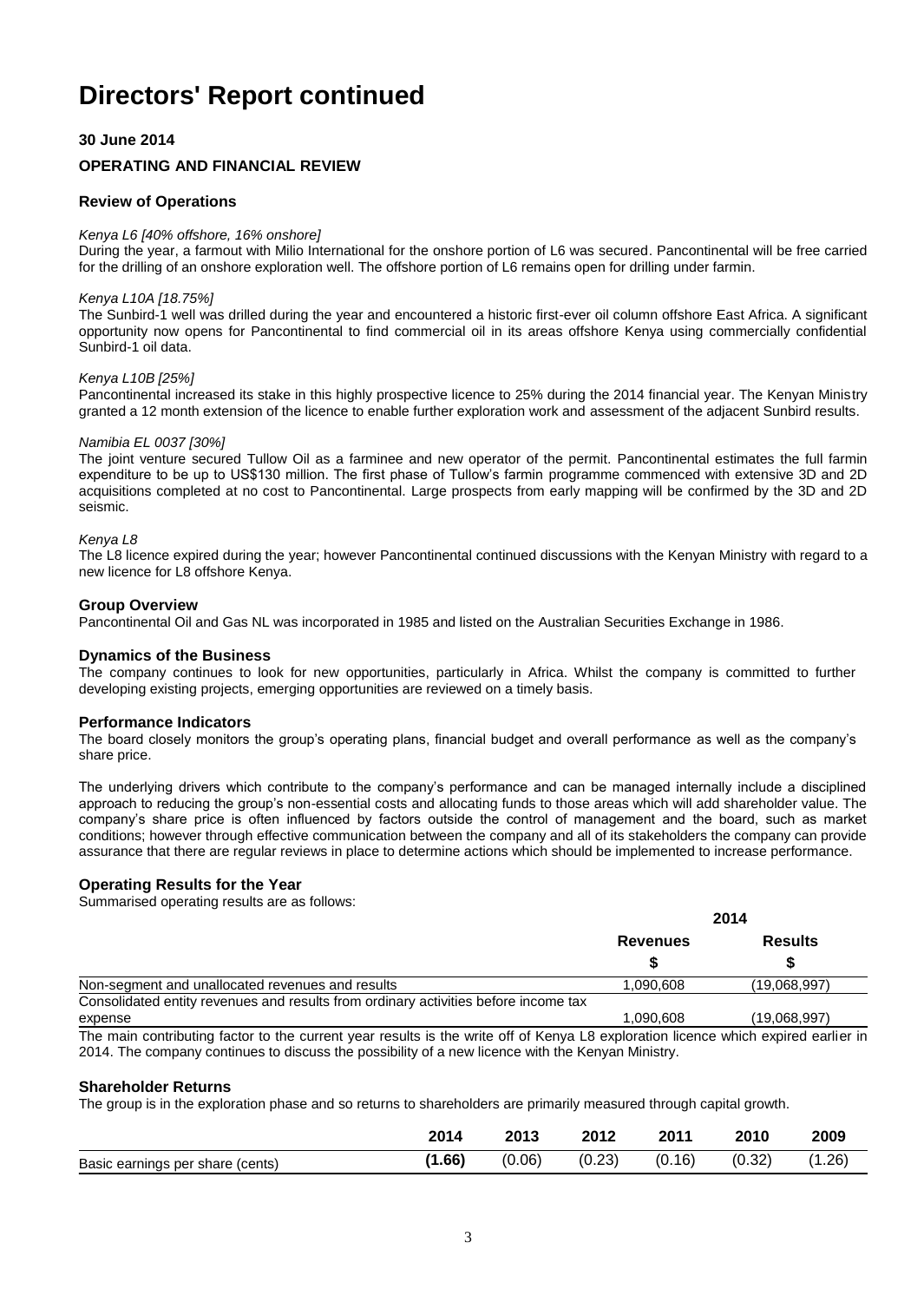# **30 June 2014**

#### **Risk Management**

Risk management is the process by which an organisation identifies, analyses, responds, gathers information about and monitors strategic risks that could actually or potentially impact the organisation"s ability to achieve its mission and objectives. The board and management assess risk as part of the ordinary course of business activities such as strategic planning, promotion, budgets, mergers and acquisitions, strategic partnerships, legislative changes and conducting business abroad.

The board is responsible for ensuring that risks and opportunities are identified on a timely basis and that the group's objectives and activities are aligned with the risks and opportunities identified by the board.

The group believes that it is crucial for all board members to be a part of this process and as such the board has not established a separate risk management committee. The board has a number of mechanisms in place to ensure that its objectives and activities are aligned with the risks identified. These include the following:

- Implementation of operating plans and cash flow budgets by management and board monitoring of progress against these budgets.
- On going analysis of business risks specific to the exploration industry.
- The group has advised each director, manager and consultant that they must comply with a set of ethical standards maintaining appropriate core company values and objectives. Such standards ensure shareholder value is delivered and maintained. Standards cover legal compliance, conflict resolution, privileged information and fair dealing.
- The board provides shareholders with information using a comprehensive Continuous Disclosure Policy which includes identifying matters which have a material effect on the underlying security price. ASX announcements, the web page of the company and other media resources are used to convey such information. The board encourages full participation by shareholders at the AGM and shareholders are requested to vote on board and executive remuneration aggregates as well as Employee Incentive Schemes.

The risk assessment process takes into account the following steps:

- Condition What is the particular problem that has been identified?;
- Criteria What is the standard that was not met? This may be an internal benchmark or industry standard;
- Cause Why did the problem occur?;
- Consequence What is the risk, negative outcome or opportunity foregone due to the finding?; and
- Corrective action What should management and the board do to correct the finding and implement procedures for the continued monitoring of the risk?.

The continued monitoring of risk within the group is directed at evaluating:

- The effectiveness and efficiency of operations;
- The reliability of financial and management internal processes and reporting; and
- Compliance with laws and regulations

to enable that the group to safeguard its assets.

### **Review of Financial Condition**

#### Capital Structure

The group has a sound capital structure from which to continue its development programmes. During the year, the company maintained sufficient cash reserves and as such there was no requirement for any fundraising activities.

| <b>Share Capital</b>            | Number of shares |            |
|---------------------------------|------------------|------------|
| Beginning of the financial year | 1.150.994.096    | 99.411.998 |
| Issued during the year:         |                  |            |
| End of the financial vear       | 1,150,994,096    | 99,411,998 |

There were no movements in the options of the company during the year:

| Option Reserve               |  | <b>Number</b><br>οt<br>options | Weighted<br>average exercise<br>price |
|------------------------------|--|--------------------------------|---------------------------------------|
| Balance at beginning of year |  | 5,000,000                      | 0.12                                  |
| - exercised                  |  |                                |                                       |
| - issued                     |  | $\blacksquare$                 | $\blacksquare$                        |
| Balance at end of year       |  | 5,000,000                      | 0.12                                  |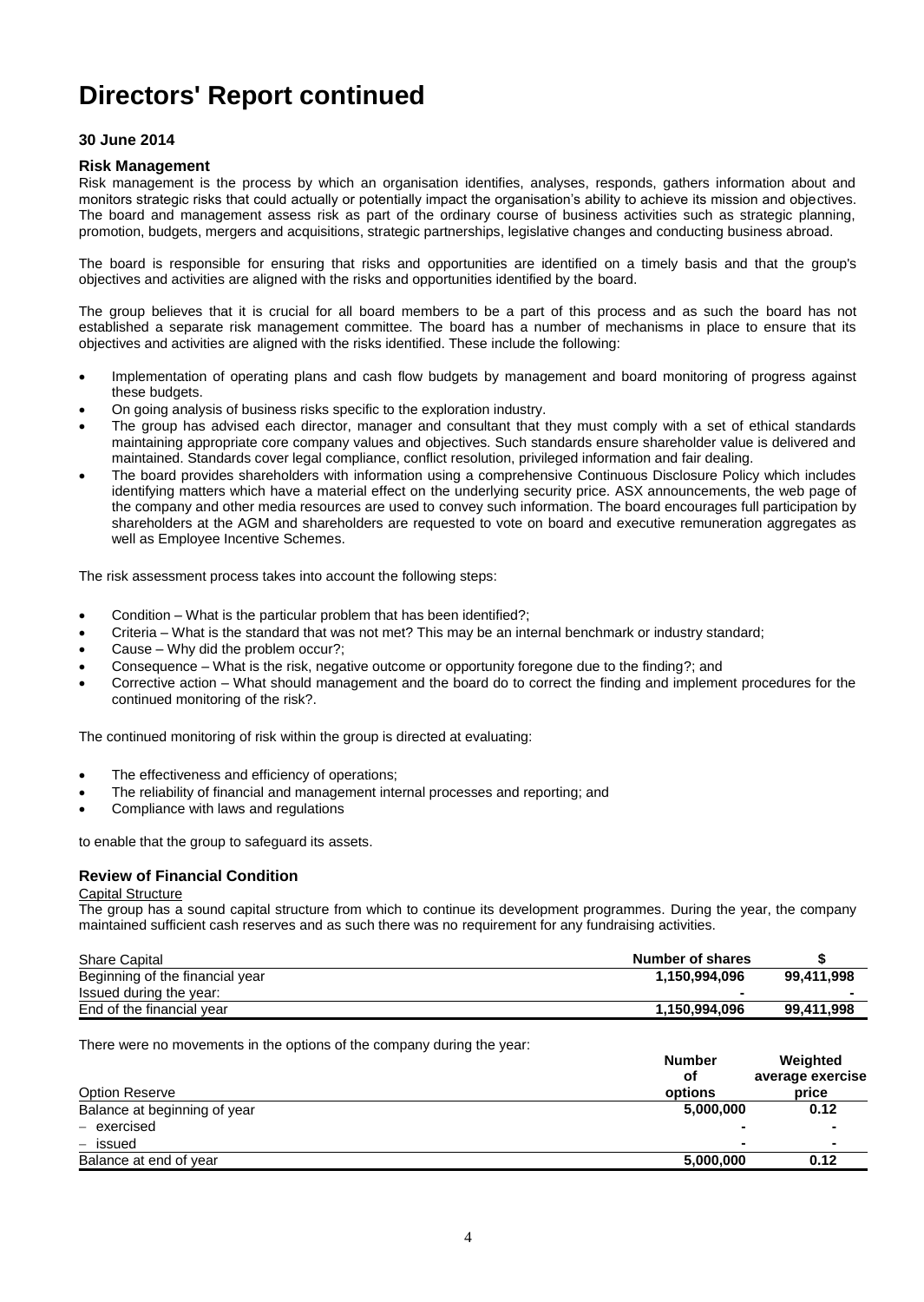# **30 June 2014**

#### Treasury policy

The board has not considered it necessary to establish a separate treasury function because of the size and scope of the group's activities.

Liquidity and Funding

- The group has sufficient liquidity and funding to continue operations into the foreseeable future.
- All operating plans and budgets are approved and progress is reviewed continuously.

#### **Statement of Compliance**

The above report is based on the guidelines in The Group of 100 Incorporated publication Guide to the Review of Operations and Financial Condition.

### **SHARE OPTIONS**

#### **Unissued shares**

At the date of this report there were 5,000,000 unissued ordinary shares under options. Refer to the notes for further details on the options outstanding.

During the year, there were no option movements.

#### **Shares issued as a result of the exercise of Options**

There were no shares issued as a result of the exercise of options during the financial year.

#### **SIGNIFICANT CHANGES IN THE STATE OF AFFAIRS**

No significant changes in the state of affairs of the company occurred during the financial year.

### **SIGNIFICANT EVENTS AFTER THE BALANCE DATE**

Significant events after balance date include:

#### *Namibia EL 0037*

In July 2014, Pancontinental announced that the 3D and 2D seismic surveys carried out earlier in 2014 were beginning to yield very encouraging results. Initial mapping confirmed at least four main prospects in the 3D area. The prospects appear to be large and robust and are in favourable geological settings. Additional prospects and leads are expected to be mapped within and outside the 3D area in due course.

The Albatross Prospect has potential to contain 422 Million Barrels of Oil (gross unrisked mean) or 1.093 Billion Barrels of Oil (P10). Further prospects and leads have gross mean risked potential resources exceeding 150 Million Barrels of Oil.

*Cautionary Statement: The estimated quantities of petroleum that may potentially be recovered by the application of a future development project(s) relate to undiscovered accumulations. These estimates have both an associated risk of discovery and a risk of development. Further exploration, appraisal and evaluation is required to determine the existence of a significant quantity of potentially moveable hydrocarbons.*

Apart from the above, no matters or circumstances have arisen since the end of the financial year which significantly affected or may significantly affect the operations of the company, the results of those operations, or the state of affairs of the company in future financial years.

### **LIKELY DEVELOPMENTS AND EXPECTED RESULTS**

The economic entity expects to maintain the present status and level of operations and hence there are no likely developments in the entity's operations.

### **ENVIRONMENTAL REGULATION AND PERFORMANCE**

Pancontinental is committed to complying with any requirement for environmental management in any jurisdiction and country that it operates.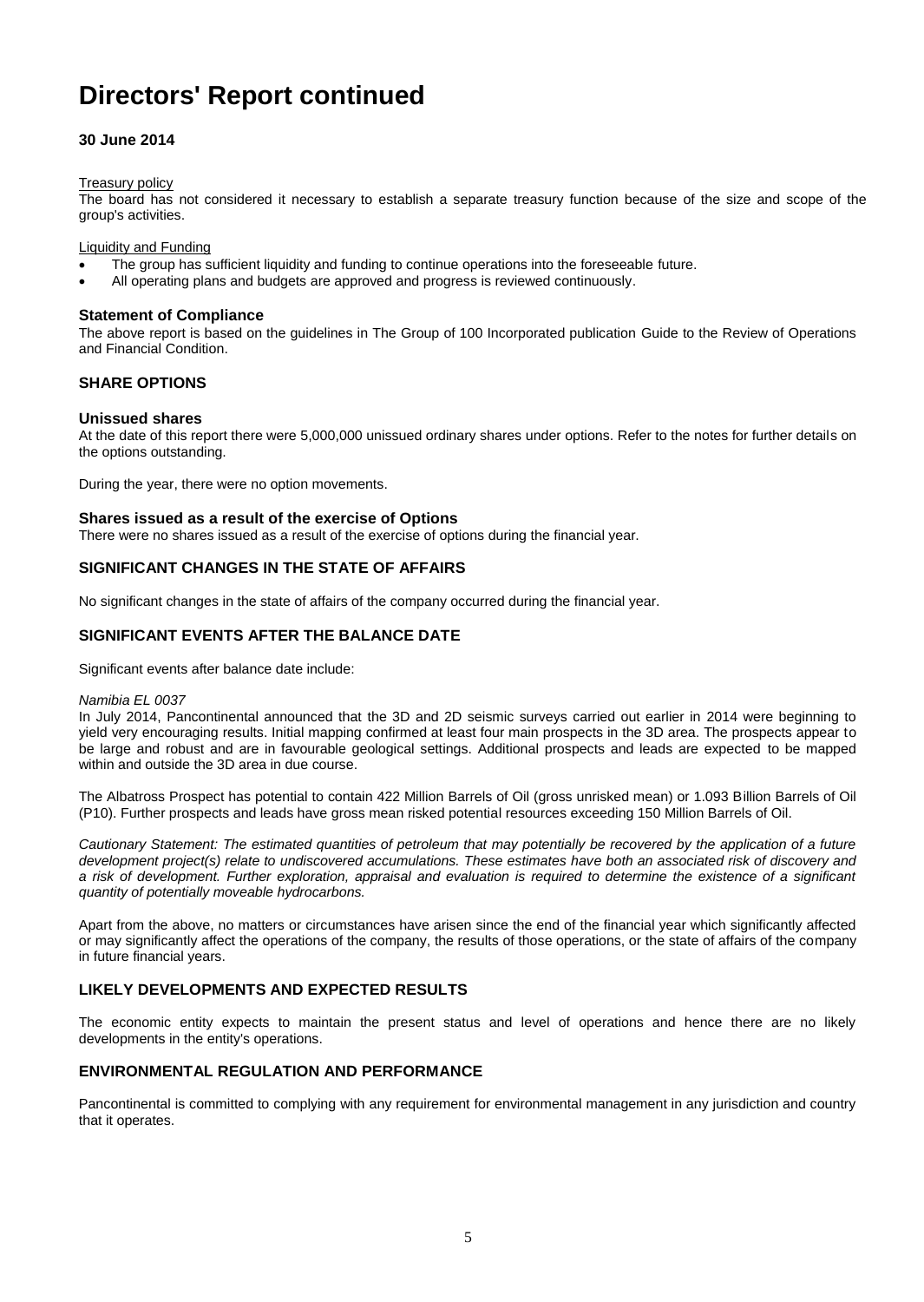# **30 June 2014**

# **INDEMNIFICATION AND INSURANCE OF DIRECTORS AND OFFICERS**

Since the end of the previous financial year the company has paid insurance premiums in respect of directors' and officers' liability and legal expenses insurance contracts. The directors have not included details of the nature of the liabilities covered or the amount of the premium paid in respect of the directors and officers and legal expenses insurance contracts as such disclosure is prohibited under the terms of the contract. The premiums were paid in respect of the following officers of the company and its controlled entities:

HD Kennedy, RB Rushworth, EA Myers, ARF Maslin and V Petrovic.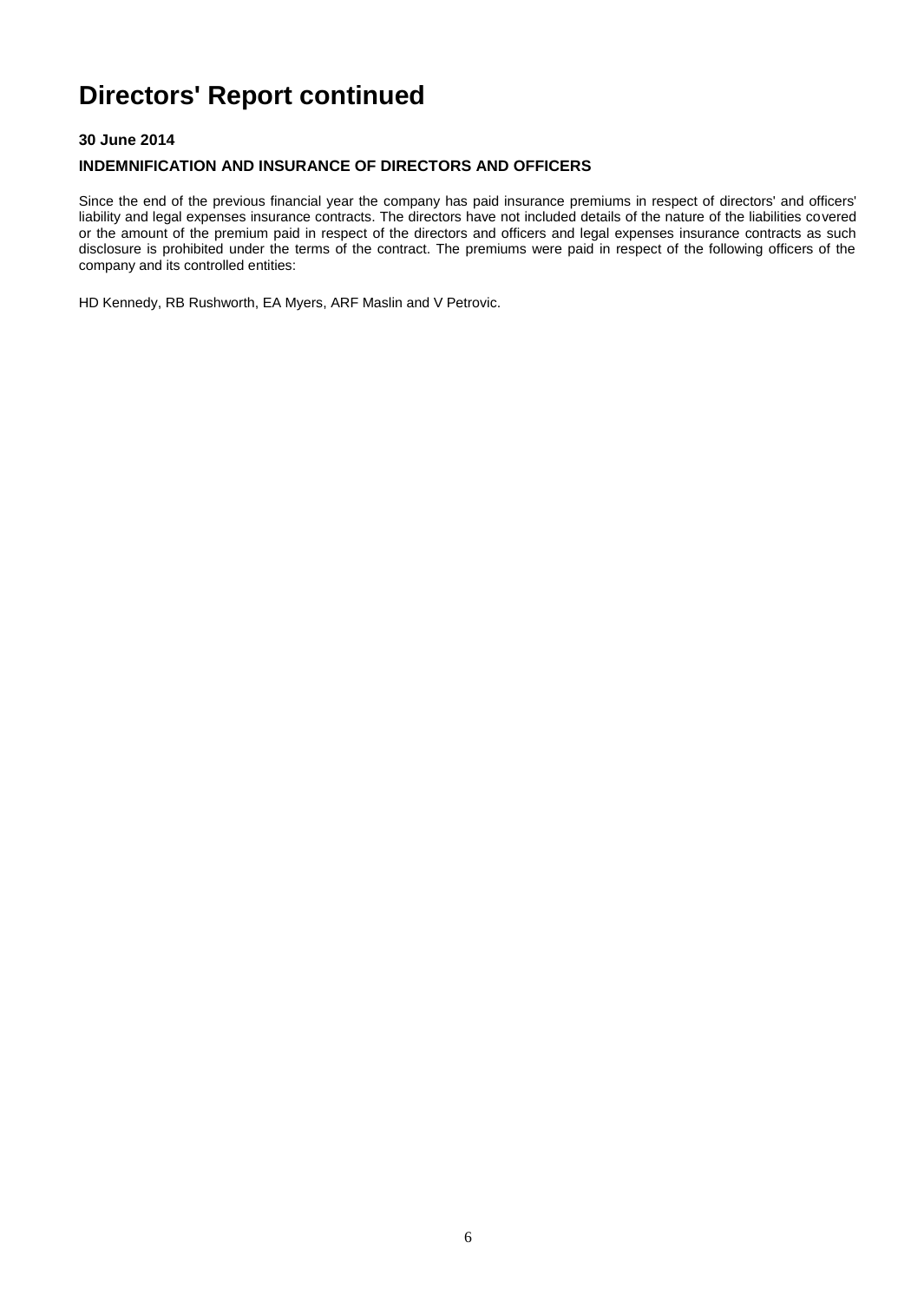# **30 June 2014**

### **REMUNERATION REPORT (Audited)**

This report outlines the remuneration arrangements in place for directors and executives of Pancontinental Oil & Gas NL ("the company").

#### **Remuneration philosophy**

A description of the remuneration structures in place is as follows: The non-executive directors received a fixed fee for their services. They do not receive performance based remuneration. The chief executive officer received a fixed fee for his respective executive services (with no bonus or other performance-based remuneration). Directors do not receive any termination or retirement benefits.

#### **Remuneration committee**

The full board carries out the role of the remuneration committee.

#### **Remuneration structure**

In accordance with best practice corporate governance, the structure of non-executive and executive remuneration is separate and distinct.

# **Non-executive director remuneration**

#### **Objective**

The board seeks to set aggregate remuneration at a level which provides the company with the ability to attract and retain directors of the highest calibre, whilst incurring a cost which is acceptable to shareholders.

#### **Structure**

The Constitution and the ASX Listing Rules specify that the aggregate remuneration of non-executive directors shall be determined from time to time by a general meeting. An amount not exceeding the amount determined is then divided between the directors as agreed. The latest determination was at the Annual General Meeting held on 29 November 2007 when shareholders approved an aggregate remuneration of \$400,000 per year. The amount of aggregate remuneration sought to be approved by shareholders and the manner in which it is apportioned amongst directors is reviewed annually. The board considers advice from external sources as well as the fees paid to non-executive directors of comparable companies when undertaking reviews. The non-executive directors of the company can participate in Employee Option Incentive Schemes with shareholder approval. The remuneration of executive and non-executive directors for the period ending 30 June 2014 is detailed in Table 1 of this report.

#### **Senior management and executive director remuneration**

#### **Objective**

The board seeks to set aggregate remuneration at a level which provides the company with the ability to attract and retain executives of the highest calibre, whilst incurring a cost which is acceptable to shareholders.

#### **Structure**

In determining the level and make up of executive remuneration, the board takes independent advice from external sources when necessary. It is the board's policy that employment contracts are only entered into with the chief executive officer and with key executives. Details of the CEO"s contract are as follows:

| Basic Sum:          | \$750,000                      |
|---------------------|--------------------------------|
| Capacity:           | <b>Chief Executive Officer</b> |
| Commencement Date:  | 1 July 2012                    |
| Termination Period: | 6-12 months                    |

The board regularly reviews compensation levels to take into account market-related factors such as cost of living changes, any change to the scope of the role performed and any other relevant factors of influence.

#### **Fixed remuneration**

#### **Objective**

The level of fixed directors" fees is set so as to provide a base level which is both appropriate to the position and is competitive in the market.

#### **Structure**

Fixed primary remuneration is paid on a cash basis and there are no fringe benefits or other costs incurred by the company.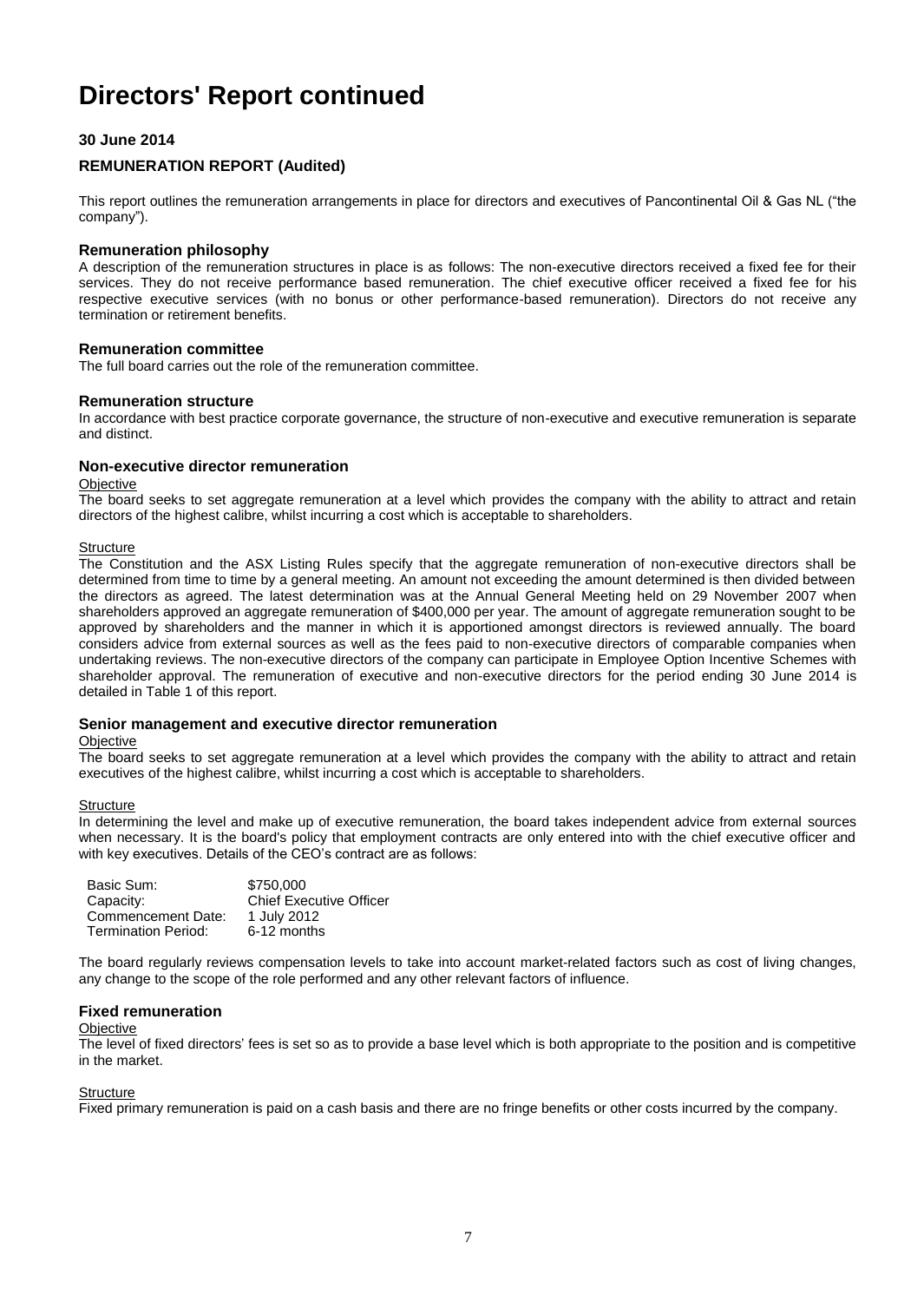# **30 June 2014**

**Table 1: Director remuneration for the year ended 30 June 2014**

|                                                  | <b>Primary benefits</b> | <b>Post Employment</b><br>Salary & Fees Cash STI Superannuation | <b>Equity</b><br><b>Options</b><br>(Issued) | <b>Total</b> | <b>Value of options</b><br>as proportion of<br><b>Revenue</b> |
|--------------------------------------------------|-------------------------|-----------------------------------------------------------------|---------------------------------------------|--------------|---------------------------------------------------------------|
| <b>Henry David Kennedy</b>                       |                         |                                                                 |                                             |              |                                                               |
| (Non-Executive Chairman)                         |                         |                                                                 |                                             |              |                                                               |
| 2014                                             | 50,000                  |                                                                 |                                             | 50,000       | $0.0\%$                                                       |
| 2013                                             | 50,000                  |                                                                 | 28,000                                      | 78,000       | 2.2%                                                          |
| <b>Roy Barry Rushworth</b>                       |                         |                                                                 |                                             |              |                                                               |
| (Executive Director,                             |                         |                                                                 |                                             |              |                                                               |
| <b>Chief Executive Officer)</b>                  |                         |                                                                 |                                             |              |                                                               |
| 2014                                             | 750,000                 |                                                                 |                                             | 750,000      | $0.0\%$                                                       |
| 2013                                             | 650,000                 |                                                                 | 56,000                                      | 706,000      | 4.3%                                                          |
| Ernest Anthony Myers <sup>1</sup>                |                         |                                                                 |                                             |              |                                                               |
| (Executive Finance Director)                     |                         |                                                                 |                                             |              |                                                               |
| 2014                                             | 48,000                  |                                                                 |                                             | 48,000       | $0.0\%$                                                       |
| 2013                                             | 48,000                  |                                                                 | 42,000                                      | 90,000       | 3.2%                                                          |
| <b>Anthony Robert Frederick Maslin</b>           |                         |                                                                 |                                             |              |                                                               |
| (Non-Executive Director)                         |                         |                                                                 |                                             |              |                                                               |
| 2014                                             | 48,000                  |                                                                 |                                             | 48,000       | $0.0\%$                                                       |
| 2013                                             | 48,000                  |                                                                 | 28,000                                      | 76,000       | 2.2%                                                          |
| <b>Total Current Year</b><br><b>Remuneration</b> | 896,000                 |                                                                 |                                             | 896,000      |                                                               |

Note 1.

Mr Myers has a 50% interest in a consulting company which provides staff, accounting and administrative services to listed companies, including Pancontinental. Mr Myers is paid a salary from that company. The same company also pays the staff who provide company secretarial, accounting and administrative services to Pancontinental. The total fees paid for these services and functions was \$338,496 (2013: \$305,400).

### **Table 2: Options granted as part of remuneration for the year ended 30 June 2014 (as approved by Shareholders)**

There were no options granted as part of remuneration for the year ended 30 June 2014

Options issued during the financial year ended 30 June 2013 are shown below:

|                                 | <b>Issued</b> |
|---------------------------------|---------------|
| Henry David Kennedy             | 500,000       |
| Roy Barry Rushworth             | 1.000.000     |
| <b>Ernest Anthony Myers</b>     | 750,000       |
| Anthony Robert Frederick Maslin | 500,000       |
| <b>Total Options Issued</b>     | 2,750,000     |

Options granted as part of director and management remuneration have been valued using an appropriate option pricing model, in which the option exercise price, the current level and volatility of the underlying share price, the risk-free interest rate, expected dividends on the underlying shares, the current market price of the underlying shares and the expected life of the options are taken into account. See following table for further details. 2,750,000 options were granted to directors during the 2013 financial year and none in the 2014 financial year.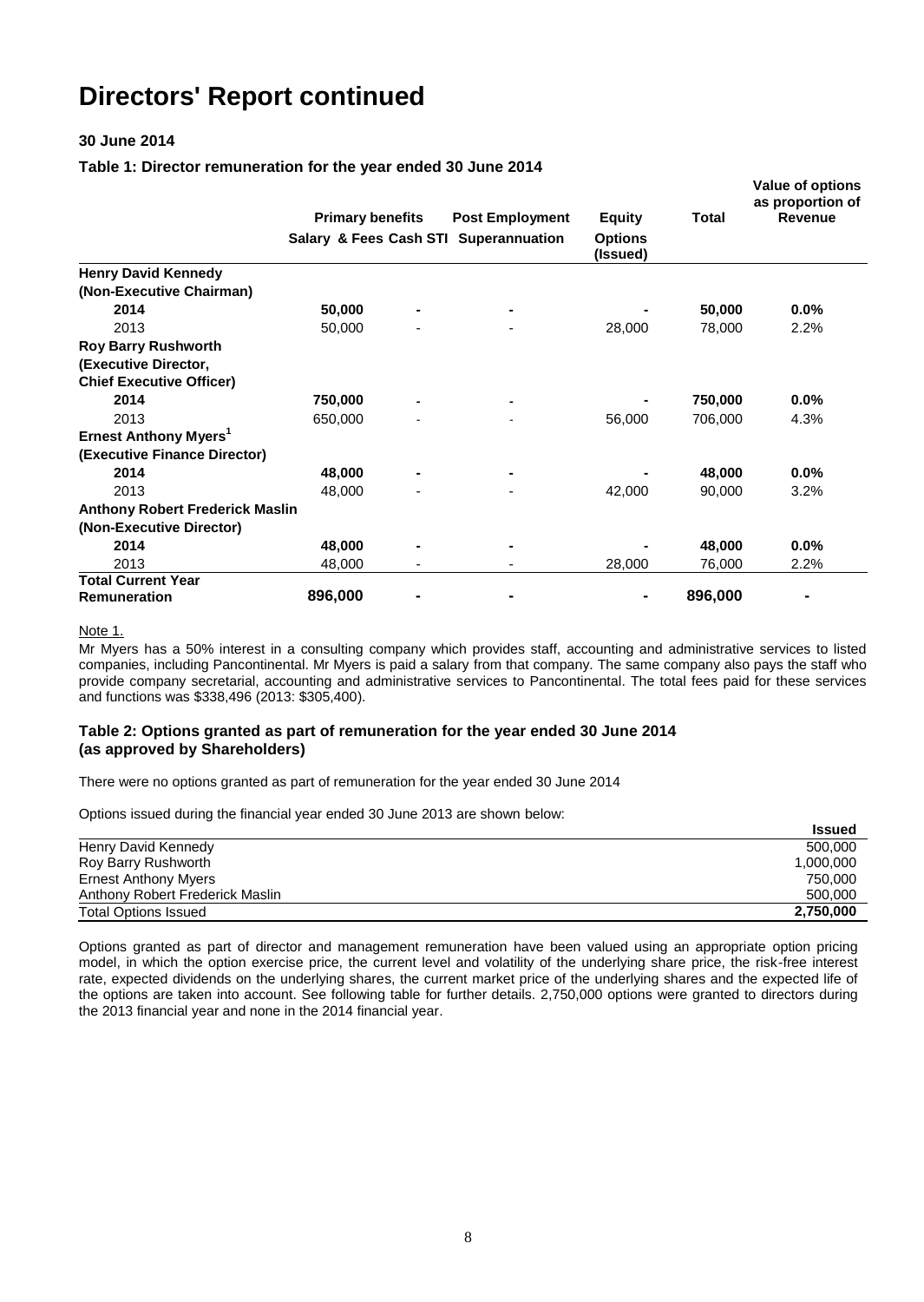# **30 June 2014**

### **Fair values of options:**

The fair value of each option is estimated on the date of grant using an appropriate option pricing model.

|                            | 2014 | 2013    | 2012    | 2011                     | 2010 | 2009 |
|----------------------------|------|---------|---------|--------------------------|------|------|
| <b>Expected volatility</b> | -    | 110%    | 120%    | $\overline{\phantom{0}}$ |      | -    |
| Risk-free interest rate    |      | 2.74%   | 3.57%   | $\overline{\phantom{0}}$ | -    | -    |
| Expected life of option    | ۰.   | 4 vears | 3 years | $\sim$                   |      | -    |

### **Total number of options:**

| Number of options | <b>Grant date</b> | <b>Vesting date</b> | Weighted average fair<br>value |
|-------------------|-------------------|---------------------|--------------------------------|
| 2.250.000         | 29 Nov 11         | 28 May 12           | 0.08                           |
| 2,750,000         | 30 Nov 12         | 30 Nov 12           | 0.06                           |

#### **Company Performance**

Company performance can be reflected in the movement of the company's share price over time. As the company is in an exploration phase, returns to shareholders will primarily come through share price appreciation. The board"s strategy in achieving this aim is to acquire early stage projects which can attract quality joint venture partners.

The company has developed skills in the acquisition of quality projects and has also built strategic alliances with other companies to further develop its project portfolio.

#### **Consequences of Performance on Shareholder Wealth**

| <b>Return on Equity</b> | 2014         | 2013       | 2012        | 2011       | 2010        |
|-------------------------|--------------|------------|-------------|------------|-------------|
| Share price at 30 June  | \$0.023      | \$0.050    | \$0.175     | \$0.110    | \$0.042     |
| Average equity          | 65,037,139   | 72,686,103 | 43.124.939  | 13.566.697 | 11.041.234  |
| Net Profit              | (19.068.997) | (662, 822) | (1,805,773) | (967,031)  | (1,786,654) |
| Return on Equity in %   | $(29.32)\%$  | $(0.91)\%$ | (4.19)%     | $(7.13)\%$ | $(16.18)\%$ |

### *END OF REMUNERATION REPORT*

### **ROUNDING**

The amounts contained in this report and in the financial report have been rounded to the nearest \$1 (where rounding is applicable) under the option available to the company under ASIC Class Order 98/0100. The company is an entity to which the Class Order applies.

### **AUDITOR'S INDEPENDENCE DECLARATION**

The auditor independence declaration is set out on the following page and reviews part of the Directors" Report for the year ended 30 June 2014.

### **NON-AUDIT SERVICES**

Rothsay did not receive any payment for non-audit services during the year.

Signed in accordance with a resolution of the Directors.

S.a. Mars

Ernest Anthony Myers Director

Perth 30 September 2014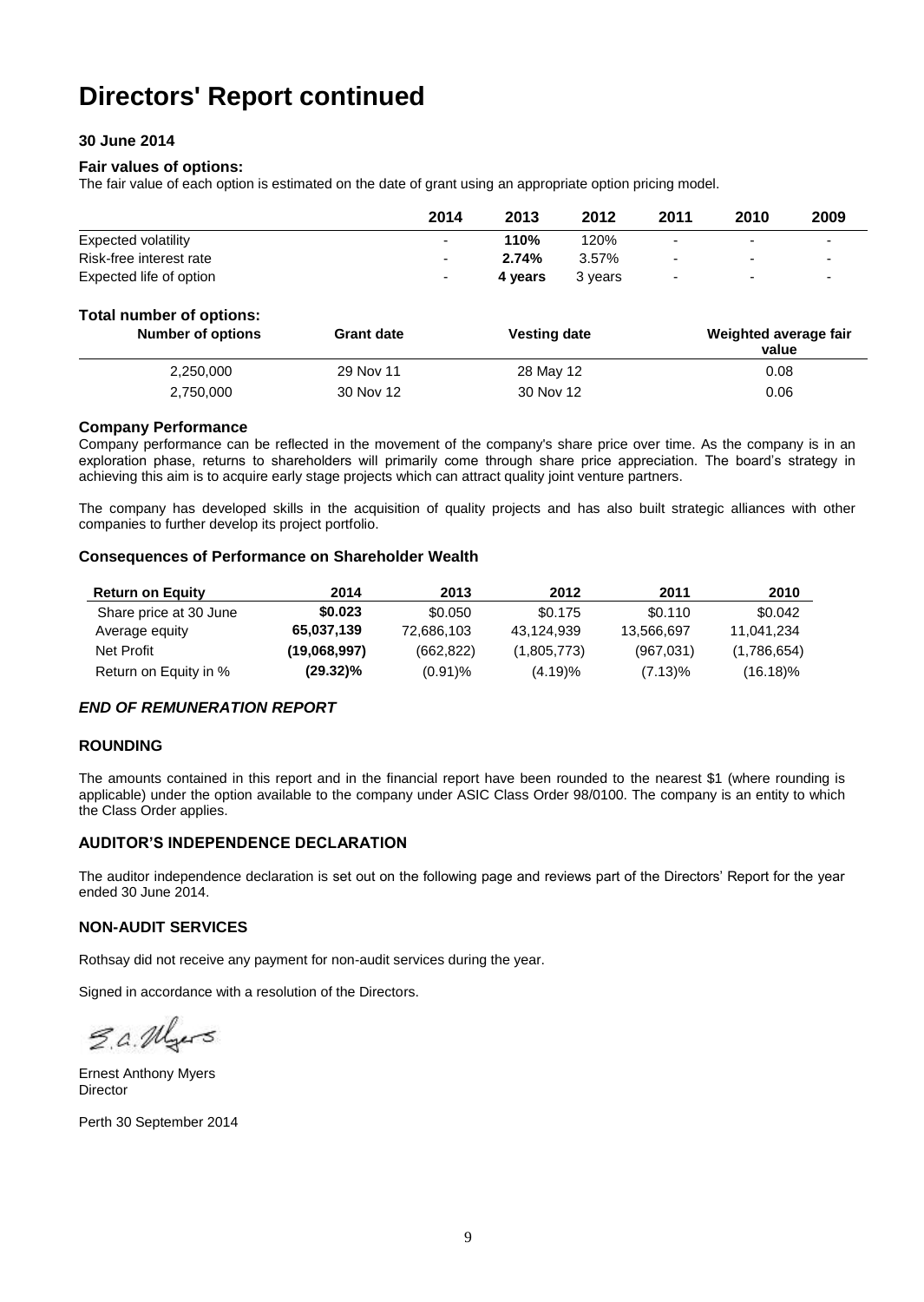# **30 June 2014**

# **AUDITOR INDEPENDENCE**

The directors received the following declaration from the auditor of Pancontinental Oil & Gas NL:

# **Auditor's Independence Declaration to the Directors of Pancontinental Oil & Gas NL**

In accordance with Section 307C of the Corporations Act 2001 (the "Act") I hereby declare that to the best of my knowledge and belief there have been:

- i) no contraventions of the auditor independence requirements of the Act in relation to the audit of the 30 June 2014 annual financial statements; and
- ii) no contraventions of any applicable code of professional conduct in relation to the audit.

Mr Graham Swan

Lead Auditor

30 September 2014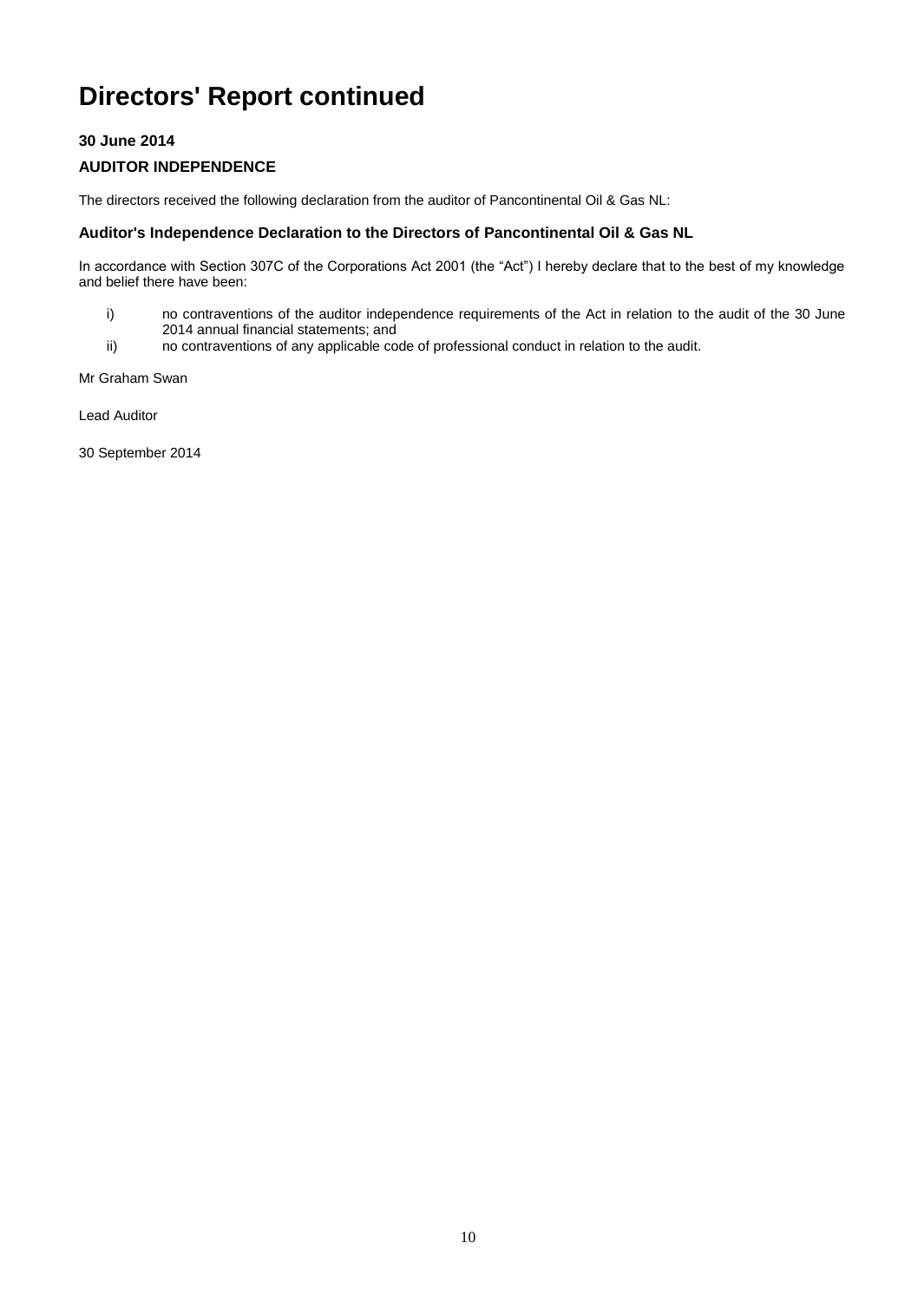## **30 June 2014**

In accordance with the ASX Corporate Governance Council's Corporate Governance Principles and Recommendations ("ASX Principles and Recommendations")<sup>1</sup>, Pancontinental Oil & Gas NL ("the company") has made it a priority to adopt systems of control and accountability as the basis for the administration of corporate governance. Some of these policies and procedures are summarised in this statement. Commensurate with the spirit of the ASX Principles and Recommendations, the company has followed each recommendation where the board has considered the recommendation to be an appropriate benchmark for corporate governance practices, taking into account factors such as the size of the company and the board, resources available and activities of the company. Where, after due consideration, the company's corporate governance practices depart from the ASX Principles and Recommendations, the board has offered full disclosure of the nature of and reason for the adoption of its own practice.

Further information about the company's corporate governance practices is set out on the company's website at www.pancon.com.au. In accordance with the ASX Principles and Recommendations, information published on the company's website includes charters (for the board and its committees), the company's code of conduct and other policies and procedures relating to the board and its responsibilities.

#### **EXPLANATIONS FOR DEPARTURES FROM BEST PRACTICE RECOMMENDATIONS**

During the company's 2013/2014 financial year ("reporting period") the company has followed each of the ASX Principles and Recommendations, other than in relation to the matters specified below.

### **Principle 2**

**Recommendation 2.1:** A majority of the board should be independent directors

#### **Notification of Departure:**

Currently only one of the four directors is considered to be independent – Mr Maslin.

Messrs Rushworth and Myers are executives and Mr Kennedy, a substantial shareholder.

#### **Explanation for Departure:**

Given the size and scope of the company's operations the board considers that it is appropriately structured to discharge its duties in a manner that is in the best interests of the company. The board believes its current composition is in line with the long term interests of shareholders. Furthermore, mechanisms are in place so that if a director considers it necessary, they may obtain independent professional advice. The board considers independence, amongst other things, when recommending new directors to the board.

#### **Principle 2**

**Recommendation 2.2:** The chair should be an independent director

#### **Notification of Departure**

The chair is not considered to be independent.

#### **Explanation for Departure**

Mr Kennedy is not independent by virtue of his substantial shareholding in the company. However, the board considers that Mr Kennedy's interests are aligned with the long term interests of shareholders. Given Mr Kennedy's extensive experience and qualifications, the board believes Mr Kennedy is the most appropriate director to carry out the role of chair.

<sup>1</sup> <sup>1</sup> A copy of the ASX Principles and Recommendations is set out on the company's website under the Section entitled "Corporate Governance".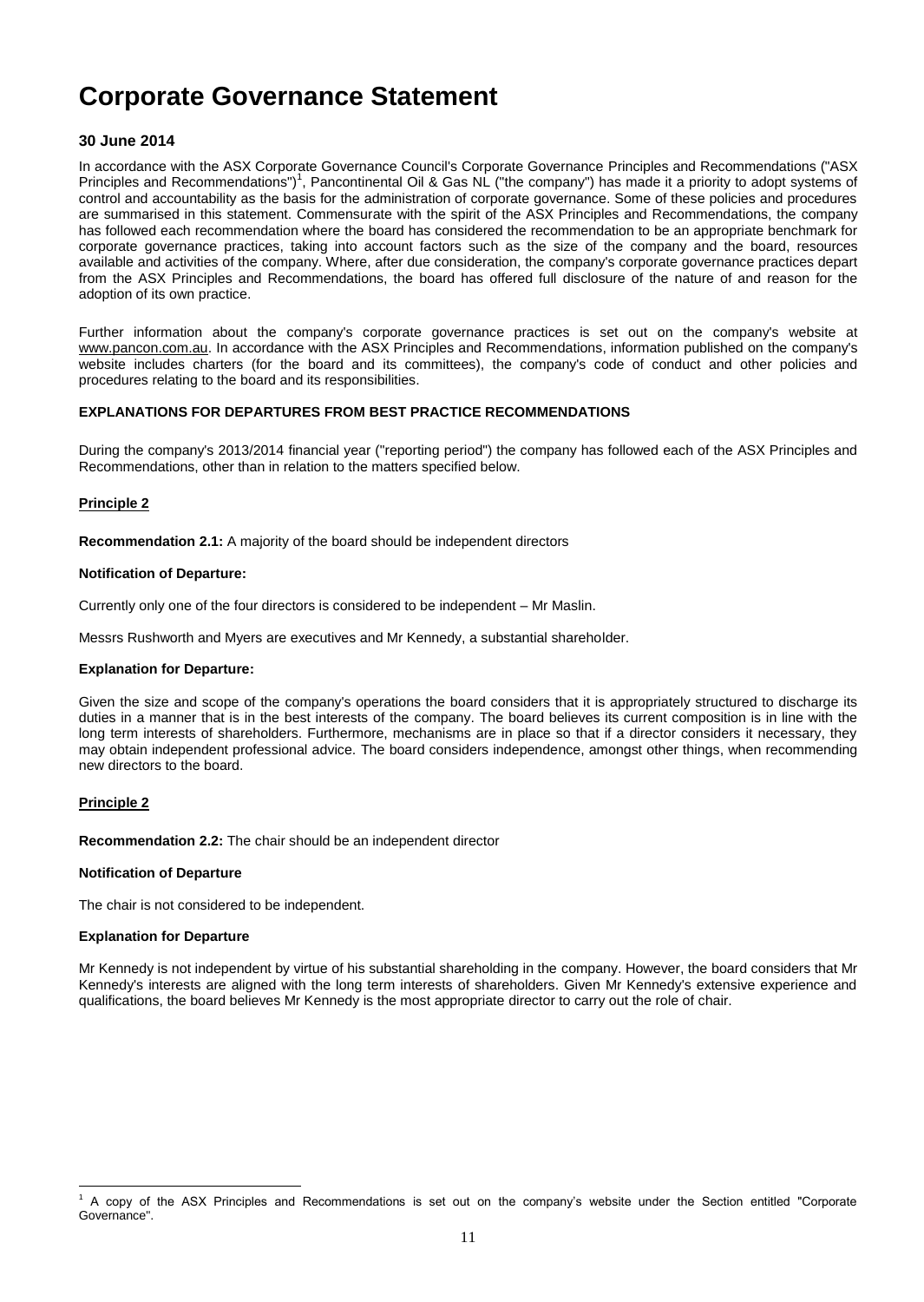## **30 June 2014**

#### **Principle 2**

**Recommendation 2.4:** The board should establish a nomination committee

#### **Notification of Departure:**

The full board fulfils the role of a nomination committee.

#### **Explanation for Departure:**

The full board considers those matters that would usually be the responsibility of a nomination committee. The board considers that no efficiencies or other benefits would be gained by establishing a separate nomination committee. The board has adopted a nomination committee charter, which it applies when convening as the nomination committee.

#### **Principle 4**

**Recommendation 4.1:** The board should establish an audit committee

**Recommendation 4.2:** Structure of the audit committee

#### **Notification of Departure:**

The full board fulfils the role of an audit committee.

### **Explanation for Departure:**

The composition of the board is not suitable for the formation of a separate audit committee in accordance with the recommendation. Further, the independent director does not possess the requisite financial expertise recommended in an audit committee. The board has adopted an audit committee charter to assist with its function as an audit committee. The audit committee charter provides that independent directors may meet with the external auditor.

### **Principle 7**

**Recommendation 7.2:** Implement, manage and report on risk management system

#### **Notification of Departure:**

The board has not received a formal documented report from management on the effectiveness of their management of the company"s material business risks other than verbal updates.

#### **Explanation for Departure:**

Although a formal risk management system has not been implemented, the board has continued focus on risk management during the year. The board and management assess risk as part of the ordinary course of business activities such as strategic planning, promotion, budgets, mergers and acquisitions, strategic partnerships, legislative changes and conducting business abroad. The company is as always committed to further developing and strengthening the company's risk management policies.

#### **Principle 8**

**Recommendation 8.1:** The board should establish a remuneration committee

**Recommendation 8.2:** Structure of the remuneration committee

#### **Notification of Departure:**

The board fulfils the function of a remuneration committee.

#### **Explanation for Departure:**

Given the size and composition of the board, it is not practicable that a separate committee be formed. To assist it to carry out its function in relation to remuneration matters, the board has adopted a remuneration committee charter.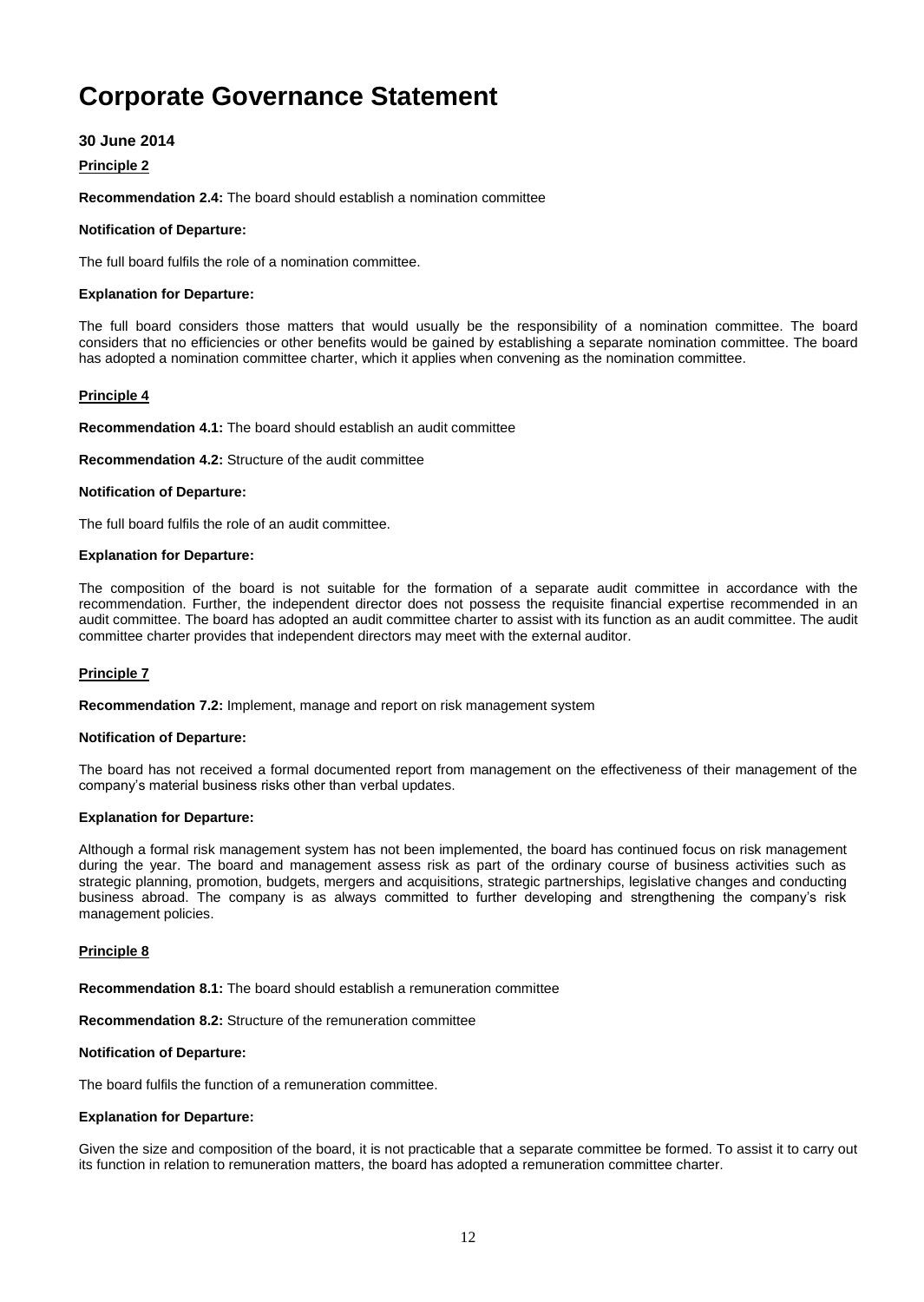### **30 June 2014**

### **COMMITTEE MEETINGS**

Due to the size of the current board, the functions of the Nomination, Audit and Remuneration Committees were carried out by the full board during the financial year. As such, no separate meetings were held for the Nomination and Remuneration Committees. The board agenda may incorporate these items and appropriate discussions held at the board meetings.

Details of each of the director's qualifications are set out in the Directors" Report. All of the directors have substantial industry experience and consider themselves to be financially literate. Mr Myers is a Certified Practising Accountant and therefore meets the tests of financial expertise.

#### **OTHER**

#### **Skills, Experience, Expertise and term of office of each Director**

A profile of each director containing the skills, experience, expertise and term of office of each director is set out in the Directors' Report.

#### **Identification of Independent Directors**

In considering the independence of directors, the board refers to the criteria for independence as set out in Box 2.1 of the ASX Principles and Recommendations ("Independence Criteria"). To the extent that it is necessary for the board to consider issues of materiality, the board refers to the thresholds for qualitative and quantitative materiality as adopted by the board and contained in the board charter, which is disclosed in full on the company"s website.

Applying the Independence Criteria, the independent director of the company for the current financial year was Mr Maslin.

#### **Corporate Reporting**

ASX Principle 7.3 requires the board to disclose whether it has received assurance from the Chief Executive Officer (or equivalent) and the Chief Financial Officer (or equivalent) that the declaration provided in accordance with section 295A of the Corporations Act is founded on a sound system of risk management and internal control and that the system is operating effectively in all material respects in relation to financial reporting risks. The board confirms that such assurance has been received.

#### **Statement concerning availability of Independent Professional Advice**

If a director considers it necessary to obtain independent professional advice to properly discharge the responsibility of his/her office as a director, then, provided the director first obtains approval for incurring such expense from the chair, the company will pay the reasonable expenses associated with obtaining such advice.

#### **Confirmation of whether performance Evaluation of the Board and its members has taken place and how it was conducted**

During the reporting period a formal evaluation of the board and its members was not carried out as it was not considered to be a beneficial procedure given the size and composition of the board and the nature of the company's operations. However, the composition of the board and its suitability to carry out the company's objectives is discussed on an as-required basis.

#### **Existence and Terms of any Schemes for Retirement Benefits for Executive and Non-Executive Directors**

There are no termination or retirement benefits for non-executive directors.

| Directors' Terms in Office      |                |
|---------------------------------|----------------|
| <b>Name</b>                     | Term in office |
| Henry David Kennedy             | 15 years       |
| Roy Barry Rushworth             | 9 years        |
| <b>Ernest Anthony Myers</b>     | 5 years        |
| Anthony Robert Frederick Maslin | 3 years        |

For additional details regarding board appointments, please refer to the Pancontinental website.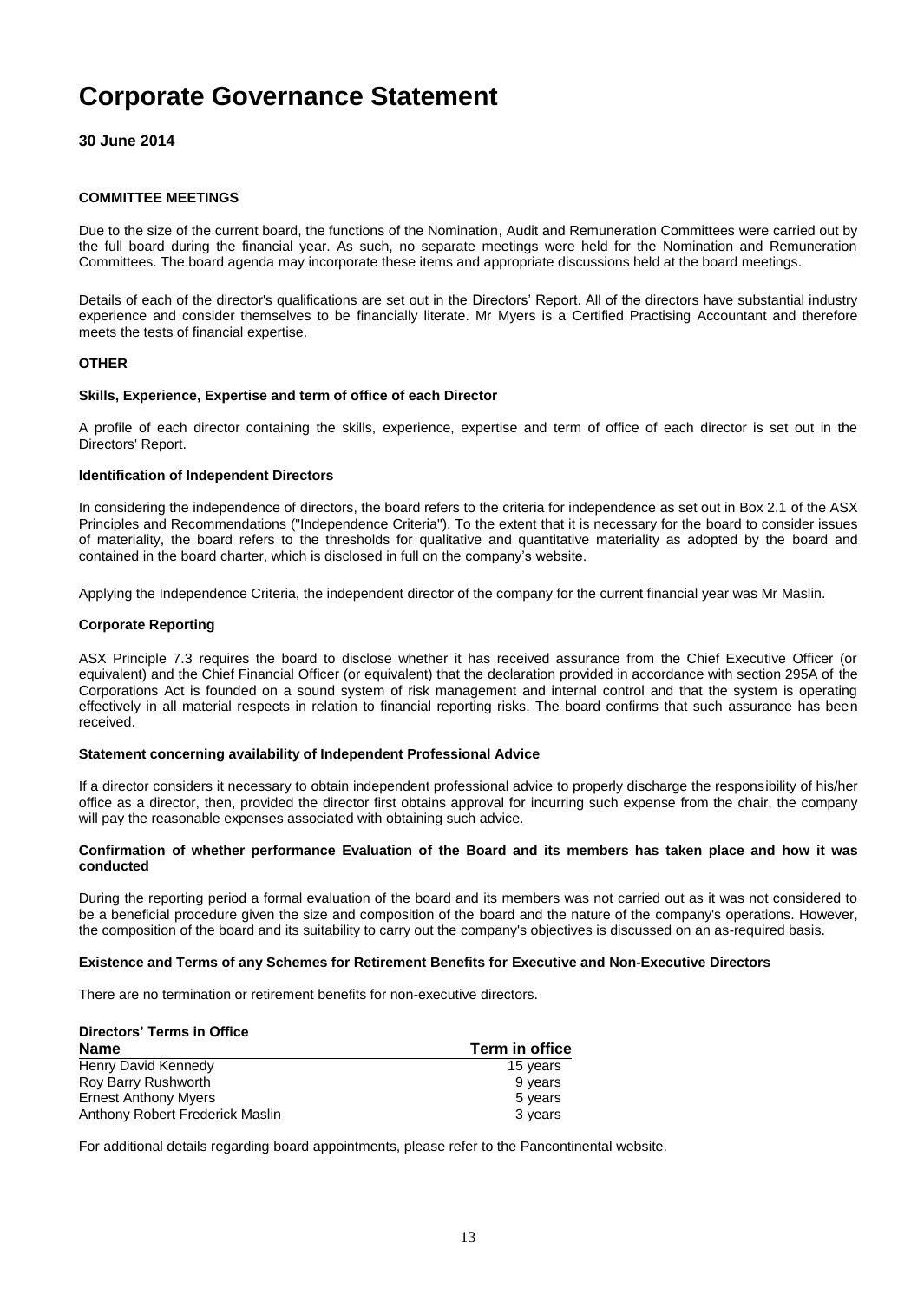# **30 June 2014**

#### **Diversity – Board Composition**

The mix of skills and diversity for which the company is looking to achieve in membership of the board is one that is as diverse as practicable given the size and scope of the company"s operations. The company has adopted a Diversity Policy which is available on the company"s website under the Corporate Governance section.

#### **Diversity – Measurable Objectives**

The company's primary objectives with regard to diversity are as follows:

- the company"s composition of board, executive, management and employees to be as diverse as practicable; and
- $\triangleright$  to provide equal opportunities for all positions within the company and continue the company's commitment to employment based on merit.

Primary objectives set by the company with regard to diversity have been met, as described below:

- $\triangleright$  blend of skills wide range of backgrounds; geology, petroleum exploration, finance and corporate experience;
- $\ge$  cultural backgrounds Australian, European and American;<br>  $\ge$  gender both male and female members: and
- $\ge$  gender both male and female members; and  $\ge$  age the age range spans over 40 years.
- age the age range spans over 40 years.

The above points relate to the composition of the board, as the company does not have any employees.

#### **Diversity – Annual Reporting**

The company"s annual reporting on the percentage of females in the organisation is as follows:

|                                       | % Female           |                    |  |
|---------------------------------------|--------------------|--------------------|--|
|                                       | 2014               | 2013               |  |
| <b>Employees</b>                      | N/A [no employees] | N/A [no employees] |  |
| <b>Executives &amp; Board Members</b> | 20%                | 20%                |  |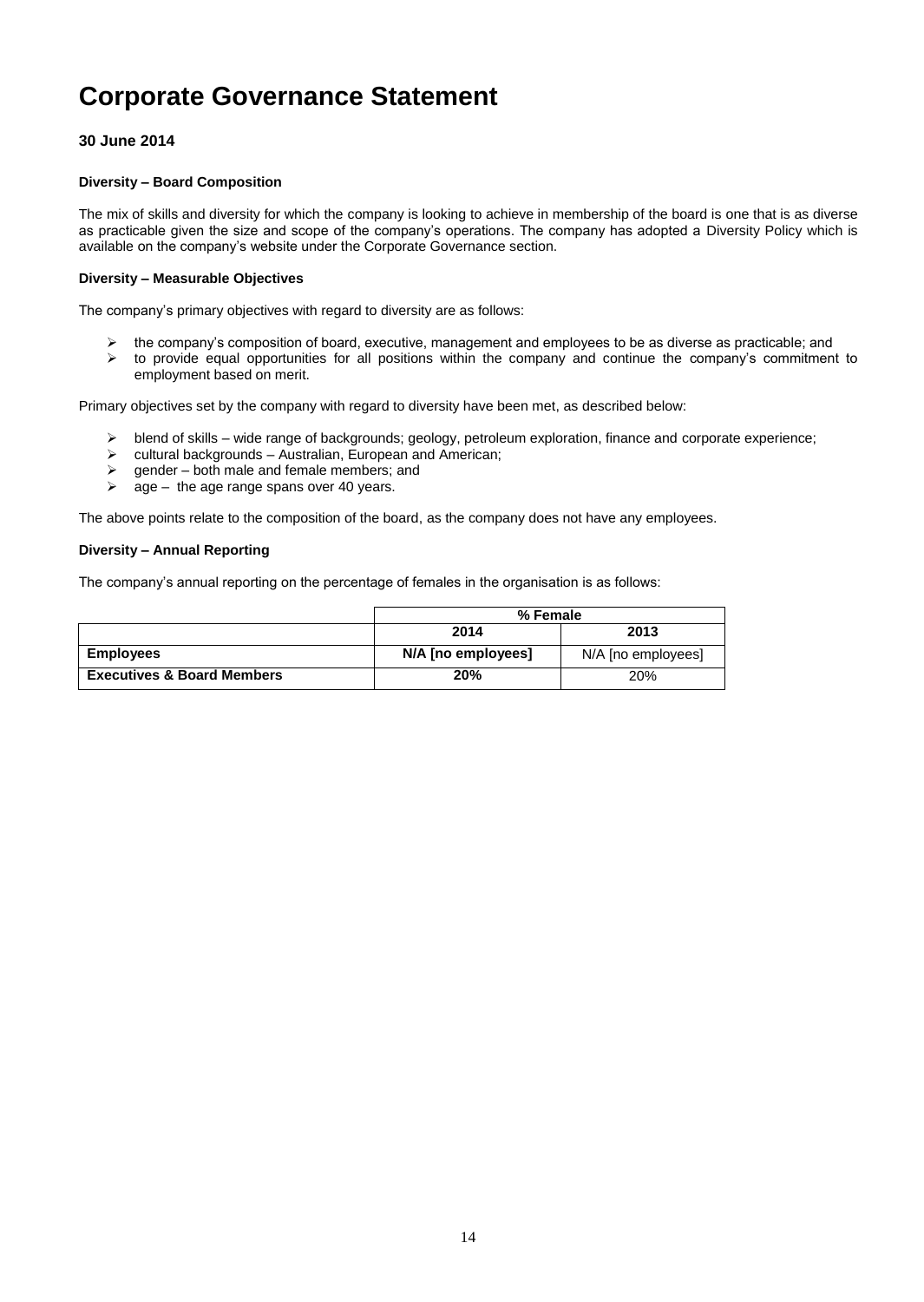# **Statement of Comprehensive Income**

| YEAR ENDED 30 JUNE 2014                                               | <b>Notes</b> | <b>CONSOLIDATED</b> |             |
|-----------------------------------------------------------------------|--------------|---------------------|-------------|
|                                                                       |              | 2014                | 2013        |
|                                                                       |              | \$                  | \$          |
| <b>OPERATING ACTIVITIES</b>                                           |              |                     |             |
| Depreciation and amortisation expenses                                | 2, 6         | (1, 416)            | (1,587)     |
| Salaries, fees and benefits                                           |              | (385, 872)          | (559,094)   |
| Audit fees                                                            |              | (23, 582)           | (31,500)    |
| Generative exploration expenditure and write off                      | 2            | (17, 846, 392)      | (82, 210)   |
| Annual report costs                                                   |              | (7, 770)            | (16, 591)   |
| ASX fees                                                              |              | (43, 751)           | (58, 242)   |
| Administration, accounting and secretarial fees                       |              | (340, 928)          | (307, 686)  |
| Insurance                                                             |              | (40, 885)           | (20, 842)   |
| Legal fees                                                            |              | (49, 073)           | (18, 142)   |
| Share registry costs                                                  |              | (29,067)            | (66, 319)   |
| Rent and outgoings                                                    |              | (119, 661)          | (85, 675)   |
| Travel                                                                |              | (91, 182)           | (100, 555)  |
| Other revenues and expenses                                           |              | (267, 367)          | (340, 980)  |
| <b>TOTAL OPERATING ACTIVITIES</b>                                     |              | (19, 246, 946)      | (1,689,423) |
| <b>FINANCING ACTIVITIES</b>                                           |              |                     |             |
| Financing income                                                      |              | 1,090,608           | 1,295,429   |
| Financing expense                                                     |              | (912, 659)          | (268,828)   |
| <b>TOTAL FINANCING ACTIVITIES</b>                                     |              | 177,949             | 1,026,601   |
|                                                                       |              |                     |             |
| <b>PROFIT/(LOSS) BEFORE INCOME TAX</b>                                |              | (19,068,997)        | (662,822)   |
| Income tax expense                                                    | 3            |                     |             |
| PROFIT/(LOSS) FOR THE PERIOD                                          |              | (19,068,997)        | (662, 822)  |
|                                                                       |              |                     |             |
| <b>OTHER COMPREHENSIVE INCOME/(LOSS)</b>                              |              |                     |             |
| Other comprehensive income<br>TOTAL OTHER COMPREHENSIVE INCOME/(LOSS) |              |                     |             |
|                                                                       |              |                     |             |
| TOTAL COMPREHENSIVE INCOME/(LOSS) FOR THE                             |              |                     |             |
| <b>PERIOD</b>                                                         | 10           | (19,068,997)        | (662, 822)  |
|                                                                       |              |                     |             |
| Basic earnings per share (cents per share)                            | 15           | (1.66)              | (0.06)      |
| Diluted earnings per share (cents per share)                          |              | (1.66)              | (0.06)      |

The Statement of Comprehensive Income is to be read in conjunction with the Notes to the Financial Statements.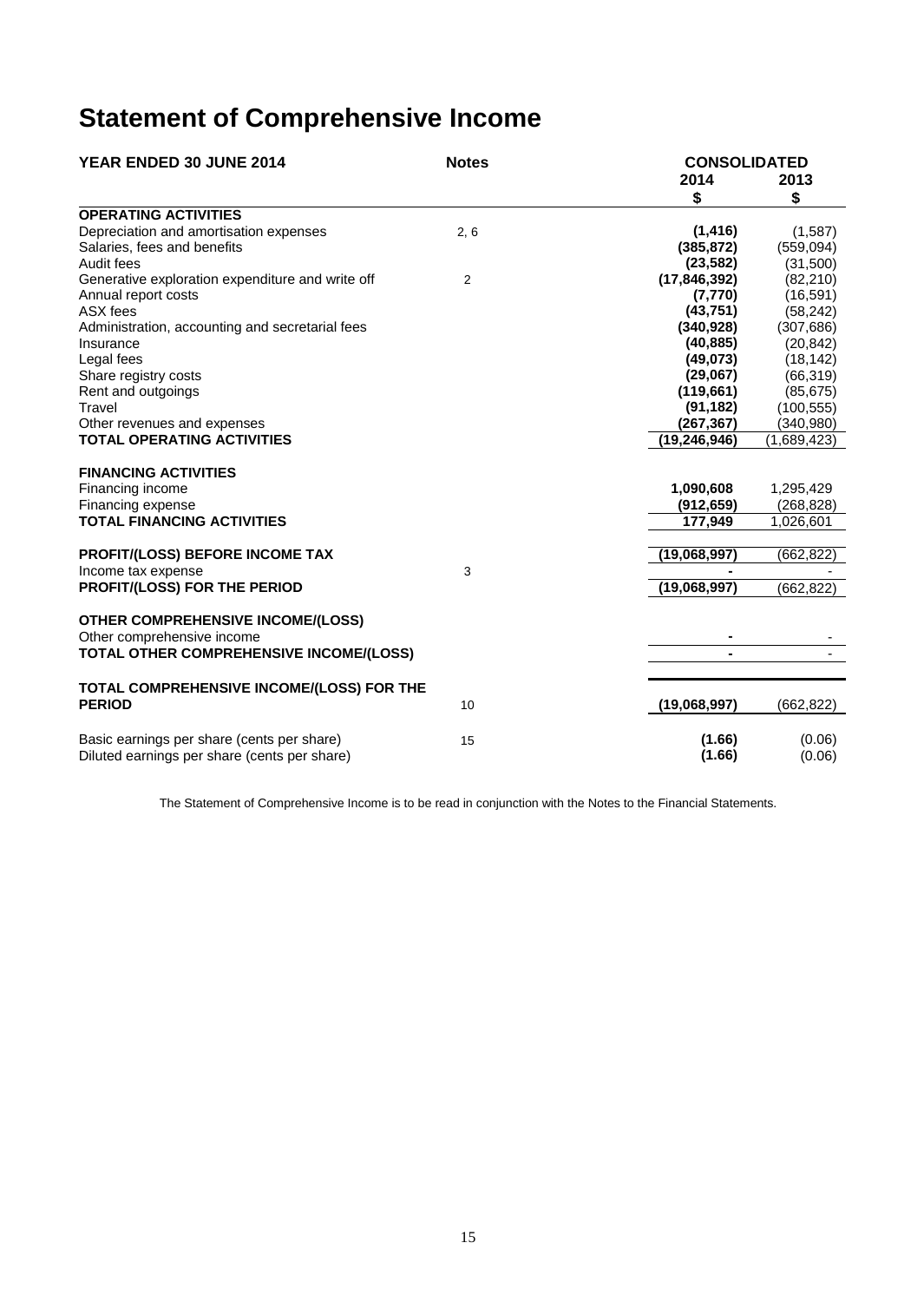# **Statement of Financial Position**

| <b>AT 30 JUNE 2014</b>                                 | <b>Notes</b>   | <b>CONSOLIDATED</b> |                |
|--------------------------------------------------------|----------------|---------------------|----------------|
|                                                        |                | 2014                | 2013           |
|                                                        |                | \$                  | \$             |
| <b>CURRENT ASSETS</b>                                  |                |                     |                |
| Cash assets                                            |                | 9,665,484           | 33,821,848     |
| Trade and other receivables                            | 4              | 45,055              | 1,930,056      |
| <b>TOTAL CURRENT ASSETS</b>                            |                | 9,710,539           | 35.751.904     |
| <b>NON-CURRENT ASSETS</b>                              |                |                     |                |
| Property, plant and equipment                          | 6              | 1,388               | 2.804          |
| Deferred exploration, evaluation and development costs | $\overline{7}$ | 45,950,928          | 38,938,195     |
| <b>TOTAL NON-CURRENT ASSETS</b>                        |                | 45,952,316          | 38.940.999     |
| <b>TOTAL ASSETS</b>                                    |                | 55,662,855          | 74,692,903     |
|                                                        |                |                     |                |
| <b>CURRENT LIABILITIES</b>                             |                |                     |                |
| Trade and other payables                               | 8              | 160,215             | 121,266        |
| <b>TOTAL CURRENT LIABILITIES</b>                       |                | 160,215             | 121,266        |
| <b>TOTAL LIABILITIES</b>                               |                | 160,215             | 121,266        |
| <b>NET ASSETS</b>                                      |                | 55,502,640          | 74,571,637     |
|                                                        |                |                     |                |
| <b>EQUITY</b>                                          |                |                     |                |
| Parent entity interest                                 |                |                     |                |
| Contributed equity                                     | 9a             | 99,411,998          | 99,411,998     |
| Reserves                                               | 10             | 345.179             | 345,179        |
| Accumulated losses                                     | 10             | (44,254,537)        | (25, 185, 540) |
| Total parent entity interest in equity                 |                | 55,502,640          | 74,571,637     |
| <b>TOTAL EQUITY</b>                                    |                | 55,502,640          | 74,571,637     |

The Statement of Financial Position is to be read in conjunction with the Notes to the Financial Statements.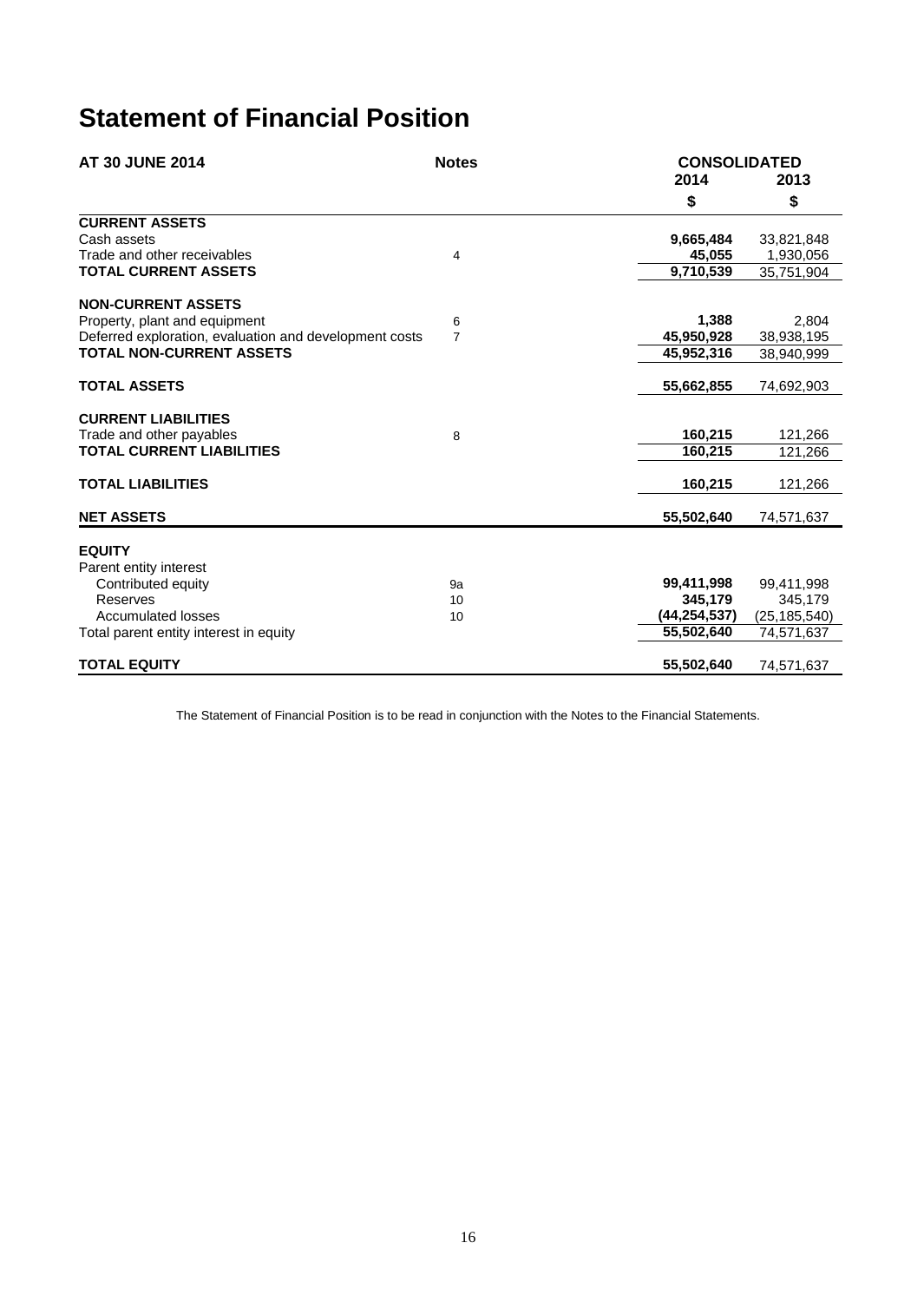# **Statement of Changes in Equity**

# **AT 30 JUNE 2014**

| <b>Consolidated</b>               | <b>Share Capital</b> | <b>Retained</b><br><b>Earnings</b> | <b>Option</b><br><b>Reserve</b> | Total<br>Equity |
|-----------------------------------|----------------------|------------------------------------|---------------------------------|-----------------|
|                                   |                      |                                    |                                 |                 |
| Balance at 1 July 2013            | 99,411,998           | (25, 185, 540)                     | 345,179                         | 74,571,637      |
| <b>Profit or loss</b>             |                      | (19,068,997)                       |                                 | (19,068,997)    |
| Other comprehensive income/(loss) |                      |                                    |                                 |                 |
| Shares issued (net of costs)      |                      |                                    |                                 |                 |
| <b>Share options</b>              |                      |                                    |                                 |                 |
| Balance at 30 June 2014           | 99,411,998           | (44,254,537)                       | 345,179                         | 55,502,640      |
| Balance at 1 July 2012            | 95.132.106           | (24, 630, 494)                     | 298.956                         | 70,800,568      |
| Profit or loss                    |                      | (662, 822)                         |                                 | (662, 822)      |
| Other comprehensive income/(loss) |                      |                                    |                                 |                 |
| Shares issued (net of costs)      | 4.279.892            |                                    |                                 | 4,279,892       |
| Share options                     |                      | 107.776                            | 46,223                          | 153,999         |
| Balance at 30 June 2013           | 99.411.998           | (25.185.540)                       | 345.179                         | 74.571.637      |

The above Statement of Changes in Equity is to be read in conjunction with the Notes to the Financial Statements.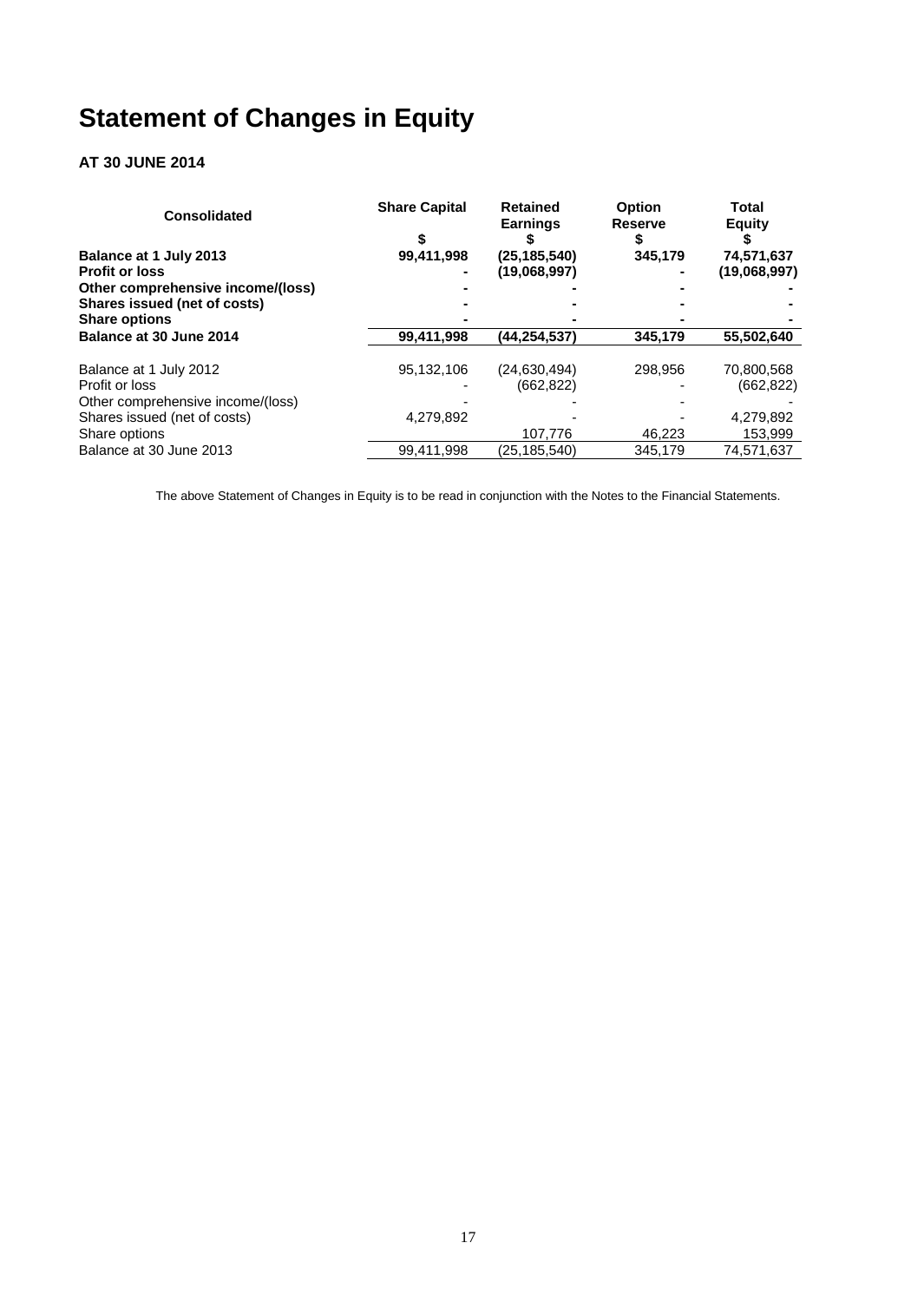# **Statement of Cash Flows**

| YEAR ENDED 30 JUNE 2014                                   | <b>Notes</b> |                | <b>CONSOLIDATED</b> |
|-----------------------------------------------------------|--------------|----------------|---------------------|
|                                                           |              | 2014           | 2013                |
|                                                           |              | \$             | \$                  |
| <b>CASH FLOWS FROM OPERATING ACTIVITIES</b>               |              |                |                     |
| Payments to suppliers and employees                       |              | (1,583,303)    | (1,874,229)         |
| Recharges & refunds of exploration expenditure            |              | 2,266,032      | 2,268,613           |
| Expenditure on exploration interests                      |              | (25,090,575)   | (19, 859, 452)      |
| <b>NET CASH FLOWS FROM/(USED IN) OPERATING ACTIVITIES</b> | 11(a)        | (24, 407, 846) | (19, 465, 068)      |
| <b>CASH FLOWS FROM INVESTING ACTIVITIES</b>               |              |                |                     |
| Purchase of property, plant and equipment                 |              |                | (794)               |
| <b>NET CASH FLOWS FROM/(USED IN) INVESTING ACTIVITIES</b> |              |                | (794)               |
|                                                           |              |                |                     |
| <b>CASH FLOWS FROM FINANCING ACTIVITIES</b>               |              |                |                     |
| Interest received                                         |              | 1,089,388      | 1,295,429           |
| Proceeds from issues of ordinary shares                   |              |                | 4,560,250           |
| Share issue costs                                         |              |                | (292,906)           |
| <b>NET CASH FLOWS FROM/(USED IN) FINANCING ACTIVITIES</b> |              | 1,089,388      | 5,562,773           |
|                                                           |              |                |                     |
| <b>NET INCREASE/(DECREASE) IN CASH HELD</b>               |              | (23, 318, 458) | (13,903,089)        |
| Add opening cash brought forward                          |              | 33,821,848     | 47,722,233          |
| Effects of exchange rate changes                          |              | (837,906)      | 2,704               |
| <b>CLOSING CASH CARRIED FORWARD</b>                       | 11(b)        | 9,665,484      | 33,821,848          |

The above Statement of Cash Flows is to be read in conjunction with the Notes to the Financial Statements.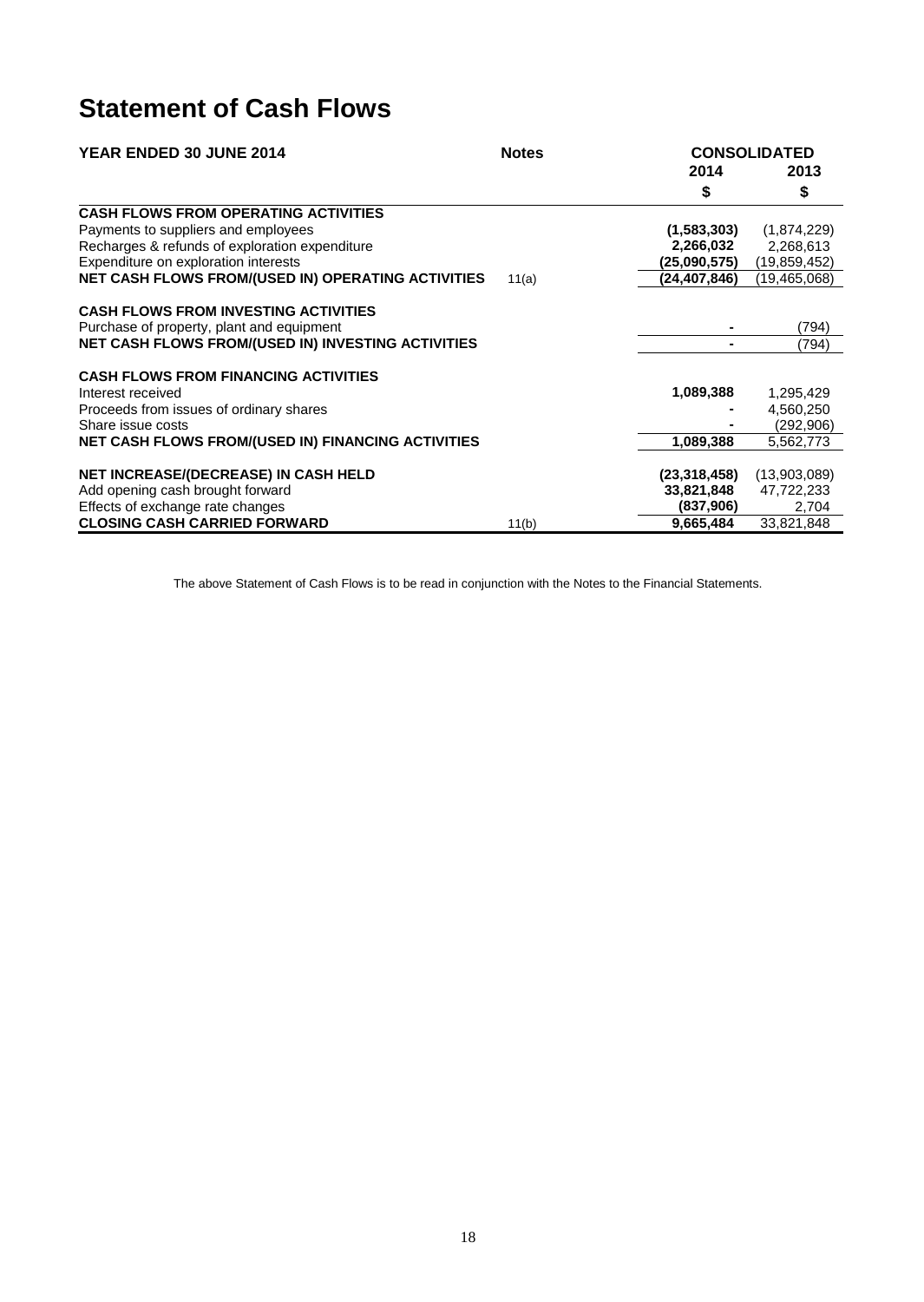# **30 June 2014**

### **1. SUMMARY OF SIGNIFICANT ACCOUNTING POLICIES**

This financial report was authorised for issue by the directors on 30 September 2014.

#### **Statement of Compliance**

The financial report is a general purpose financial report which has been prepared in accordance with Australian Accounting Standards ("AASBs"), including Australian interpretations adopted by the Australian Accounting Standards Board ("AASB") and the Corporations Act 2001. The consolidated financial report of the consolidated entity and company also complies with IFRSs and interpretations adopted by the International Accounting Standards Board.

#### **Basis of preparation**

The report has been prepared on the basis of historical costs and except where stated does not take into account changing money values or current valuation of non-current assets. The accounting policies adopted are consistent with those of the previous year. The following specific accounting policies have been consistently applied, unless otherwise stated.

#### **(a) Income Tax**

Income tax on the profit or loss for the year comprises current and deferred tax. Income tax is recognised in the income statement except to the extent that it relates to items recognised directly in equity, in which case it is recognised in equity.

Current tax is the expected tax payable on the taxable income for the year, and any adjustment to tax payable in respect of prior years.

Deferred tax is provided using the balance sheet liability method, providing for temporary difference between the carrying amounts of assets and liabilities for financial reporting purposes and the amounts used for taxation purposes. A deferred tax asset is recognised only to the extent that it is probable that future taxable profits will be available against which the asset can be utilised.

#### **(b) Exploration Expenses**

Exploration, evaluation and development costs are accumulated in respect of each separate area of interest. Such costs are carried forward where they are expected to be recouped through successful development and exploitation of the area of interest or alternatively, by its sale, or where activities in the area of interest have not yet reached a stage to allow a reasonable assessment regarding the existence of economically recoverable reserves.

#### **(c) Principles of consolidation**

The consolidated financial statements are those of the consolidated entity, comprising Pancontinental Oil & Gas NL (the parent entity) and all entities which Pancontinental Oil & Gas NL controlled from time to time during the year and at balance date.

Information from the financial statements of subsidiaries is included from the date the parent company obtains control until such time as control ceases. Where there is loss of control of a subsidiary, the consolidated financial statements include the results for the part of the reporting period during which the parent company has control.

All intercompany balances and transactions, including unrealised profits arising from intra-group transactions, have been eliminated in full.

#### **(d) Foreign currencies**

*Translation of foreign currency transactions*

Transactions in foreign currencies of entities within the consolidated entity are converted to local currency at the rate of exchange ruling at the date of the transaction.

Foreign currency monetary items that are outstanding at the reporting date (other than monetary items arising under foreign currency contracts where the exchange rate for that monetary item is fixed in the contract) are translated using the spot rate at the end of the financial year.

A monetary item arising under a foreign currency contract outstanding at the reporting date where the exchange rate for the monetary item is fixed in the contract is translated at the exchange rate fixed in the contract.

All resulting exchange differences arising on settlement or re-statement are recognised as revenues and expenses for the financial year. Any gains or costs on entering a hedge are deferred and amortised over the life of the contract.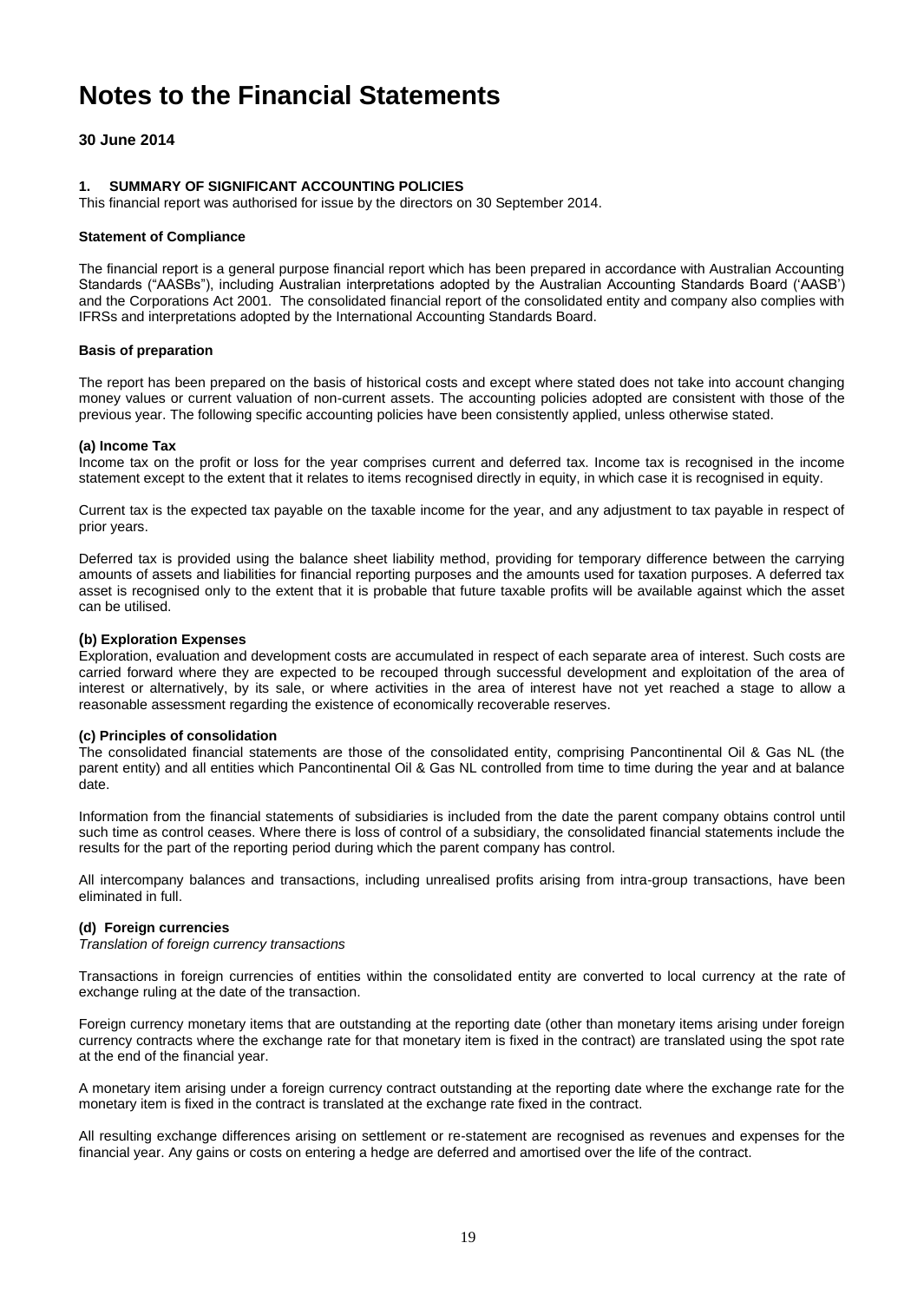# **30 June 2014**

#### **(e) Cash and cash equivalents**

For the purposes of the Statement of Cash Flows, cash includes cash on hand and in banks, and money market investments readily convertible to cash within two working days, net of outstanding bank overdrafts.

Interest expense is charged as an expense as it accrues.

#### **(f) Receivables**

Trade receivables are recognised and carried at original invoice amount less a provision for any uncollectible debts. An estimate for doubtful debts is made when collection of the full amount is no longer probable. Bad debts are written-off as incurred.

Receivables from related parties are recognised and carried at the nominal amount due. Bills of exchange and promissory notes are measured at the lower of cost and net realisable value.

#### **(g) Investments**

Investments in controlled entities are carried in the company"s financial statements at the lower of cost and recoverable amount.

#### **(h) Recoverable Amount**

The carrying amounts of non-current assets valued on the cost basis, other than exploration and evaluation expenditure carried forward are reviewed to determine whether they are in excess of their recoverable amount at reporting date. If the carrying amount of a non-current asset exceeds its recoverable amount, the asset is written down to the lower amount. The write down is expensed in the reporting period in which it occurs.

#### **(i) Property, plant and equipment**

*Cost and valuation*

Property, plant and equipment is measured at cost.

#### *Depreciation*

Depreciation is provided on a diminishing value basis on all property, plant and equipment.

Major depreciation rates are:

|                      | 2014 | 2013 |
|----------------------|------|------|
| Plant and equipment: | 30%  | 30%  |

#### **(j) Joint ventures**

Interests in the joint venture operations are brought to account by including in the respective classifications, the share of individual assets employed and share of liabilities and expenses incurred.

In the company"s financial statements, investments in joint venture operations were carried at the lower of cost and recoverable amount.

#### **(k) Going concern**

The directors consider that the going concern basis for the consolidated entity is appropriate and recognise that additional funding is required to ensure the consolidated entity can continue its operations for the twelve month period from the date of this financial report and to fund the continued development of the consolidated entity"s exploration assets. This basis has been determined after consideration of the following factors:

- The ability to issue additional share capital under the Corporations Act 2001, if required, by a share purchase plan, share placement or rights issue;
- The option of farming out all or part of the consolidated entity"s exploration projects; and
- The ability, if required to dispose of interests in exploration and development assets.

Accordingly, the directors believe that the consolidated entity will obtain sufficient cash inflows to enable it to continue as a going concern and that it is appropriate to adopt that basis of accounting in the preparation of the financial statements.

#### **(l) Payables**

Liabilities for trade creditors and other amounts are carried at cost which is the fair value of the consideration to be paid in the future for goods and services received, whether or not billed to the consolidated entity.

Payables to related parties are carried at the principal amount.

Deferred cash settlements are recognised at the present value of the outstanding consideration payable on the acquisition of an asset discounted at prevailing commercial borrowing rates.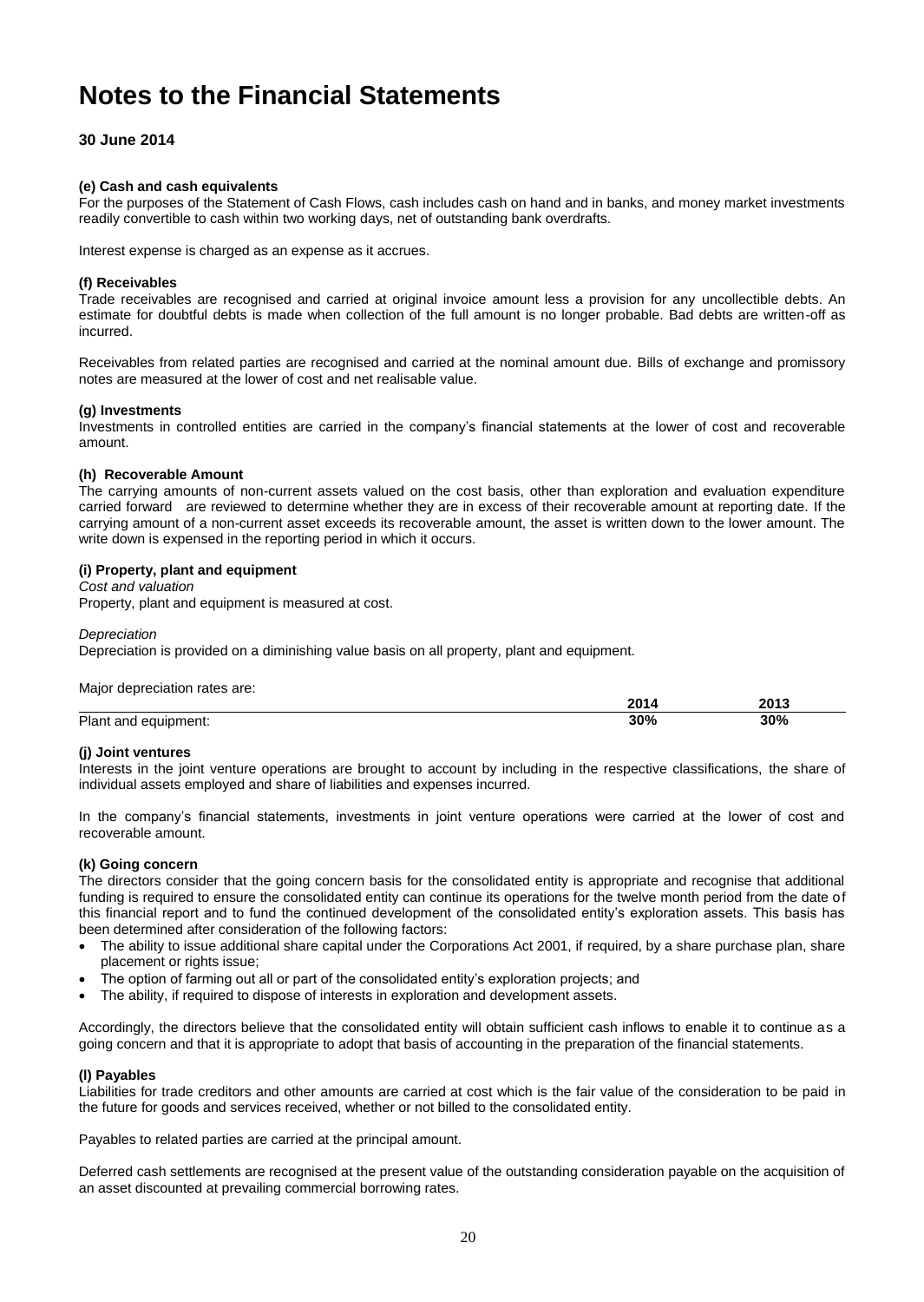# **30 June 2014**

#### **(m) Provisions**

Provisions are recognised when the economic entity has a legal, equitable or constructive obligation to make a future sacrifice of economic benefits to other entities as a result of past transactions or other past events, it is probable that a future sacrifice of economic benefits will be required and a reliable estimate can be made of the amount of the obligation.

#### **(n) Contributed equity**

Issued and paid up capital is recognised at the fair value of the consideration received by the company.

Any transaction costs arising on the issue of ordinary shares are recognised directly in equity as a reduction of the share proceeds received.

#### **(o) Revenue recognition**

Revenue is recognised to the extent that it is probable that the economic benefits will flow to the entity and the revenue can be reliably measured. The following specific recognition criteria must also be met before revenue is recognised:

#### *Rendering of Services*

Where the contract outcome can be reliably measured, control of the right to be compensated for the services and the stage of completion can be reliably measured. Stage of completion is measured by reference to the labour hours incurred to date as a percentage of total estimated labour hours for each contract.

Where the contract outcome cannot be reliably measured, revenue is recognised only to the extent that costs have been incurred.

#### *Interest Revenue*

Control of the right to receive the interest payment. Interest revenue is recognised as it accrues, taking into account the effective yield on the financial asset.

#### **(p) Taxes**

Tax-effect accounting is applied using the income statement liability method whereby income tax is regarded as an expense and is calculated on the accounting profit after allowing for permanent differences. To the extent timing differences occur between the time items are recognised in the financial statements and when items are taken into account in determining taxable income, the net related taxation benefit or liability, calculated at current rates, is disclosed as a future income tax benefit or a provision for deferred income tax. The net future income tax benefit relating to tax losses and timing differences is not carried forward as an asset unless the benefit is virtually certain of being realised.

Where assets are revalued no provision for potential capital gains tax has been made. *Goods and Services Tax (GST)*

Revenues, expenses and assets are recognised net of the amount of GST except:

- where the GST incurred on a purchase of goods and services is not recoverable from the taxation authority, in which case the GST is recognised as part of the cost of acquisition of the asset or as part of the expense item as applicable; and
- receivables and payables are stated with the amount of GST included.

The net amount of GST recoverable from, or payable to, the taxation authority is included as part of receivables or payables in the Statement of Financial Position. Cash flows are included in the Statement of Cash Flows on a gross basis and the GST component of cash flows arising from investing and financing activities, which is recoverable from, or payable to, the taxation authority, are classified as operating cash flows.

Commitments and contingencies are disclosed net of the amount of GST recoverable from, or payable to, the taxation authority.

#### **(q) Employee benefits**

Provision is made for employee benefits accumulated as a result of employees rendering services up to the reporting date. These benefits include wages and salaries, annual leave, sick leave and long service leave.

Liabilities arising in respect of wages and salaries, annual leave, sick leave and any other employee benefits expected to be settled within twelve months of the reporting date are measured at their nominal amounts based on remuneration rates which are expected to be paid when the liability is settled.

Employee benefit expenses and revenues arising in respect of the following categories:

- wages and salaries, non-monetary benefits, annual leave, long service leave, sick leave and other leave benefits; and
- other types of employee benefits

are charged against profits on a net basis in their respective categories.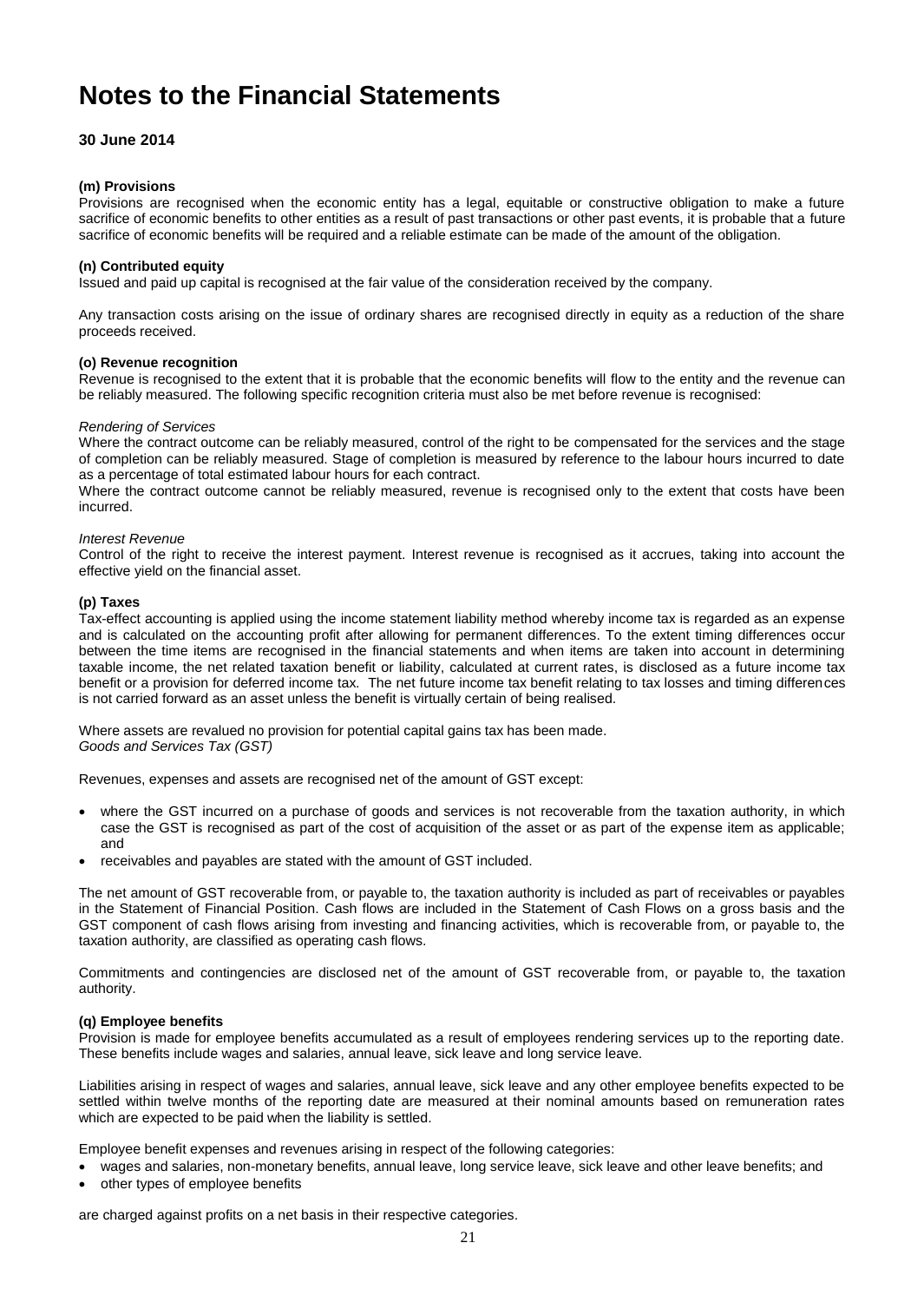# **30 June 2014**

### **(r) Earnings per share**

Basic EPS is calculated as net profit attributable to members, adjusted to exclude costs of servicing equity (other than dividends) and preference share dividends, divided by the weighted average number of ordinary shares, adjusted for any bonus element.

Diluted EPS is calculated as net profit attributable to members, adjusted for:

- costs of servicing equity (other than dividends);
- the after tax effect of dividends and interest associated with dilutive potential ordinary shares that have been recognised as expenses; and
- other non-discretionary changes in revenues or expenses during the period that would result from the dilution of potential ordinary shares;

divided by the weighted average number of ordinary shares and dilutive potential ordinary shares, adjusted for any bonus element.

### **(s) Comparatives**

Where necessary, comparatives have been reclassified and repositioned for consistency with current year disclosures.

### **(t) Financial Instruments**

See financial instruments note for compliance notes with *AASB 7*, financial instruments: disclosures.

### **(u) New accounting standards and interpretations**

The financial report is presented in Australian dollars which is the company's functional currency. A number of new standards, amendments to standards and interpretations are effective for the current annual report period; however, none have been applied in preparing these consolidated financial statements. The standards are not expected to have a material impact on the accounting policies or consolidated financial statements of the group.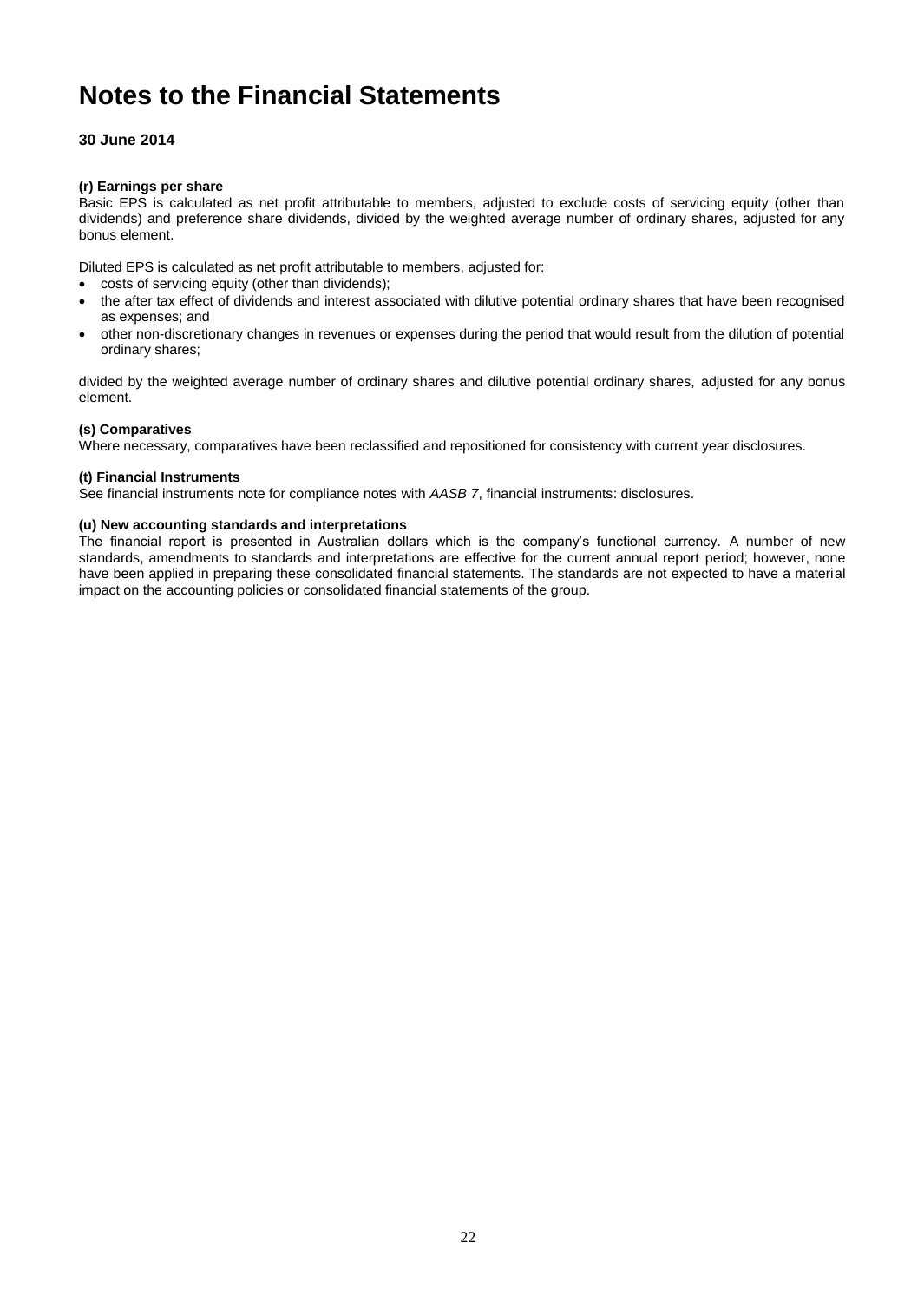**30 June 2014**

| 2.  | <b>DEPRECIATION AND WRITE OFF</b>                                                      | <b>Notes</b> | <b>CONSOLIDATED</b> |            |
|-----|----------------------------------------------------------------------------------------|--------------|---------------------|------------|
|     |                                                                                        |              | 2014                | 2013       |
|     |                                                                                        |              | \$                  | \$         |
|     | <b>Expenses</b>                                                                        |              |                     |            |
|     | Depreciation of non-current assets:<br>Office furniture and equipment                  |              | 1,416               | 1,587      |
|     | Generative exploration and write off:<br>Exploration, evaluation and development costs |              | 17,846,392          | 82,210     |
| 3.  | <b>INCOME TAX</b>                                                                      |              | <b>CONSOLIDATED</b> |            |
|     |                                                                                        |              | 2014<br>\$          | 2013<br>\$ |
| (a) | Income Tax (Benefit)/Expense                                                           |              |                     |            |
|     | The prima facie tax, using tax rates applicable in                                     |              |                     |            |
|     | the country of operation, on profit and extraordinary                                  |              |                     |            |
|     | items differs from the income tax provided in the                                      |              |                     |            |
|     | financial statements as follows:<br>Prima facie tax on profit from ordinary activities |              | (5,721,273)         | (198, 104) |
|     | Tax effect of permanent differences:                                                   |              |                     |            |
|     | Other items (net)                                                                      |              |                     | 46,200     |
|     | Amount not brought to account as a carried forward                                     |              |                     |            |
|     | future income tax benefit                                                              |              | 5,721,273           | 151,904    |
|     | Income tax expense attributable to ordinary                                            |              |                     |            |
|     | activities                                                                             |              |                     |            |

# **(b) Future Income Tax Benefit not taken into account**

The potential future income tax benefit calculated at 30% in respect of :

| Adjustments to carry forward tax losses |           |           |
|-----------------------------------------|-----------|-----------|
| Tax Losses not brought to account       | 6.245.263 | 6.122.404 |
| Total                                   | 6.245.263 | 6.122.404 |

This future income tax benefit will only be obtained if:

(a) future assessable income is derived of a nature and of an amount sufficient to enable the benefit to be realised;

(b) the conditions for deductibility imposed by tax legislation continue to be complied with; and

 $(c)$  no changes in tax legislation adversely affect the consolidated entity in realising the benefit.

The recognition and utilisation of losses is subject to the loss recoupment rules being satisfied.

# **4. RECEIVABLES (CURRENT) CONSOLIDATED**

| ٠.<br><b>INLULIVABLES (CONNENT)</b> | 99119921177157 |          |
|-------------------------------------|----------------|----------|
|                                     | 2014           | 2013     |
|                                     |                |          |
| Sundry receivables                  | 45.055         | .930.056 |
| Total                               | 45.055         | ,930,056 |
|                                     |                |          |

### **(a) Terms and conditions**

- (i) Trade debtors are non-interest bearing and generally on 30 day terms.
- (ii) Sundry debtors and other receivables are non-interest bearing and have repayment terms between 30 and 90 days.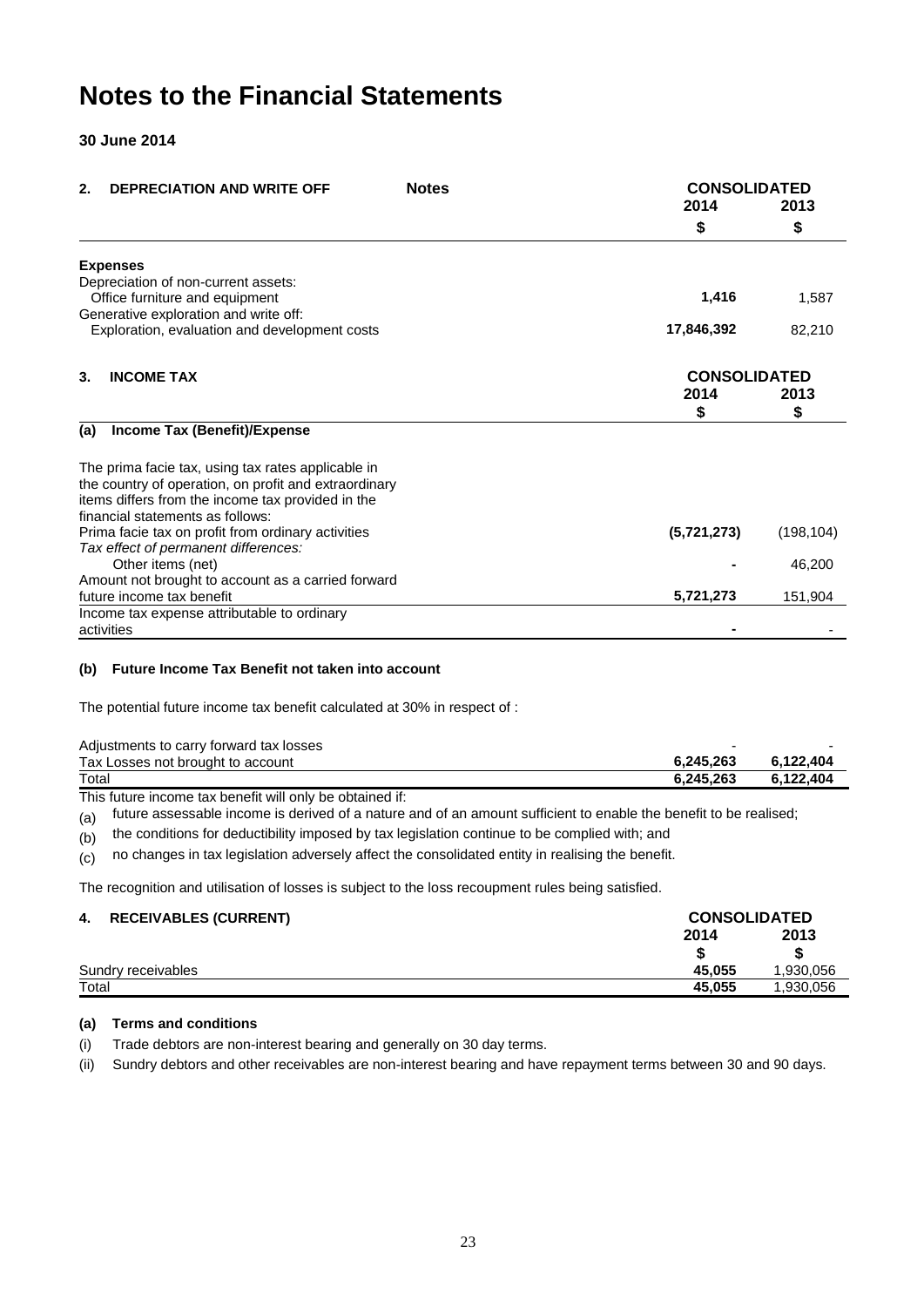**30 June 2014**

# **5. INTERESTS IN SUBSIDIARIES**

| <b>Name</b>                                                                                                                                                                                    | incorporation                    | Country of Percentage of equity<br>interest<br>held by the<br>consolidated entity |               | <b>Investment</b>                                        |                                        |  |
|------------------------------------------------------------------------------------------------------------------------------------------------------------------------------------------------|----------------------------------|-----------------------------------------------------------------------------------|---------------|----------------------------------------------------------|----------------------------------------|--|
|                                                                                                                                                                                                |                                  | 2014                                                                              | 2013          | 2014                                                     | 2013                                   |  |
|                                                                                                                                                                                                |                                  | %                                                                                 | $\frac{0}{0}$ | \$                                                       | \$                                     |  |
| <b>Euro Pacific Energy Pty Ltd</b><br>Provision for diminution in value of investment<br>Loan to Euro Pacific Energy Pty Ltd<br>Provision for loss on loan to Euro Pacific Energy Pty Ltd      | Australia                        | 100                                                                               | 100           | $\mathbf{2}$<br>(2)<br>(161, 423)                        | 2<br>(2)<br>(162, 659)                 |  |
| <b>Pancontinental Namibia Pty Ltd</b><br>Provision for diminution in value of investment<br>Loan to Pancontinental Namibia Pty Ltd<br>Provision for loss on loan to Pancontinental Namibia P/L | Australia                        | 100                                                                               | 100           | 1<br>(1)<br>5,009,288<br>(12, 479)                       | 1<br>(1)<br>4,839,699<br>(4,328)       |  |
| Afrex Ltd *<br>Provision for diminution in value of investment<br>Loan to Afrex Ltd<br>Provision for loss on loan to Afrex Ltd                                                                 | Saint Lucia                      | 100                                                                               | 100           | 10,584,107<br>(10, 584, 107)<br>7,263,753<br>(2,927,448) | 10,584,107<br>(4,541,703)<br>7,561,202 |  |
| <b>Starstrike Resources Ltd *</b><br>Provision for diminution in value of investment<br>Loan to Starstrike Resources Ltd<br>Provision for loss on loan to Starstrike Resources Ltd             | <b>British Virgin</b><br>Islands | 100                                                                               | 100           | 380,000<br>(380,000)<br>66,535                           | 380,000<br>(380,000)<br>60,315         |  |
| Total                                                                                                                                                                                          |                                  |                                                                                   |               | 9,238,226                                                | 18,336,633                             |  |
| *Indicates companies not audited by Rothsay Chartered Accountants.                                                                                                                             |                                  |                                                                                   |               |                                                          |                                        |  |
| 6.<br><b>PROPERTY, PLANT AND EQUIPMENT</b>                                                                                                                                                     |                                  |                                                                                   |               | 2014                                                     | <b>CONSOLIDATED</b><br>2013            |  |
|                                                                                                                                                                                                |                                  |                                                                                   |               | \$                                                       | \$                                     |  |
| Office equipment<br>At cost<br>Less: Accumulated depreciation                                                                                                                                  |                                  |                                                                                   |               | 29,559<br>(28, 171)                                      | 54,375<br>(51, 571)                    |  |
| Total written down amount                                                                                                                                                                      |                                  |                                                                                   |               | 1,388                                                    | 2,804                                  |  |
| <b>Reconciliations</b><br>Reconciliations of the carrying amounts of property, plant and equipment<br>Office equipment                                                                         |                                  |                                                                                   |               |                                                          |                                        |  |
| Carrying amount opening balance<br><b>Additions</b>                                                                                                                                            |                                  |                                                                                   |               | 2,804                                                    | 3,598<br>793                           |  |
| Depreciation expense                                                                                                                                                                           |                                  |                                                                                   |               | (1, 416)                                                 | (1,587)                                |  |

Total written down amount **1,388** 2,804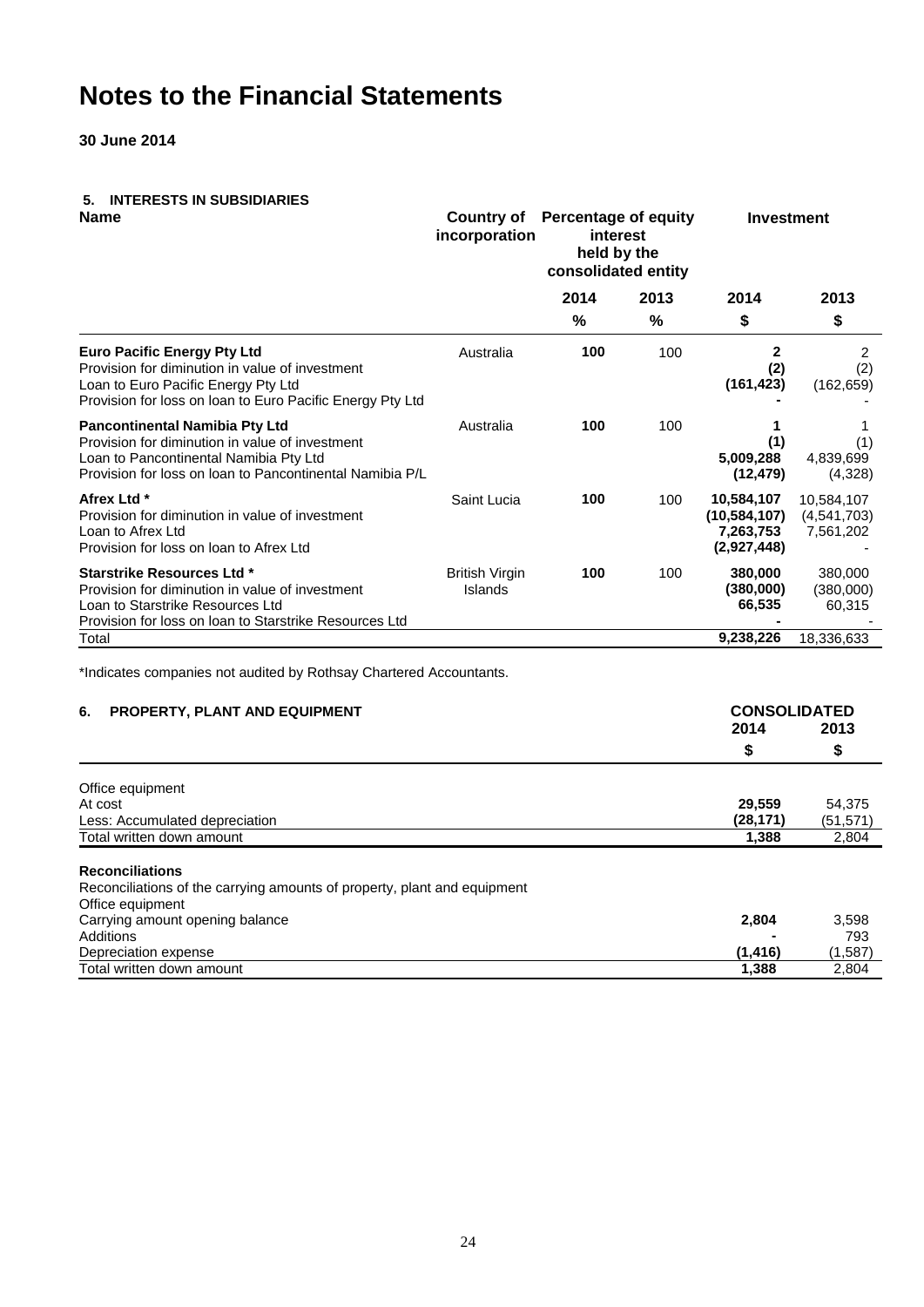**30 June 2014**

#### **7. DEFERRED EXPLORATION, EVALUATION AND DEVELOPMENT COSTS CONSOLIDATED**

| DEVELOF MENT GOOTS                                    | <u>UUINUULIDAI LD</u> |             |  |  |
|-------------------------------------------------------|-----------------------|-------------|--|--|
|                                                       | 2014                  | 2013        |  |  |
|                                                       |                       |             |  |  |
| Exploration, evaluation and development costs carried |                       |             |  |  |
| forward                                               |                       |             |  |  |
| Pre-production:                                       |                       |             |  |  |
| exploration and evaluation phases:                    |                       |             |  |  |
| Carrying amount at 1 July                             | 38,938,195            | 23.211.960  |  |  |
| Expenditure & acquisitions during the year            | 25,080,520            | 19,723,183  |  |  |
| Exploration expenditure written off                   | (17, 752, 562)        | (18,250)    |  |  |
| Recovery and refunds of exploration expenditure *     | (315,225)             | (3.978.698) |  |  |
| Carrying amount at 30 June                            | 45,950,928            | 38,938,195  |  |  |

The ultimate recoupment of costs carried forward for exploration and evaluation phases is dependent on the successful development and commercial exploitation or sale of the respective mining areas.

\* For the year ended 30 June 2013 the recoveries relate to refunds of exploration expenditure previously cash called, for the year ended 30 June 2014, the recovery relates to refunds of past expenditure.

| TRADE and OTHER PAYABLES (CURRENT)<br>8. |            | <b>CONSOLIDATED</b>         |  |
|------------------------------------------|------------|-----------------------------|--|
|                                          | 2014       | 2013                        |  |
|                                          |            |                             |  |
| Trade creditors                          | 160,215    | 121,266                     |  |
| Total                                    | 160,215    | 121,266                     |  |
| <b>CONTRIBUTED EQUITY</b><br>9.          | 2014<br>S  | <b>CONSOLIDATED</b><br>2013 |  |
| (a) Issued and paid up capital           |            |                             |  |
| Ordinary shares fully paid               | 99,411,998 | 99,411,998                  |  |
| Total                                    | 99,411,998 | 99,411,998                  |  |

### **(b) Movements in shares on issue**

|                                                     | 2014                |            | 2013                |            |  |
|-----------------------------------------------------|---------------------|------------|---------------------|------------|--|
|                                                     | Number of<br>shares |            | Number of<br>shares |            |  |
| Beginning of the financial year                     | 1,150,994,096       | 99.411.998 | 1.123.444.094       | 95.132.106 |  |
| Issued during the year:                             |                     |            |                     |            |  |
| - Placement (net of costs)                          |                     |            |                     |            |  |
| - Shortfall from Share Purchase Plan (net of costs) | $\blacksquare$      | ۰          | 25,300,002          | 4,148,781  |  |
| - Exercise of Options (net of costs)                |                     | ۰          | 2.250.000           | 131,111    |  |
| End of the financial year                           | 1,150,994,096       | 99,411,998 | 1.150.994.096       | 99.411.998 |  |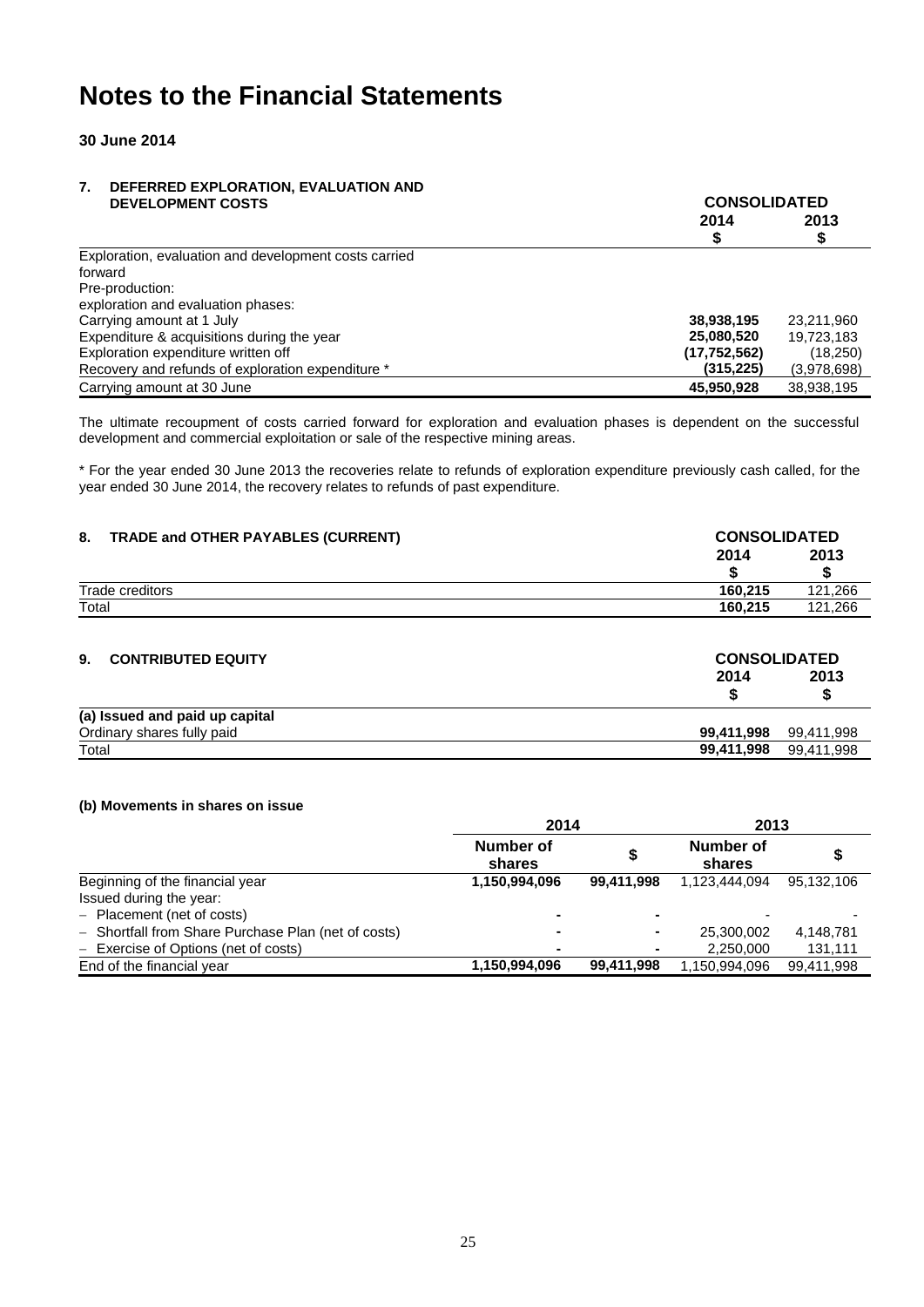# **30 June 2014**

| 10. RESERVES AND ACCUMULATED LOSSES                                                        | <b>CONSOLIDATED</b> |                       |  |
|--------------------------------------------------------------------------------------------|---------------------|-----------------------|--|
|                                                                                            | 2014                | 2013                  |  |
|                                                                                            | \$                  | S                     |  |
| <b>Reserves</b>                                                                            |                     |                       |  |
| Beginning of the financial year                                                            | 345,179             | 298,956               |  |
| Directors and employee options issued                                                      |                     | 153,999               |  |
| Options exercised                                                                          |                     | (107, 776)            |  |
| End of the financial year                                                                  | 345,179             | 345,179               |  |
| <b>Accumulated losses</b>                                                                  |                     |                       |  |
| Beginning of the financial year                                                            | (25, 185, 540)      | (24, 630, 494)        |  |
|                                                                                            |                     |                       |  |
| Net loss attributable to members of Pancontinental Oil & Gas NL<br>Share options exercised | (19,068,997)        | (662, 822)<br>107,776 |  |
| Total available for appropriation                                                          | (44, 254, 537)      | (25, 185, 540)        |  |
| End of the financial year                                                                  | (44, 254, 537)      | (25, 185, 540)        |  |
| 11. STATEMENT OF CASH FLOWS                                                                | <b>CONSOLIDATED</b> |                       |  |
|                                                                                            | 2014                | 2013                  |  |
|                                                                                            | \$                  | \$                    |  |
| (a) Reconciliation of the net loss after tax to the net cash flows from operations         |                     |                       |  |
| Net loss                                                                                   | (19,068,997)        | (662, 822)            |  |
| Non-Cash Items, Non-Operating Items                                                        |                     |                       |  |
| Depreciation of non-current assets                                                         | 1,416               | 1,587                 |  |
| Financing expense                                                                          | 912,659             | 153,999               |  |
| Financing income                                                                           | (1,090,608)         | (1,295,429)           |  |
| <b>Changes in assets and liabilities</b>                                                   |                     |                       |  |
| (Increase)/decrease in trade and other receivables                                         | 1,885,001           | (1,831,474)           |  |
| (Increase)/decrease in property, plant & equipment                                         | 1,416               | 794                   |  |
| (Increase)/decrease in exploration, evaluation & development                               | (7,012,733)         | (15, 726, 235)        |  |
| (Increase)/decrease in interests in subsidiaries                                           |                     |                       |  |
| (Decrease)/increase in trade and other payables                                            | 38,949              | (114, 539)            |  |
| (Decrease)/increase in employee entitlements                                               |                     |                       |  |
| Other non-cash                                                                             | (74, 949)           | 9,051                 |  |
| Net cash flow from operating activities                                                    | (24, 407, 846)      | (19, 465, 068)        |  |
| (b) Reconciliation of cash                                                                 |                     |                       |  |
| Cash balance comprises:                                                                    |                     |                       |  |
| cash assets                                                                                | 9,665,484           | 33,821,848            |  |
| Closing cash balance                                                                       | 9,665,484           | 33,821,848            |  |
|                                                                                            |                     |                       |  |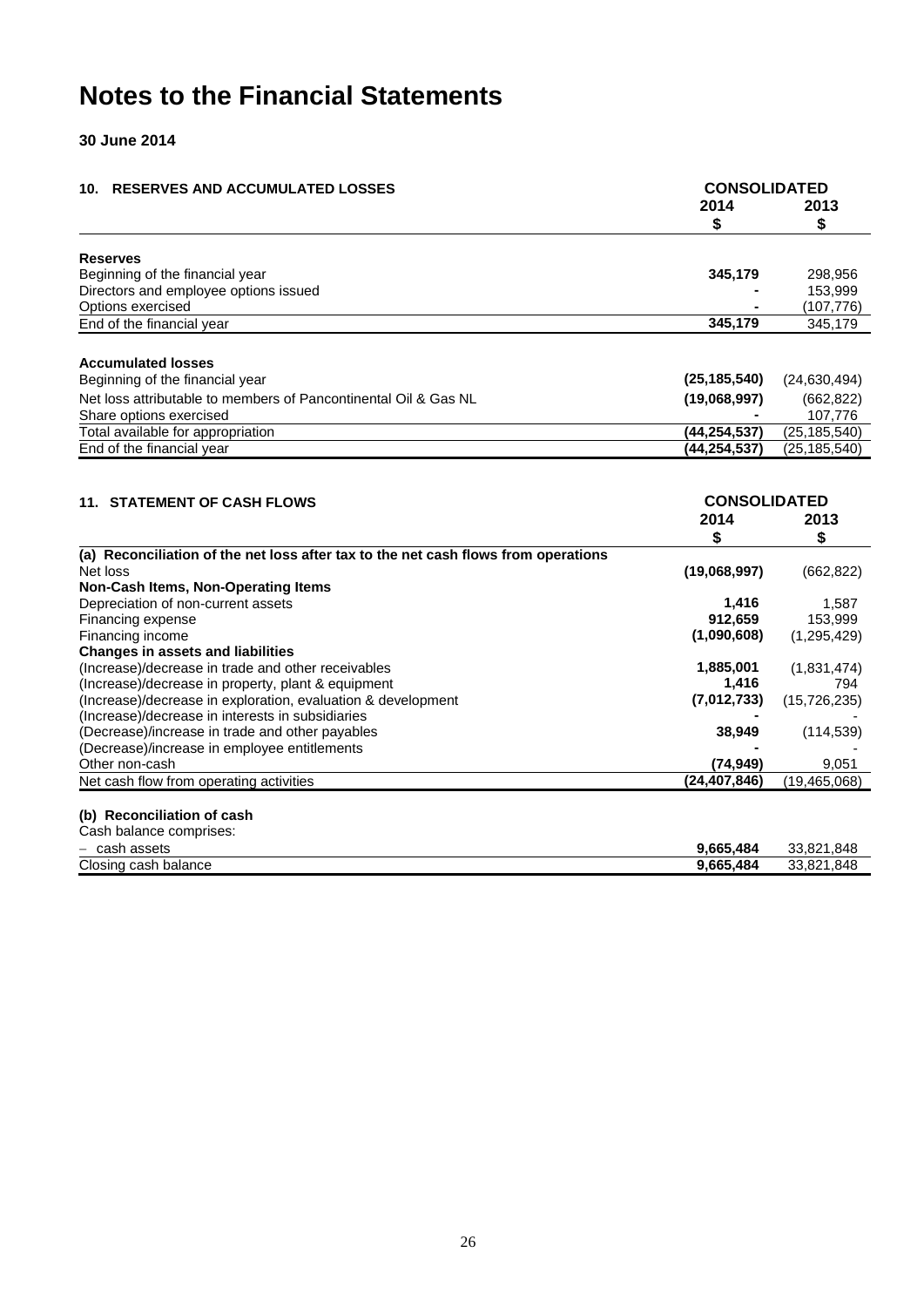# **30 June 2014**

### **12. EXPENDITURE COMMITMENTS CONSOLIDATED**

| IZ. LAFLINDITURE CONINITIVILINTO                                                                                          | <u>UUITUULIDAI LD</u> |            |  |
|---------------------------------------------------------------------------------------------------------------------------|-----------------------|------------|--|
|                                                                                                                           | 2014                  | 2013       |  |
|                                                                                                                           | \$                    | \$         |  |
| Capital expenditure commitments                                                                                           |                       |            |  |
| Estimated capital expenditure contracted for at reporting date, but not provided for, payable:<br>not later than one year |                       |            |  |
| $-$ other                                                                                                                 | 342.718               | 21.607.950 |  |
| later than one year and not later than five years                                                                         |                       |            |  |
| - other                                                                                                                   | 14,892,810            | 31,584,412 |  |
| later than five years                                                                                                     |                       |            |  |
| Total                                                                                                                     | 15,235,528            | 53,192,362 |  |
|                                                                                                                           |                       |            |  |

#### **13. EMPLOYEE BENEFITS**

#### **Employee Share Scheme**

Information with respect to the number of options under the employee share incentive scheme is as follows:

|                              | 2014                 | 2013                                     |                      |                                          |
|------------------------------|----------------------|------------------------------------------|----------------------|------------------------------------------|
|                              | Number of<br>options | Weighted<br>average<br>exercise<br>price | Number of<br>options | Weighted<br>average<br>exercise<br>price |
| Balance at beginning of year | 5,000,000            | 0.12                                     | 4,500,000            | 0.09                                     |
| - expired                    |                      |                                          |                      |                                          |
| - exercised                  | ۰                    | ۰                                        | (2,250,000)          | 0.59                                     |
| - issued                     |                      | ۰                                        | 2,750,000            | 0.12                                     |
| Balance at end of year       | 5,000,000            | 0.12                                     | 5,000,000            | 0.12                                     |

#### **Options held at the end of the reporting period**

The following table summarises information about options held by directors and employees as at 30 June 2014:

| Number of options | <b>Grant date</b> | <b>Expiry date</b> | Weighted average exercise<br>price |
|-------------------|-------------------|--------------------|------------------------------------|
| 2.250.000         | 29 Nov 11         | 28 Nov 14          | 0.1275                             |
| 2,750,000         | 30 Nov 12         | 29 Nov 16          | 0.1230                             |

### **14. SUBSEQUENT EVENTS**

Significant events after balance date include:

In July 2014, Pancontinental announced that the 3D and 2D seismic surveys carried out earlier in 2014 were beginning to yield very encouraging results. Initial mapping confirmed at least four main prospects in the 3D area. The prospects appear to be large and robust and are in favourable geological settings. Additional prospects and leads are expected to be mapped within and outside the 3D area in due course.

The Albatross Prospect has potential to contain 422 Million Barrels of Oil (gross unrisked mean) or 1.093 Billion Barrels of Oil (P10). Further prospects and leads have gross mean risked potential resources exceeding 150 Million Barrels of Oil.

*Cautionary Statement: The estimated quantities of petroleum that may potentially be recovered by the application of a future development project(s) relate to undiscovered accumulations. These estimates have both an associated risk of discovery and a risk of development. Further exploration, appraisal and evaluation is required to determine the existence of a significant quantity of potentially moveable hydrocarbons.*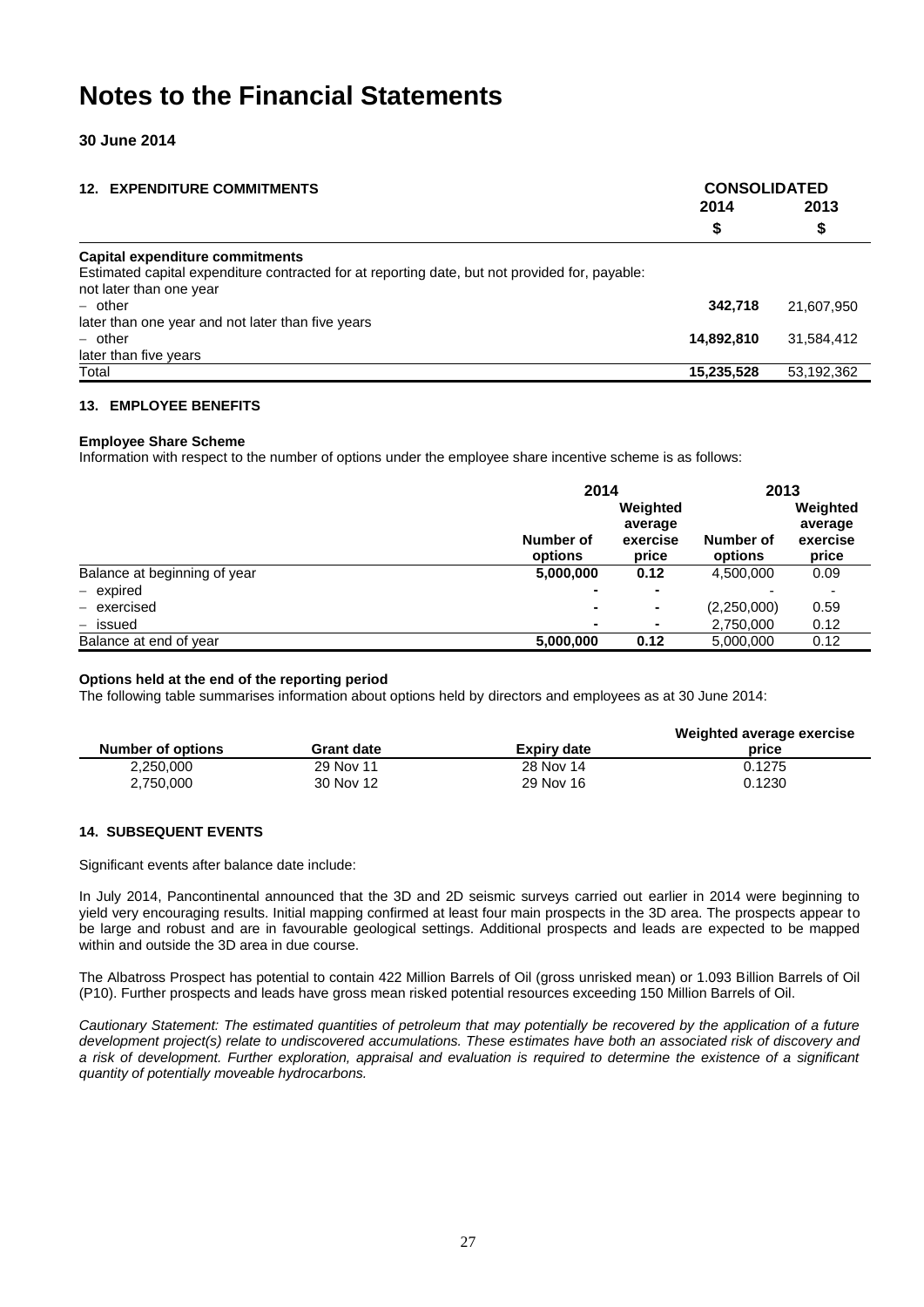# **30 June 2014**

| <b>15. EARNINGS PER SHARE</b>                                                                                                                                                                                | <b>CONSOLIDATED</b> |                                  |                  |  |  |
|--------------------------------------------------------------------------------------------------------------------------------------------------------------------------------------------------------------|---------------------|----------------------------------|------------------|--|--|
|                                                                                                                                                                                                              | 2014                | 2013                             |                  |  |  |
|                                                                                                                                                                                                              | \$                  |                                  | \$               |  |  |
| The following reflects the income and share data used in the calculations of basic and diluted earnings per share:<br>Net profit                                                                             | (19,068,997)        |                                  | (662, 822)       |  |  |
| <b>Adjustments:</b>                                                                                                                                                                                          |                     |                                  |                  |  |  |
| Earnings used in calculating basic and diluted earnings per<br>share                                                                                                                                         | (19,068,997)        |                                  | (662, 822)       |  |  |
|                                                                                                                                                                                                              | Number of shares    |                                  | Number of shares |  |  |
| Weighted average number of ordinary shares used in<br>calculating basic earnings per share<br><b>Effect of dilutive securities:</b><br>Share options                                                         | 1,150,994,096       | 1,147,339,986                    |                  |  |  |
| Adjusted weighted average number of ordinary shares used<br>in calculating diluted earnings per share                                                                                                        | 1,150,994,096       | 1,147,339,986                    |                  |  |  |
| <b>16. AUDITORS' REMUNERATION</b>                                                                                                                                                                            |                     | <b>CONSOLIDATED</b><br>2014<br>S | 2013<br>\$       |  |  |
| Amounts received or due and receivable by Rothsay for:                                                                                                                                                       |                     |                                  |                  |  |  |
| - an audit or review of the financial report of the entity<br>and any other entity in the consolidated entity<br>other services in relation to the entity and any other<br>entity in the consolidated entity |                     | 23,582                           | 31,500           |  |  |
|                                                                                                                                                                                                              |                     | 23,582                           | 31,500           |  |  |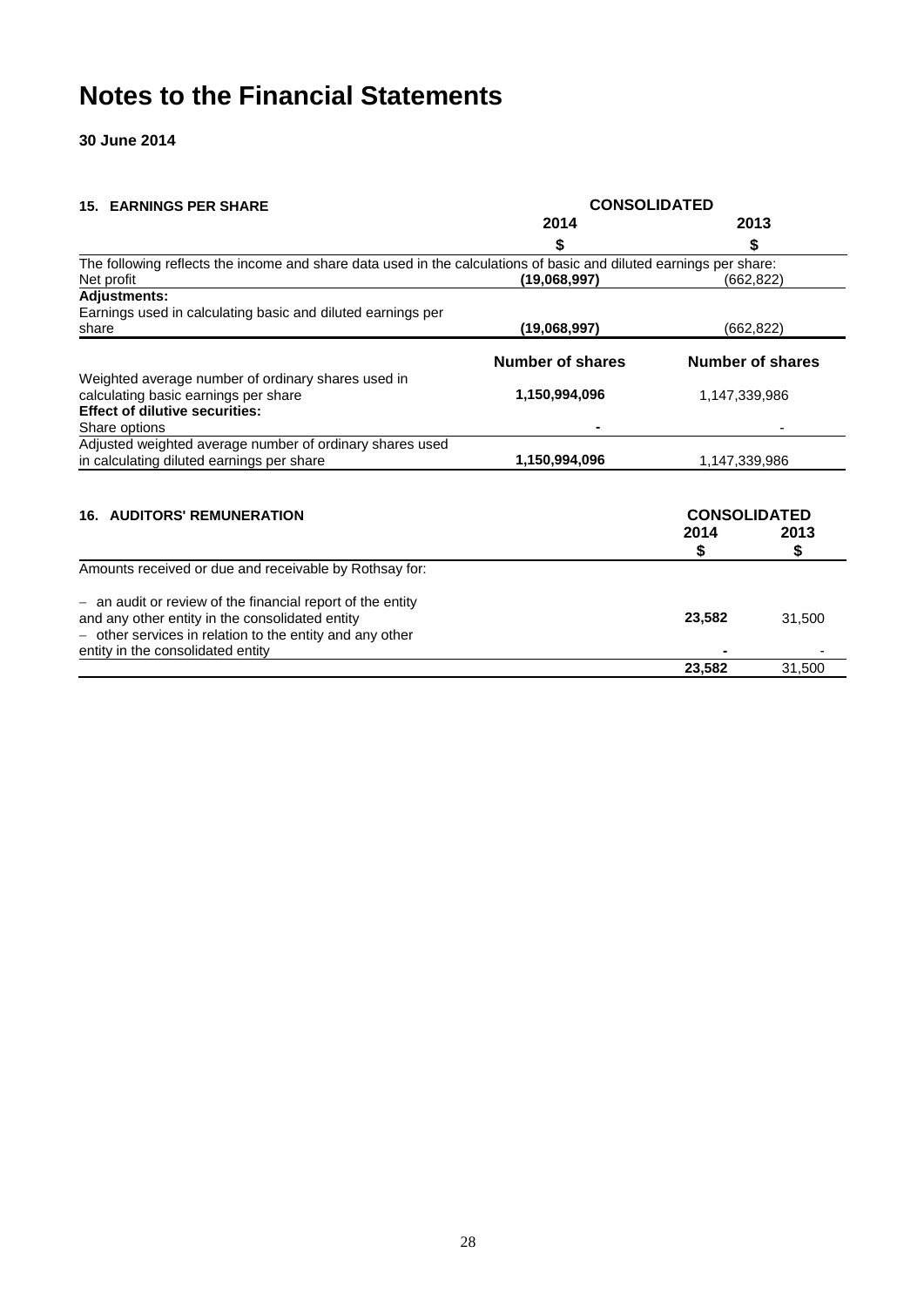**30 June 2014**

#### **17. DIRECTOR AND EXECUTIVE DISCLOSURES**

**(a) Details of Specified Directors and Specified Executives**  *(i) Specified Directors* Henry David Kennedy<br>
Roy Barry Rushworth<br>
Executive Director, Chief Roy Barry Rushworth **Executive Director, Chief Executive Officer**<br> **Executive Finance Director**<br> **Executive Finance Director** Executive Finance Director Anthony Robert Frederick Maslin Non-Executive Director *(ii) Specified Executives* Company Secretary

Total remuneration for all non-executive directors, last voted upon by shareholders at the 2007 AGM, is not to exceed \$400,000 per annum and is set with reference to fees paid to other non-executive directors of comparable companies.

Non-executive and executive directors do not receive performance related remuneration but they are eligible to participate in Employee Option Schemes approved by shareholders.

Directors do not receive any termination or retirement benefits.

#### **(b) Remuneration of Specified Directors /Officers**

|                                                          | <b>Salary</b><br>& Fees | Primary<br>Cash<br><b>Bonus</b> | <b>Non</b><br><b>Monetary</b><br>benefits | Super-<br>annuation | <b>Post Employment</b><br><b>Retirement</b><br>benefits | <b>Equity</b><br><b>Options</b> | <b>Other</b><br><b>Bonuses</b> | <b>Total</b> |
|----------------------------------------------------------|-------------------------|---------------------------------|-------------------------------------------|---------------------|---------------------------------------------------------|---------------------------------|--------------------------------|--------------|
| <b>Specified</b>                                         |                         |                                 |                                           |                     |                                                         |                                 |                                |              |
| <b>Directors/Officers</b>                                |                         |                                 |                                           |                     |                                                         |                                 |                                |              |
| Henry David Kennedy                                      |                         |                                 |                                           |                     |                                                         |                                 |                                |              |
| 2014                                                     | 50,000                  |                                 |                                           |                     |                                                         |                                 |                                | 50,000       |
| 2013                                                     | 50,000                  |                                 |                                           |                     |                                                         | 28,000                          |                                | 78,000       |
| Roy Barry Rushworth                                      |                         |                                 |                                           |                     |                                                         |                                 |                                |              |
| 2014                                                     | 750,000                 |                                 |                                           |                     |                                                         |                                 |                                | 750,000      |
| 2013                                                     | 650,000                 |                                 |                                           |                     |                                                         | 56,000                          |                                | 706,000      |
| <b>Ernest Anthony Myers</b>                              |                         |                                 |                                           |                     |                                                         |                                 |                                |              |
| 2014                                                     | 48,000                  |                                 |                                           |                     |                                                         |                                 |                                | 48,000       |
| 2013                                                     | 48,000                  |                                 |                                           |                     |                                                         | 42,000                          |                                | 90,000       |
| Anthony Robert Frederick Maslin                          |                         |                                 |                                           |                     |                                                         |                                 |                                |              |
| 2014                                                     | 48,000                  |                                 |                                           |                     |                                                         |                                 |                                | 48,000       |
| 2013                                                     | 48,000                  |                                 |                                           |                     |                                                         | 28,000                          |                                | 76,000       |
| Vesna Petrovic                                           |                         |                                 |                                           |                     |                                                         |                                 |                                |              |
| 2014                                                     |                         |                                 |                                           |                     |                                                         |                                 |                                |              |
| 2013                                                     |                         |                                 |                                           |                     |                                                         |                                 |                                |              |
| <b>Total Remuneration: Specified Directors /Officers</b> |                         |                                 |                                           |                     |                                                         |                                 |                                |              |
| 2014                                                     | 896,000                 |                                 |                                           |                     |                                                         |                                 |                                | 896,000      |
| 2013                                                     | 796,000                 |                                 |                                           |                     |                                                         | 154,000                         |                                | 950,000      |

Mr Myers has a 50% interest in a consulting company which provides staff, accounting and administrative services to listed companies, including Pancontinental. Mr Myers is paid a salary from that company. The same company also pays the staff who provide company secretarial, accounting and administrative services to Pancontinental. The total fees paid for these services and functions was \$338,496 (2013: \$305,400).

Mrs Petrovic received no direct remuneration from the company for her services as company secretary however during the year the company paid fees to Resource Services International (Aust) Pty Limited totalling \$338,496 (2013: \$305,400) for the provision of corporate, accounting and administration services. Mrs Petrovic is employed by Resource Services International (Aust) Pty Limited. See Note 20 for further information.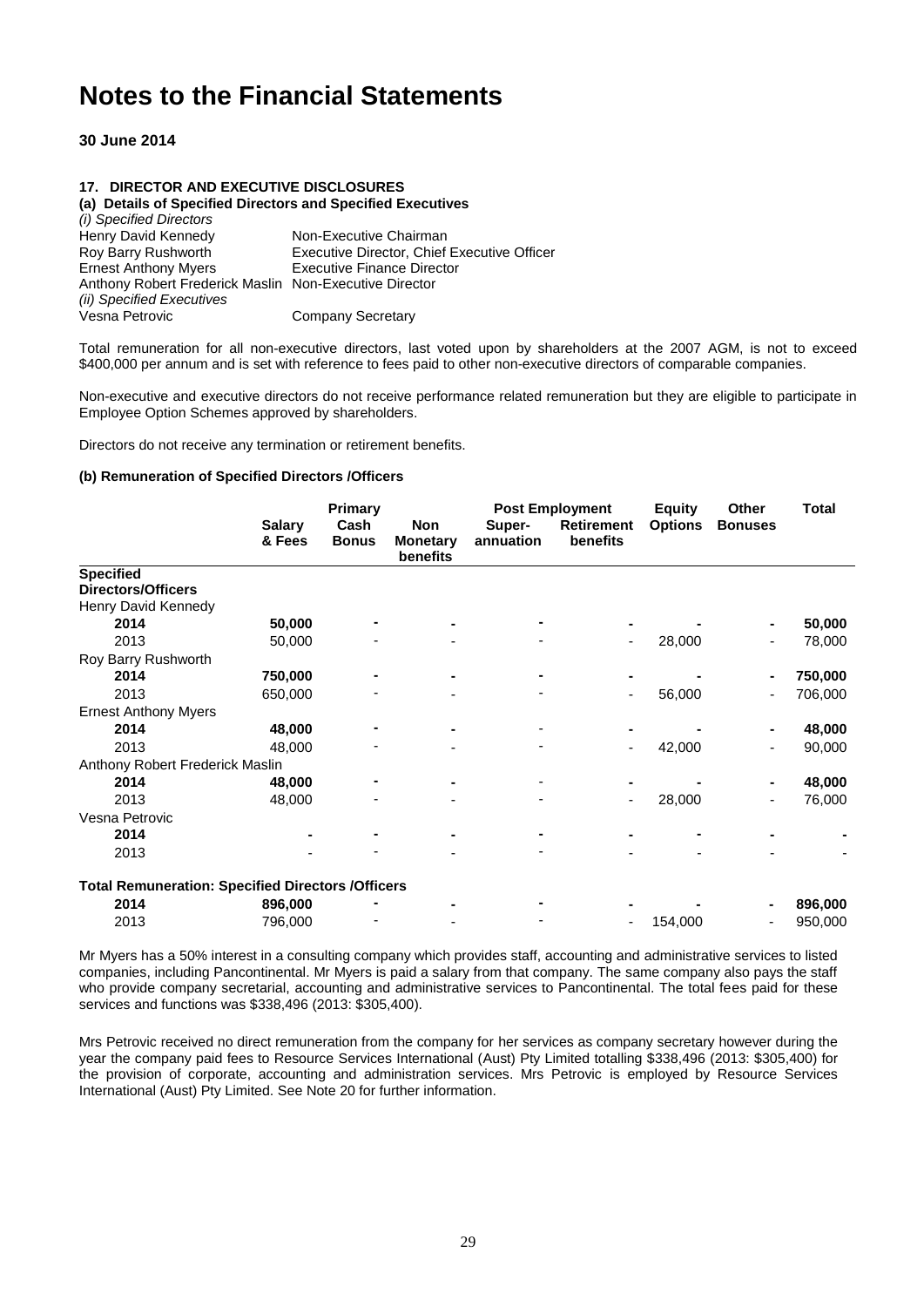# **30 June 2014**

### **(c) Remuneration options: Granted and vested during the year**

There were no grants of remuneration options during the year.

Options granted for the financial year ended 30 June 2013 are shown below:

|                                 | <b>Terms &amp; Conditions for Each</b><br>Grant |                      |                                             |                                                                      |             |             |
|---------------------------------|-------------------------------------------------|----------------------|---------------------------------------------|----------------------------------------------------------------------|-------------|-------------|
|                                 | Granted<br><b>Number</b>                        | Grant<br><b>Date</b> | Value per<br>option at<br>grant<br>date $($ | <b>Exercise Price First Exercise Last Exercise</b><br>per share (\$) | <b>Date</b> | <b>Date</b> |
| <b>Specified Directors</b>      |                                                 |                      |                                             |                                                                      |             |             |
| Henry David Kennedy             | 500.000                                         | 30 Nov 12            | 0.06                                        | 0.123                                                                | 30 Nov 12   | 29 Nov 16   |
| Roy Barry Rushworth             | 1,000,000                                       | 30 Nov 12            | 0.06                                        | 0.123                                                                | 30 Nov 12   | 29 Nov 16   |
| <b>Ernest Anthony Myers</b>     | 750,000                                         | 30 Nov 12            | 0.06                                        | 0.123                                                                | 30 Nov 12   | 29 Nov 16   |
| Anthony Robert Frederick Maslin | 500,000                                         | 30 Nov 12            | 0.06                                        | 0.123                                                                | 30 Nov 12   | 29 Nov 16   |
| <b>Total</b>                    | 2,750,000                                       |                      |                                             |                                                                      |             |             |

### **(d) Option holdings of specified directors and specified executives**

| ×<br>×<br>۰. |  |
|--------------|--|
|--------------|--|

|                                 | <b>Balance at</b><br>beginning of<br>period | <b>Granted as</b><br>Remuneration | <b>Options Exercised/</b><br>(Expired) | <b>Net Change</b><br><b>Other</b> | <b>Balance at end</b><br>of period |
|---------------------------------|---------------------------------------------|-----------------------------------|----------------------------------------|-----------------------------------|------------------------------------|
|                                 | 1 July 2013                                 |                                   |                                        |                                   | 30 June 2013                       |
| <b>Specified Directors</b>      |                                             |                                   |                                        |                                   |                                    |
| Henry David Kennedy             | 1.250.000                                   | ٠                                 | ۰                                      | $\overline{\phantom{0}}$          | 1.250.000                          |
| Roy Barry Rushworth             | 2,500,000                                   | $\overline{\phantom{0}}$          | $\overline{\phantom{0}}$               | $\overline{\phantom{0}}$          | 2,500,000                          |
| <b>Ernest Anthony Myers</b>     | 750,000                                     | $\overline{\phantom{0}}$          | $\overline{\phantom{0}}$               | $\overline{\phantom{0}}$          | 750.000                            |
| Anthony Robert Frederick Maslin | 500,000                                     | ٠                                 | $\overline{\phantom{a}}$               | $\overline{\phantom{0}}$          | 500,000                            |
| Total                           | 5.000.000                                   | $\overline{\phantom{0}}$          | $\blacksquare$                         | $\overline{\phantom{0}}$          | 5,000,000                          |

#### **2013**

|                                 | <b>Balance at</b><br>beginning of<br>period | <b>Granted as</b><br>Remuneration | <b>Options Exercised/</b><br>(Expired) | <b>Net Change</b><br><b>Other</b> | <b>Balance at end</b><br>of period |
|---------------------------------|---------------------------------------------|-----------------------------------|----------------------------------------|-----------------------------------|------------------------------------|
|                                 | 1 July 2012                                 |                                   |                                        |                                   | 30 June 2013                       |
| <b>Specified Directors</b>      |                                             |                                   |                                        |                                   |                                    |
| Henry David Kennedy             | 1,500,000                                   | 500,000                           | (750,000)                              | -                                 | 1,250,000                          |
| Roy Barry Rushworth             | 3.000.000                                   | 1,000,000                         | (1,500,000)                            | -                                 | 2,500,000                          |
| <b>Ernest Anthony Myers</b>     | ۰                                           | 750,000                           |                                        | $\overline{\phantom{0}}$          | 750.000                            |
| Anthony Robert Frederick Maslin | ۰                                           | 500,000                           |                                        |                                   | 500,000                            |
| Total                           | 4.500.000                                   | 2,750,000                         | (2, 250, 000)                          |                                   | 5,000,000                          |

# **(e) Shareholdings of Specified Directors and Specified Executives**

| 2014                            |                |                     |                |
|---------------------------------|----------------|---------------------|----------------|
| Ordinary Shares held in         | <b>Balance</b> | <b>Acquisitions</b> | <b>Balance</b> |
| Pancontinental Oil & Gas NL     | 1 July 2013    | (Disposals)         | 30 June 2014   |
| <b>Specified Directors</b>      |                |                     |                |
| Henry David Kennedy             | 134,051,602    | 7.300.000           | 141,351,602    |
| Roy Barry Rushworth             | 36,835,610     |                     | 36,835,610     |
| <b>Ernest Anthony Myers</b>     | 400.715        | -                   | 400.715        |
| Anthony Robert Frederick Maslin | 14.583         |                     | 14,583         |
| <b>Total</b>                    | 171,302,510    | 7,300,000           | 178,602,510    |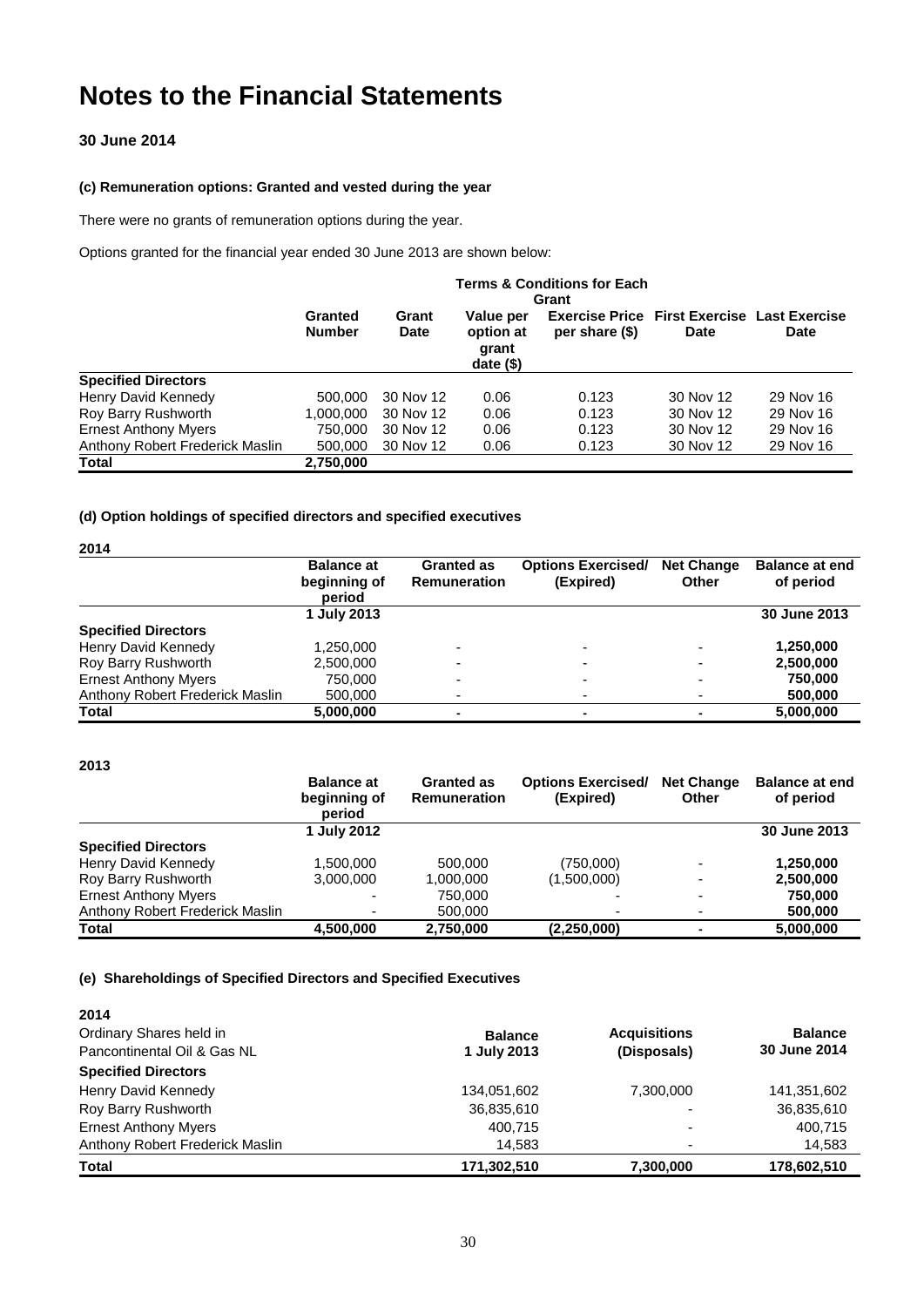# **30 June 2014**

| 2013                            |                |                          |                |
|---------------------------------|----------------|--------------------------|----------------|
| Ordinary Shares held in         | <b>Balance</b> | <b>Acquisitions</b>      | <b>Balance</b> |
| Pancontinental Oil & Gas NL     | 1 July 2012    | (Disposals)              | 30 June 2013   |
| <b>Specified Directors</b>      |                |                          |                |
| Henry David Kennedy             | 133,301,602    | 750,000                  | 134,051,602    |
| Roy Barry Rushworth             | 35,335,610     | 1,500,000                | 36,835,610     |
| <b>Ernest Anthony Myers</b>     | 285.715        | 115,000                  | 400,715        |
| Anthony Robert Frederick Maslin | 14,583         | $\overline{\phantom{0}}$ | 14,583         |
| <b>Total</b>                    | 168,937,510    | 2,365,000                | 171,302,510    |

#### **18. SEGMENT INFORMATION**

#### **Segment accounting policies**

The group has adopted AASB 8 *Operating Segments* which requires operating segments to be identified on the basis of internal reports about components of the group that are reviewed by the chief operating decision-maker in order to allocate resources to the segment and to assess its performance.

The board of Pancontinental reviews internal reports prepared as consolidated financial statements and strategic decisions of the group are determined upon analysis of these internal reports. During the period the group operated predominately in one business segment, being the oil and gas sector. Accordingly, under the management approach outlined only one operating sector has been identified and no further disclosures are required in the notes to the consolidated financial statements.

#### **19. FINANCIAL INSTRUMENTS**

#### **Financial risk management**

#### **Overview:**

The company and group have exposure to the following risks from their use of financial instruments:

- (a) credit risk
- (b) liquidity risk
- (c) market risk

This note presents information about the company's and group's exposure to each of the above risks, their objectives, policies and processes for measuring and managing risk, and the management of capital.

The board of directors has overall responsibility for the establishment and oversight of the risk management framework. Management monitors and manages the financial risks relating to the operations of the group through regular reviews of the risks.

#### **(a) Credit risk:**

Credit risk is the risk of financial loss to the group if a customer or counterparty to a financial instrument fails to meet its contractual obligations. In this industry, it arises principally from the receivables of joint venture re-charges and recuperations of cost. For the group, it arises from receivables due from subsidiaries and re-charges to joint venture partners.

(i) Trade and other receivables:

The group operates predominantly in the oil and gas exploration sector; it does not ordinarily have material trade receivables and is therefore not ordinarily exposed to credit risk in relation to trade receivables.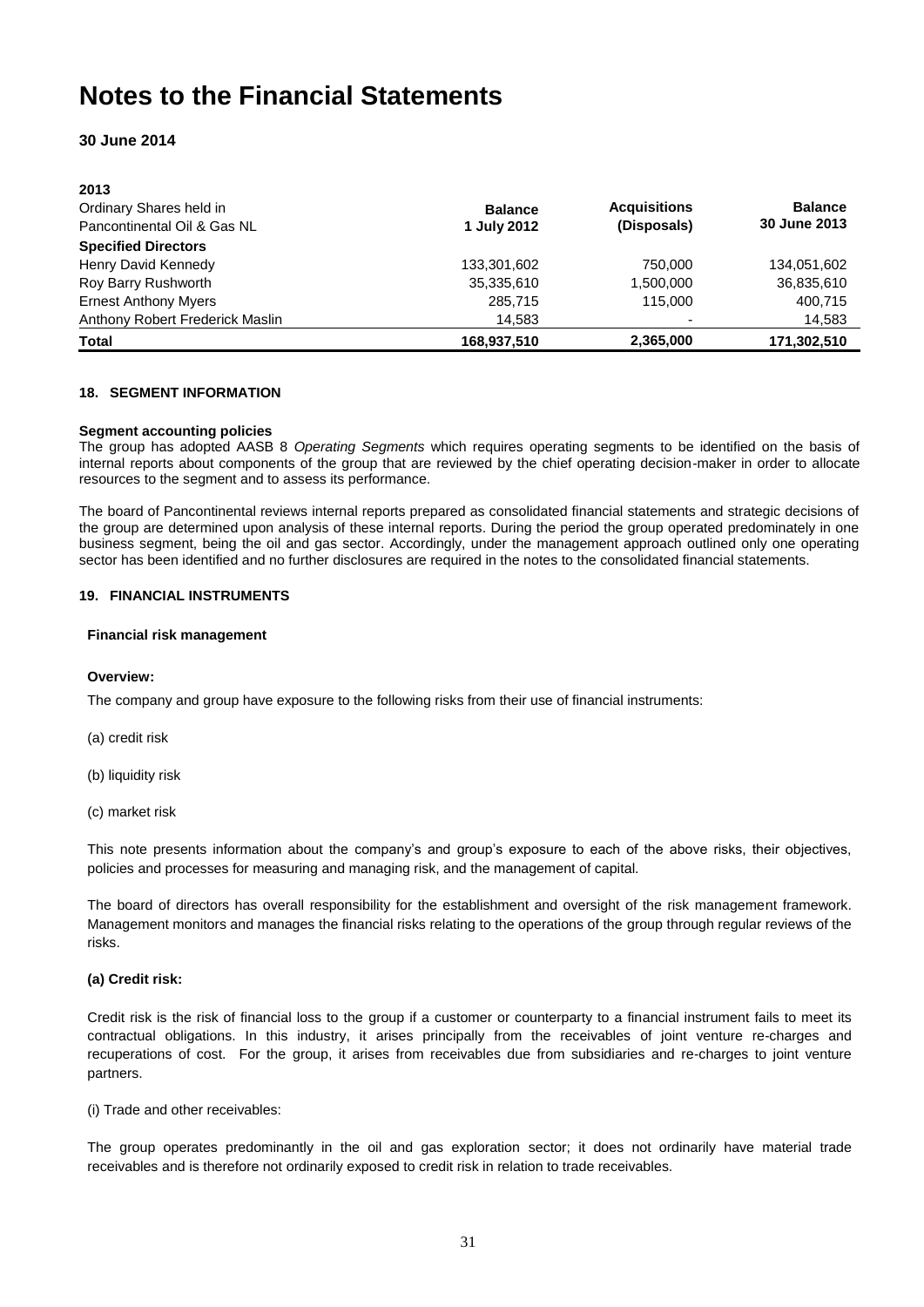# **30 June 2014**

The company"s and group"s exposure to credit risk is influenced directly and indirectly by the individual characteristics of each joint venture. The balance of any outstanding amounts is monitored and payments are received promptly from joint venture partners.

(ii) Loans to subsidiaries:

The company has provided funding to its subsidiaries by way of loans. Based on management"s review of the subsidiaries net tangible asset position and cash flow projections, the current carrying value of the loans have been assessed to be fully recoverable. Repayment of these loans will occur through future business activities of each respective entity.

#### **Exposure to credit risk**

The carrying amount of the company"s and group"s financial assets represents the maximum credit exposure. The maximum exposure to credit risk at the reporting date was:

| <b>Consolidated</b>         |             | <b>Carrying amount</b> |            |  |
|-----------------------------|-------------|------------------------|------------|--|
|                             | <b>Note</b> | 2014                   | 2013       |  |
|                             |             |                        |            |  |
| Trade and other receivables | 4           | 45.055                 | 1.930.056  |  |
| Cash and cash equivalents   |             | 9,665,484              | 33,821,848 |  |
| Total                       |             | 9,710,539              | 35,751,904 |  |

\*Note, the above trade receivable for 2013 mostly relates to the expected refund of joint venture contributions.

#### **Impairment losses:**

None of the company"s or group"s receivables are past due at 30 June 2014, (2013: nil).

An impairment write down in respect of inter-group loans and shares was recognised during the current year from an analysis of the subsidiaries respective financial positions. The total impairment write down recognised through impairment of loans to subsidiaries and shares held in subsidiaries during the current period was \$8,978,003 (2013: \$29,904).

Whilst the loans were not payable at 30 June 2014 a provision for impairment based on the subsidiaries financial position was carried forward from previous periods. The balance of this provision may vary due to performance of a subsidiary in a given year.

#### **(b) Liquidity risk:**

Liquidity risk is the risk that the group will not be able to meet its financial obligations as they fall due. The group"s approach to managing liquidity is to ensure, as far as possible, that it will always have sufficient liquidity to meet its liabilities when due, under both normal and stressed conditions, without incurring unacceptable losses or risking damage to the group"s reputation.

The group manages liquidity risk by maintaining adequate cash reserves through continuously monitoring forecast and actual cash flows.

#### **(c) Market risk:**

Market risk is the risk that changes in market prices, such as foreign exchange rates, interest rates and equity prices will affect the group"s income or the value of its holdings of financial instruments. The objective of market risk management is to manage and control market risk exposures within acceptable parameters, while optimising the return.

#### (i) Currency risk:

The group is from time to time exposed to currency risk on investments, and foreign currency denominated purchases in a currency other than the respective functional currencies of group entities, primarily the Australian dollar (AUD). The other material currency that these transactions are denominated in is the (USD).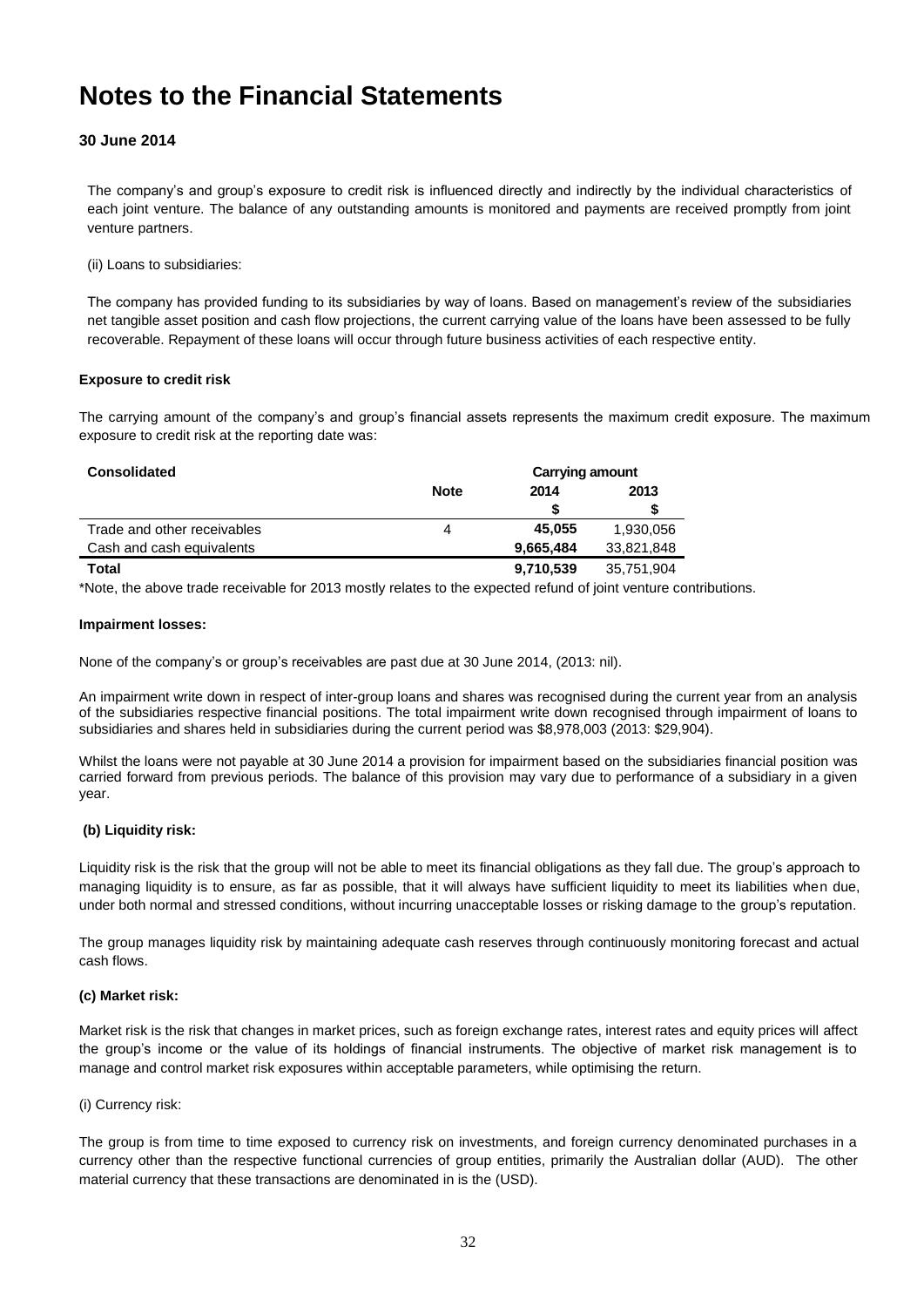# **30 June 2014**

The group has not entered into any derivative financial instruments to hedge such transactions and anticipated future receipts or payments that are denominated in a foreign currency.

### **Exposure to currency risk:**

The group"s exposure to foreign currency risk at balance date was as follows, based on notional amounts:

|                           |            | 30 June 2014 |           |            | 30 June 2013 |            |
|---------------------------|------------|--------------|-----------|------------|--------------|------------|
| AUD                       | <b>AUD</b> | USD          | Total     | <b>AUD</b> | <b>USD</b>   | Total      |
| Cash & cash equivalents   | 7,036,895  | 2,628,589    | 9.665.484 | 31,766,074 | 2,055,774    | 33,821,848 |
| Trade & other receivables | 45,055     | ٠            | 45.055    | 69.180     | 1.860.876    | 1,930,056  |
| Trade and other payables  | (160, 215) | ٠.           | (160.215) | (121,266)  | ۰            | (121,266)  |
| Net balance sheet         | 6,921,735  | 2,628,589    | 9,550,324 | 31,713,988 | 3,916,650    | 35,630,638 |
| exposure                  |            |              |           |            |              |            |

The following significant exchange rates applied during the year:

|           |       | Average rate |       | Reporting date spot rate |
|-----------|-------|--------------|-------|--------------------------|
|           | 2014  | 2013         | 2014  | 2013                     |
| AUD : USD | 0.918 | 1.027        | 0.942 | 0.913                    |

### **Sensitivity analysis:**

A 10 percent strengthening of the Australian dollar against the USD at 30 June would have increased (decreased) equity and profit or loss by the amounts shown below. This analysis assumes that all other variables, in particular interest rates, remain constant. The analysis is performed on the same basis for 2013.

| <b>Effect in AUD</b> |               | <b>Consolidated</b>   |  |
|----------------------|---------------|-----------------------|--|
|                      | <b>Equity</b> | <b>Profit or loss</b> |  |
| 30 June 2014         |               |                       |  |
| 10% strengthening    | 64.610        | 64,610                |  |
| 30 June 2013         |               |                       |  |
| 10% strengthening    | 206,764       | 206,764               |  |

A 10 percent weakening of the Australian dollar against the USD at 30 June would have had the equal but opposite effect on the above currencies to the amounts shown above, on the basis that all other variables remain constant.

The sensitivity analysis only had an effect on the equity or profit and loss of the company in relation to the USD bank account as the other bank transactions in foreign currencies are predominately guarantees for exploration expenditure and would not have an effect on the financial position of the company until their maturity date and only then, if the guarantee is to be extended and that extension is at a different AUD to USD rate.

#### **Interest rate risk:**

At balance date the group had exposure to interest rate risk, through its cash and equivalents held within financial institution.

|                           | <b>Consolidated Carrying Amount</b> |              |  |
|---------------------------|-------------------------------------|--------------|--|
|                           | <b>30 June 2014</b>                 | 30 June 2013 |  |
| Variable rate instruments |                                     |              |  |
| Cash and cash equivalents | 9.665.484                           | 33.821.848   |  |

#### **Fair value sensitivity analysis for fixed rate instruments:**

The company and group do not account for any fixed rate financial assets at fair value through profit or loss. Therefore, a change in interest rates at reporting date would not affect profit or loss or equity.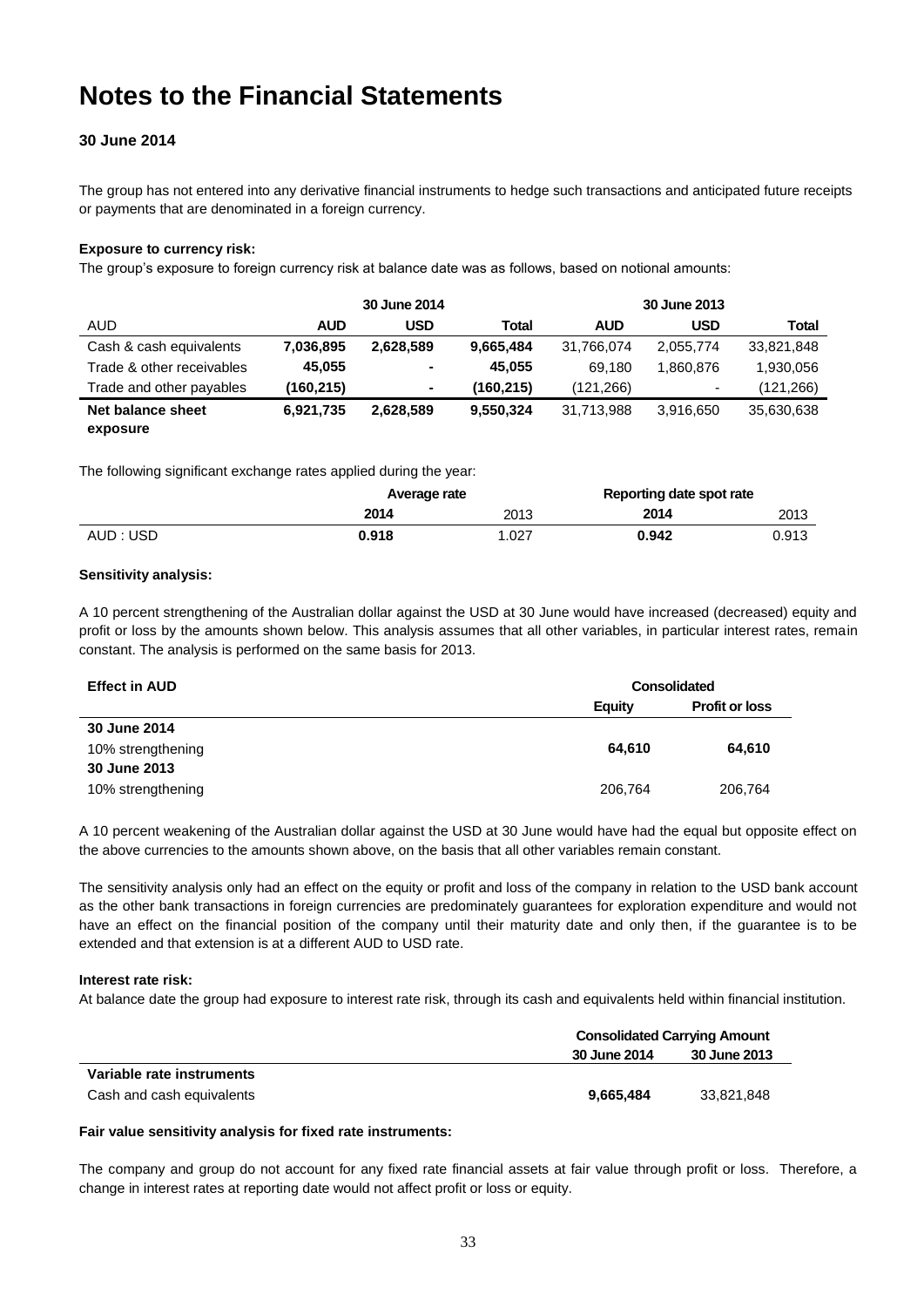# **30 June 2014**

# **Fair values:**

The fair values of financial assets and liabilities, together with the carrying amounts shown in the balance sheet, are as follows:

| <b>Consolidated</b>         |                        | 30 June 2014      |                    | 30 June 2013      |
|-----------------------------|------------------------|-------------------|--------------------|-------------------|
|                             | <b>Carrying amount</b> | <b>Fair value</b> | Carrying<br>amount | <b>Fair value</b> |
| Trade and other receivables | 45.055                 | 45.055            | 1,930,056          | 1,930,056         |
| Cash and cash equivalents   | 9,665,484              | 9,665,484         | 33.821.848         | 33,821,848        |
| Trade and other payables    | (160,215)              | (160, 215)        | (121,266)          | (121,266)         |
|                             | 9,550,324              | 9,550,324         | 35,630,638         | 35,630,638        |

The basis for determining fair values is disclosed in note [1].

### **Capital Management:**

The board"s policy is to maintain a strong capital base so as to maintain investor, creditor and market confidence and to sustain future development of the business. The board of directors monitors the return on capital, which the group defines as net operating income divided by total shareholders" equity, excluding non-redeemable preference shares and minority interests.

|                                                    | 2014         | 2013       |
|----------------------------------------------------|--------------|------------|
| Equity attributable to shareholders of the Company |              |            |
| <b>Minorities</b>                                  |              |            |
| Equity                                             | 55,502,640   | 74,571,637 |
|                                                    |              |            |
| Total assets                                       | 55,662,855   | 74,692,903 |
| Equity ratio in %                                  | 99.71%       | 99.84%     |
|                                                    |              |            |
| Average equity                                     | 65,037,139   | 72,686,103 |
| Net Profit                                         | (19,068,997) | (662, 822) |
| Return on Equity in %                              | $(29.32)\%$  | $(0.91)\%$ |
|                                                    |              |            |

There were no changes in the group"s approach to capital management during the year.

Neither the company nor any of its subsidiaries are subject to externally imposed capital requirements.

### **20. RELATED PARTY**

- (a) During the year the company paid fees to Resource Services International Limited, a company in which Mr Kennedy has a financial interest, for consulting services. The amount paid to was \$50,000 (2013: \$50,000). Refer note 17.
- (b) During the year the company paid fees to Resource Services International (Aust) Pty Limited, a company of which Mr Myers is a director, to cover the provision of corporate, accounting and administration services. The amount paid to Resource Services International (Aust) Pty Limited was \$338,496 (2013: \$305,400). Amounts were billed based on normal market rates for such services and were due and payable under normal payment terms.

(c) The company has effected Directors and Officers Liability Insurance.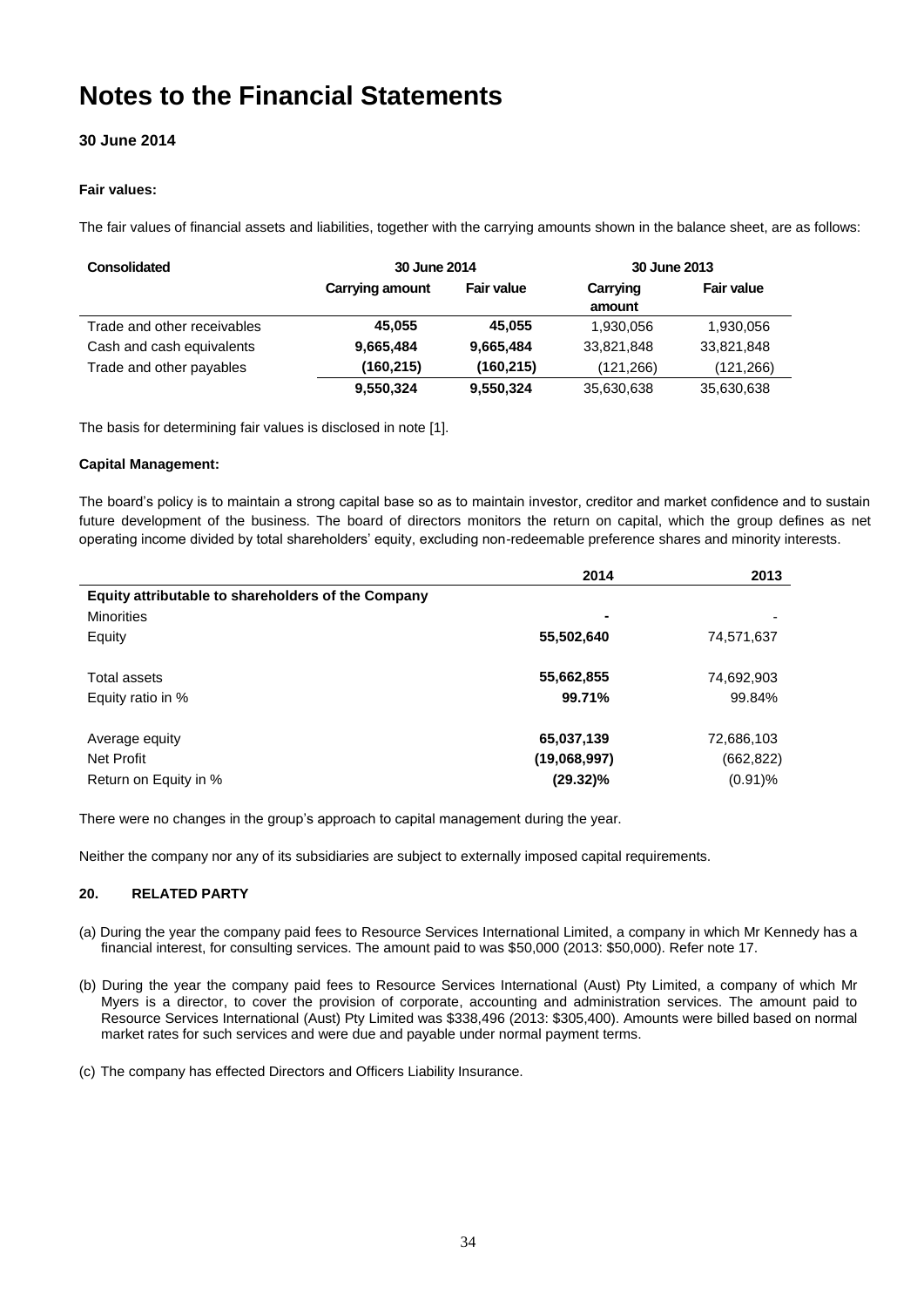# **30 June 2014**

# **21. PARENT INFORMATION**

The Group has applied amendments to the Corporations Act (2001) which remove the requirement for the Group to lodge parent entity financial statements. Parent entity financial statements have been replaced by the specific parent entity disclosures below.

# **AT 30 JUNE 2014**

|                                          | 2014         | 2013           |
|------------------------------------------|--------------|----------------|
|                                          | \$           | \$             |
| <b>STATEMENT OF COMPREHENSIVE INCOME</b> |              |                |
| Profit/(Loss) for the period             | (19,062,522) | (653, 500)     |
| <b>TOTAL COMPREHENSIVE INCOME/(LOSS)</b> | (19,062,522) | (653, 500)     |
|                                          | 2014         | 2013           |
|                                          | \$           | \$             |
| <b>STATEMENT OF FINANCIAL POSITION</b>   |              |                |
| <b>Assets</b>                            |              |                |
| <b>Current assets</b>                    | 8,884,363    | 34,315,253     |
| <b>TOTAL ASSETS</b>                      | 55,567,964   | 74,590,496     |
| Liabilities                              |              |                |
| <b>Current liabilities</b>               | 158,330      | 118,341        |
| <b>TOTAL LIABILITIES</b>                 | 158,330      | 118,341        |
| <b>Equity</b>                            |              |                |
| Contributed equity                       | 99,411,998   | 99,411,998     |
| Reserves                                 | 345,179      | 345,179        |
| <b>Accumulated losses</b>                | (44,347,543) | (25, 285, 022) |
| <b>TOTAL EQUITY</b>                      | 55,409,634   | 74,472,155     |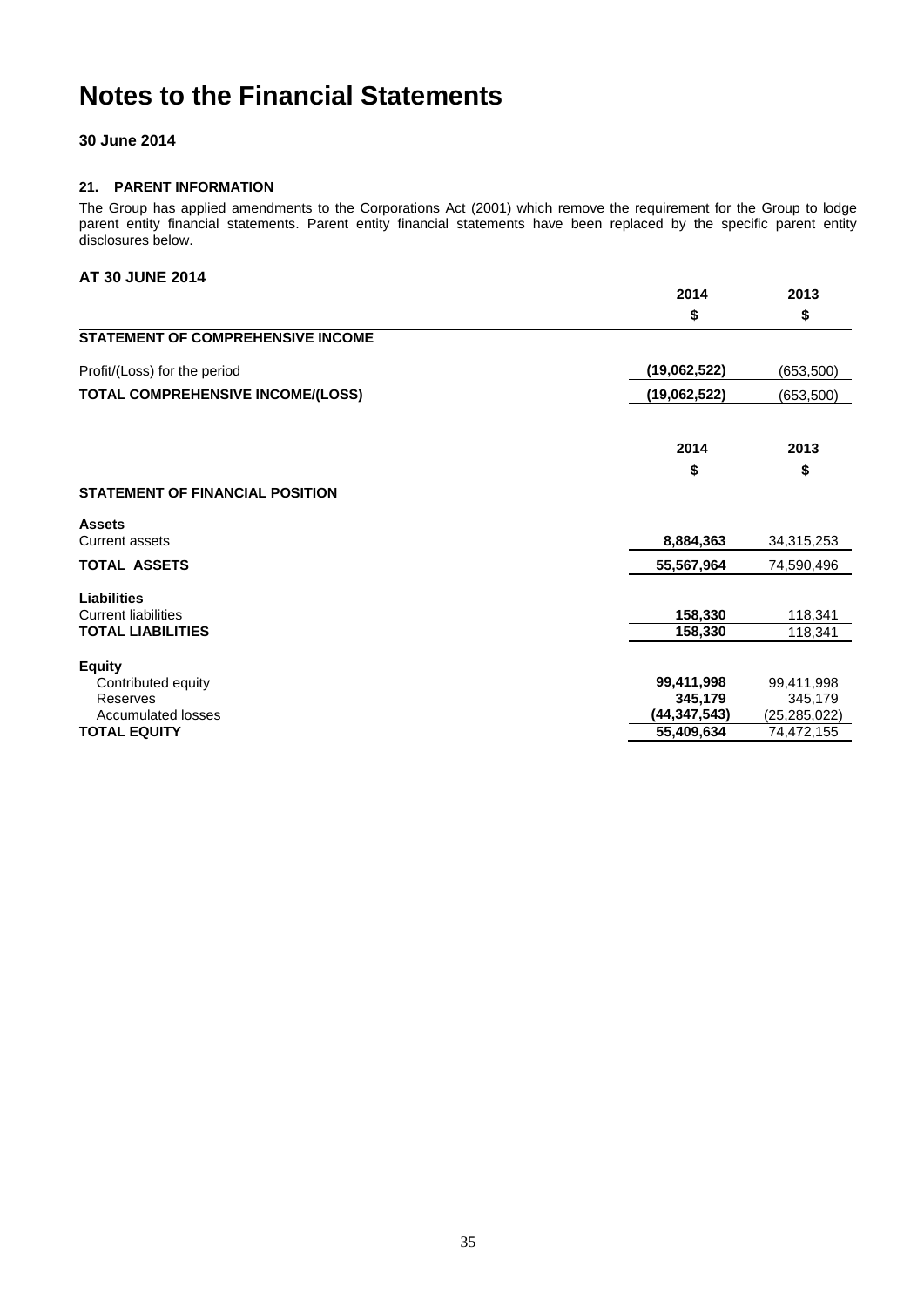# **Directors' Declaration**

In accordance with a resolution of the directors of Pancontinental Oil & Gas NL, I state that:

- (1) In the opinion of the directors:
	- (a) the financial statements and notes of the company and of the consolidated entity are in accordance with the Corporations Act 2001, including:
		- (i) giving a true and fair view of the company's and consolidated entity's financial position as at 30 June 2014 and of their performance for the year ended on that date; and
		- (ii) complying with Accounting Standards and Corporations Regulations 2001; and
	- (b) there are reasonable grounds to believe that the company will be able to pay its debts as and when they become due and payable.
- (2) This declaration has been made after receiving the declarations required to be made to the directors in accordance with section 295A of the Corporations Act 2001 for the financial period ending 30 June 2014.

On behalf of the Board

S.a. Mgers

Ernest Anthony Myers **Director** 

Perth 30 September 2014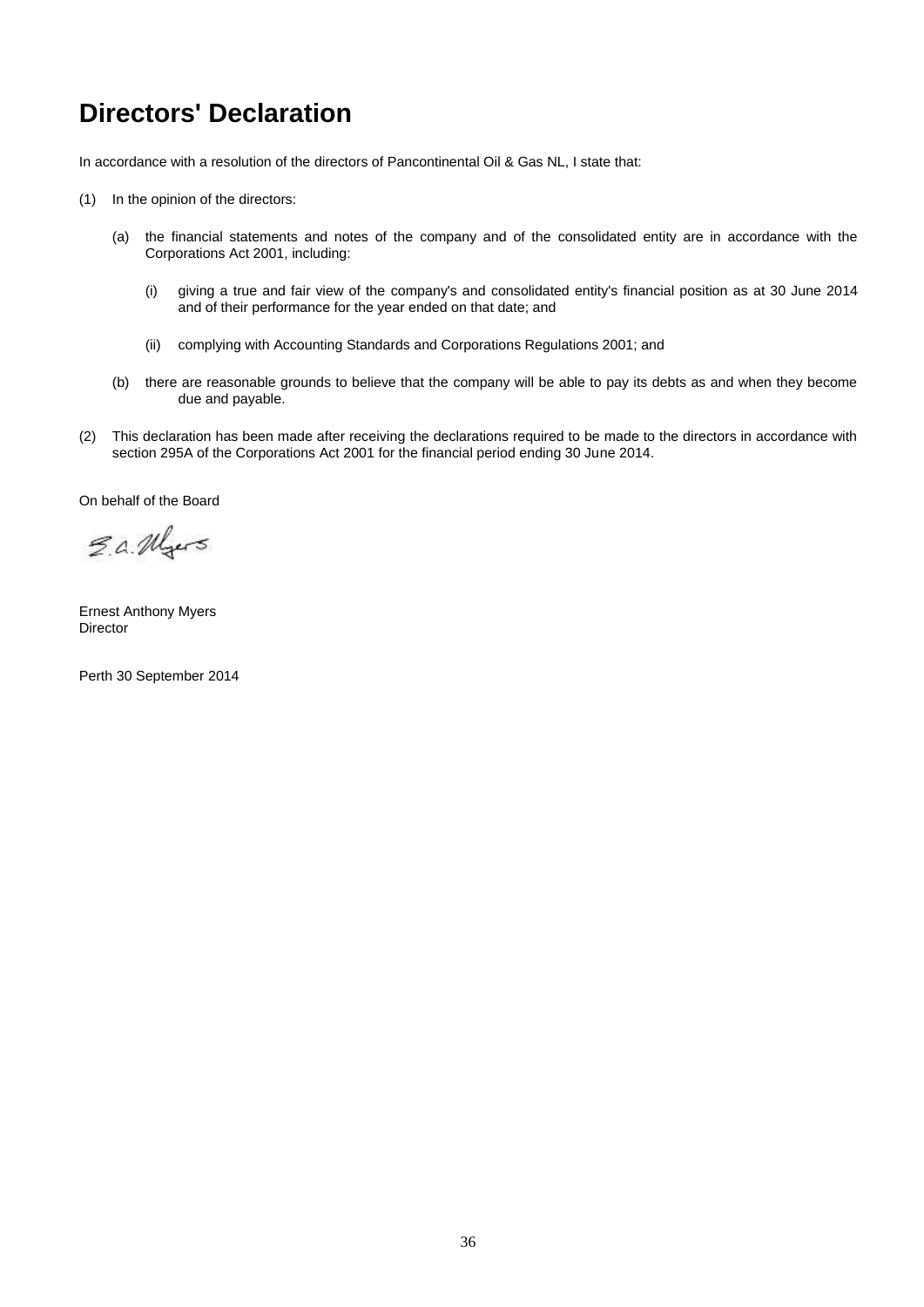

Level 1, Lincoln House, 4 Ventnor Avenue, West Perth WA 6005 P.O. Box 8716, Perth Business Centre WA 6849 Phone (08) 9486 7094 www.rothsayresources.com.au

# **INDEPENDENT AUDIT REPORT TO THE MEMBERS OF** PANCONTINENTAL OIL & GAS NL

#### Report on the financial report

We have audited the accompanying financial report of Pancontinental Oil & Gas NL "(the Company") which comprises the balance sheet as at 30 June 2014 and the statement of comprehensive income. statement of changes in equity and statement of cash flows for the year ended on that date, a summary of significant accounting policies, other explanatory notes and the directors' declaration of the consolidated entity comprising the company and the entities it controlled at the year's end or from time to time during the year.

# **Directors' Responsibility for the Financial Report**

The Directors of the Company are responsible for the preparation and true and fair presentation of the financial report in accordance with the Australian Accounting Standards (including the Australian Accounting Interpretations) and the Corporations Act 2001. This includes responsibility for the maintenance of adequate accounting records and internal controls that are designed to prevent and detect fraud and error, and for the accounting policies and accounting estimates inherent in the financial report. The Directors are also responsible for the remuneration disclosures contained in the directors' report.

### **Auditors' Responsibility**

Our responsibility is to express an opinion on the financial report based on our audit. We conducted our audit in accordance with Australian Auditing Standards. These Auditing Standards require that we comply with relevant ethical requirements relating to audit engagements and plan and perform the audit to obtain reasonable assurance as to whether the financial report is free of material misstatement.

An audit involves performing procedures to obtain audit evidence about the amounts and disclosures in the financial report. The procedures selected depend on our judgement, including the assessment of the risks of material misstatement of the financial report, whether due to fraud or error. In making those risk assessments, we consider internal controls relevant to the entity's preparation and fair presentation of the financial report in order to design audit procedures that are appropriate to the circumstances, but not for the purpose of expressing an opinion on the effectiveness of the entity's internal controls. An audit also includes evaluating the appropriateness of accounting policies used and the reasonableness of accounting estimates made by the directors as well as evaluating the overall presentation of the financial report.

We believe that the audit evidence we have obtained is sufficient and appropriate to provide a basis for our audit opinion.

#### Independence

We are independent of the Company, and have met the independence requirements of Australian professional ethical requirements and the Corporations Act 2001.